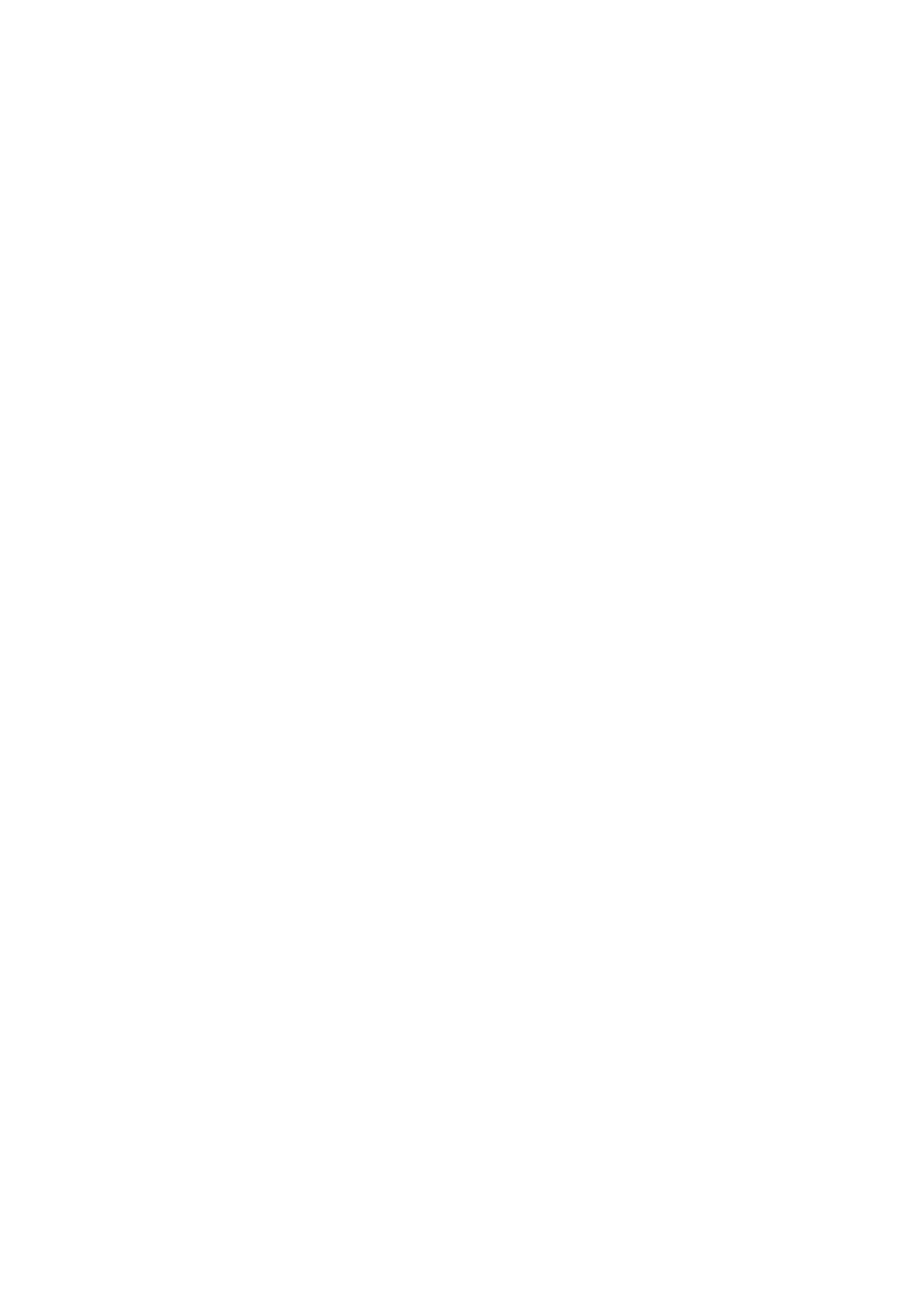Industrial policy in Ethiopia

Tilman Altenburg

Bonn 2010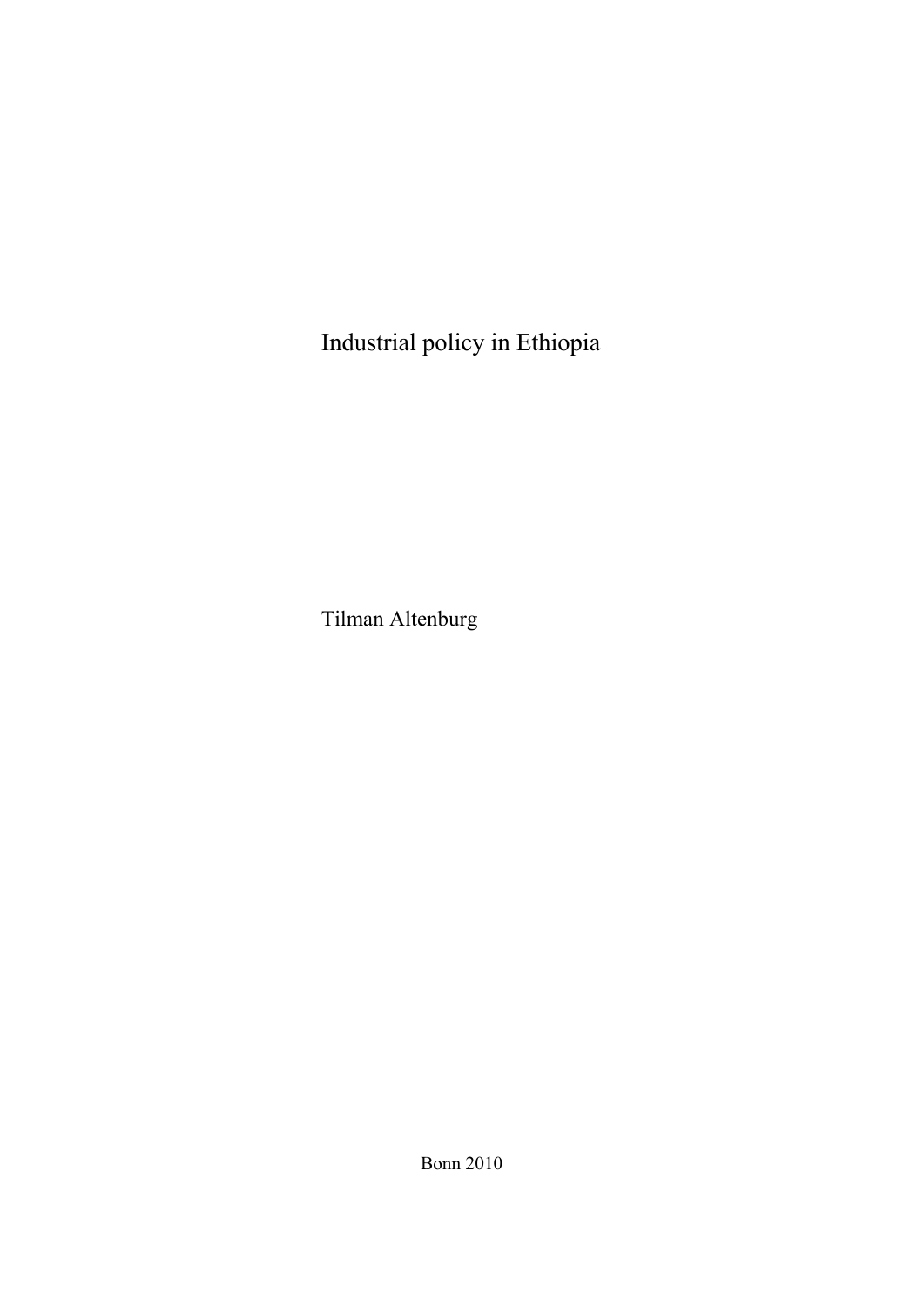Discussion Paper / Deutsches Institut für Entwicklungspolitik ISSN 1860-0441

**Altenburg, Tilman**: Industrial policy in Ethiopia / Tilman Altenburg. – Bonn : DIE, 2010. − (Discussion Paper / Deutsches Institut für Entwicklungspolitik ; 2/2010) ISBN 978-3-88985-477-3

**Tilman Altenburg**, Economic Geographer, Deutsches Institut für Entwicklungspolitik (DIE) E-Mail: tilman.altenburg@die-gdi.de

© Deutsches Institut für Entwicklungspolitik gGmbH Tulpenfeld 6, 53113 Bonn  $\textcircled{2}$  +49 (0)228 94927-0  $\overline{49}$  +49 (0)228 94927-130 E-Mail: die@die-gdi.de http://www.die-gdi.de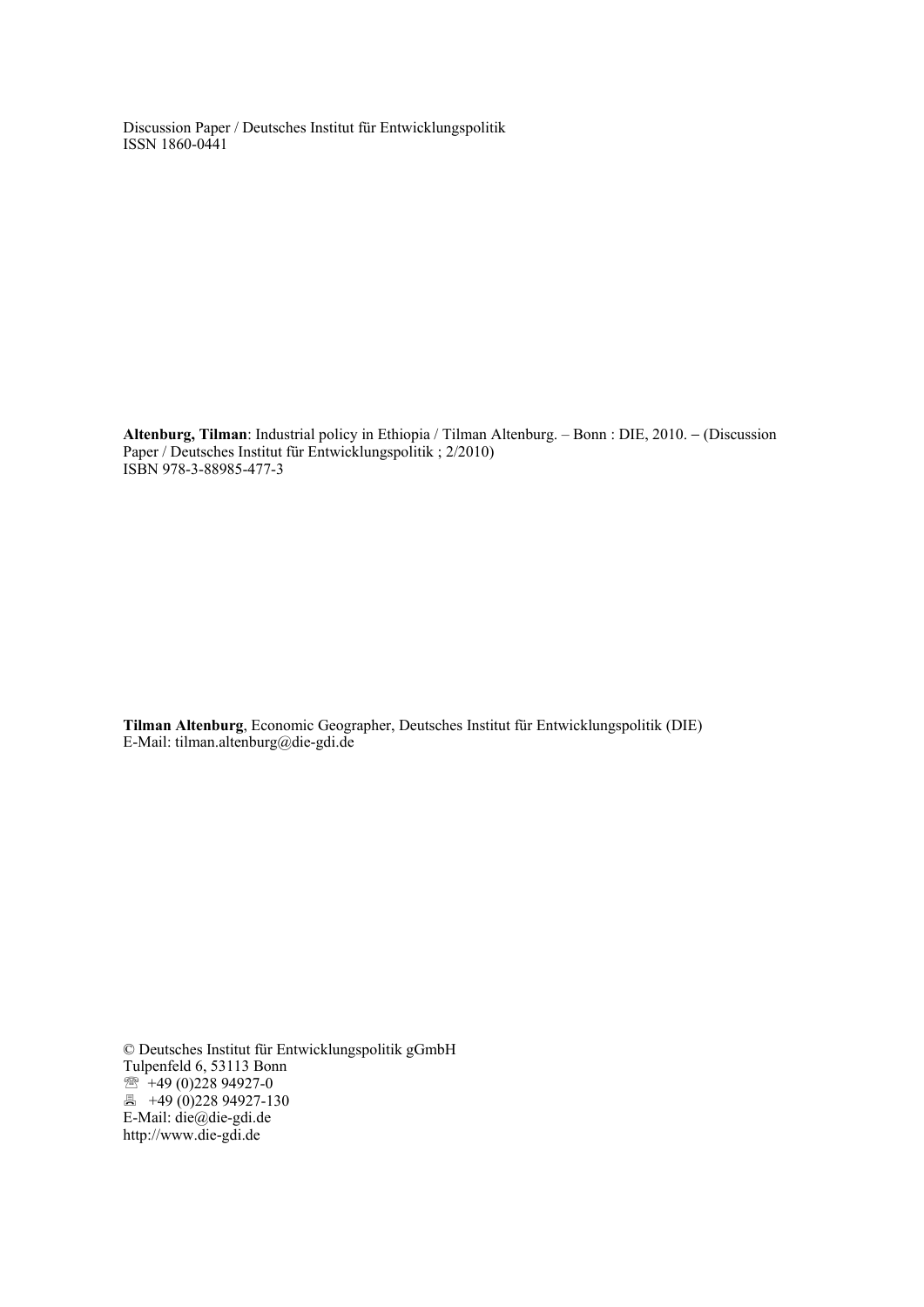# Contents

#### **Abbreviations**

| <b>Summary</b><br><b>Introduction</b> |                                                               | 1  |
|---------------------------------------|---------------------------------------------------------------|----|
|                                       |                                                               | 3  |
| $\mathbf{1}$                          | Initial conditions and challenges for industrial policy       | 5  |
| 1.1                                   | Socio-economic situation                                      | 5  |
| 1.2                                   | Historical and political background                           | 6  |
| 1.3                                   | Enterprise structure                                          | 9  |
| 1.4                                   | State-business relations                                      | 12 |
| $\boldsymbol{2}$                      | <b>Industrial policy: Ideology and practice</b>               | 14 |
| 2.1                                   | The Ethiopian government's overall development perspective    | 14 |
| 2.2                                   | Ethiopia's industrial development strategy: A critical review | 17 |
| 2.3                                   | Policy formulation and implementation in practice             | 20 |
| $\mathbf{3}$                          | <b>Case studies</b>                                           | 22 |
| 3.1                                   | The leather and leather products industry                     | 22 |
| 3.2                                   | The emerging cut flower industry                              | 24 |
| 3.3                                   | Lessons from the case studies                                 | 27 |
| $\boldsymbol{4}$                      | <b>Conclusions</b>                                            | 29 |
| <b>Bibliography</b>                   |                                                               | 33 |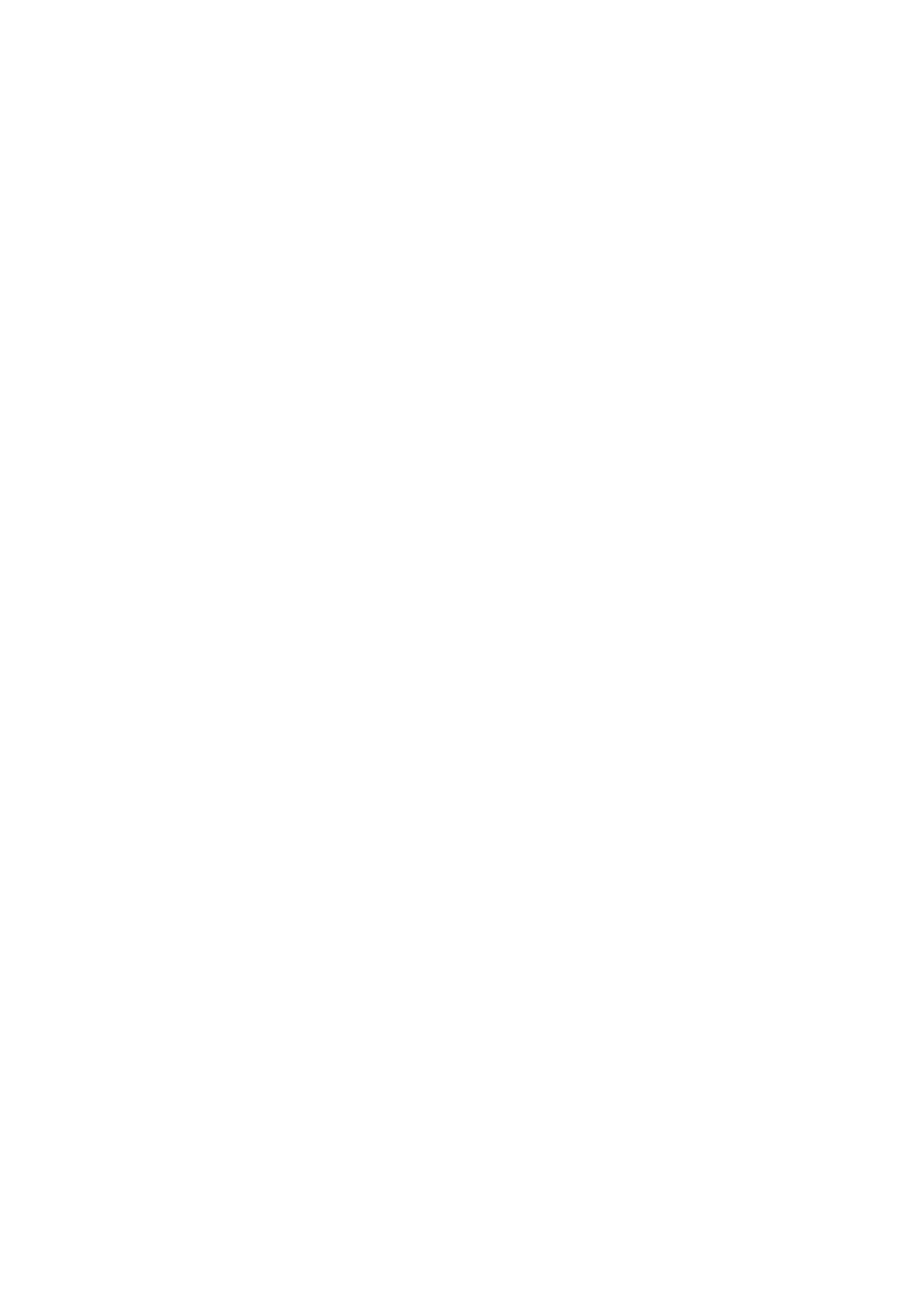# Abbreviations

| ADLI             | Agricultural Demand-Led Industrialisation                             |  |
|------------------|-----------------------------------------------------------------------|--|
| <b>BMZ</b>       | Bundesministerium für wirtschaftliche Zusammenarbeit und Entwicklung  |  |
|                  | (Federal Ministry for Economic Cooperation and Development)           |  |
| <b>EFFORT</b>    | Endowment Fund for Rehabilitation of Tigray                           |  |
| <b>EHPEA</b>     | Ethiopian Horticulture Producers and Exporters Association            |  |
| <b>ELIA</b>      | Ethiopian Leather Industries Association                              |  |
| <b>EPRDF</b>     | Ethiopian Peoples' Revolutionary Democratic Front                     |  |
| EU               | European Union                                                        |  |
| <b>FDI</b>       | Foreign Direct Investment                                             |  |
| FeMSEDA          | Federal Micro and Small Enterprises Development Agency                |  |
| <b>GDP</b>       | <b>Gross Domestic Product</b>                                         |  |
| <b>GNI</b>       | <b>Gross National Income</b>                                          |  |
| <b>GTZ</b>       | Gesellschaft für Technische Zusammenarbeit                            |  |
| <b>ISO</b>       | International Organization for Standardization                        |  |
| <b>LLPTI</b>     | Leather and Leather Products Technology Institute                     |  |
| <b>PASDEP</b>    | Plan for Accelerated and Sustained Development to End Poverty         |  |
| <b>PPP</b>       | <b>Purchasing Power Parities</b>                                      |  |
| ReMSEDA          | Regional State Micro & Small Enterprises Development Agency           |  |
| <b>SMEs</b>      | Small and Medium Enterprises                                          |  |
| <b>SOE</b>       | state-owned enterprise                                                |  |
| <b>TAMPA</b>     | Tigray Agricultural Marketing and Promotion Agency                    |  |
| <b>TVET</b>      | Technical and Vocational Education and Training                       |  |
| <b>UNIDO</b>     | United Nations Industrial Development Organization                    |  |
| <b>UNU-MERIT</b> | United Nations University - Maastricht Economic Research Institute on |  |
|                  | Innovation and Technology                                             |  |
| <b>VAT</b>       | Value Added Tax                                                       |  |
| <b>WTO</b>       | World Trade Organization                                              |  |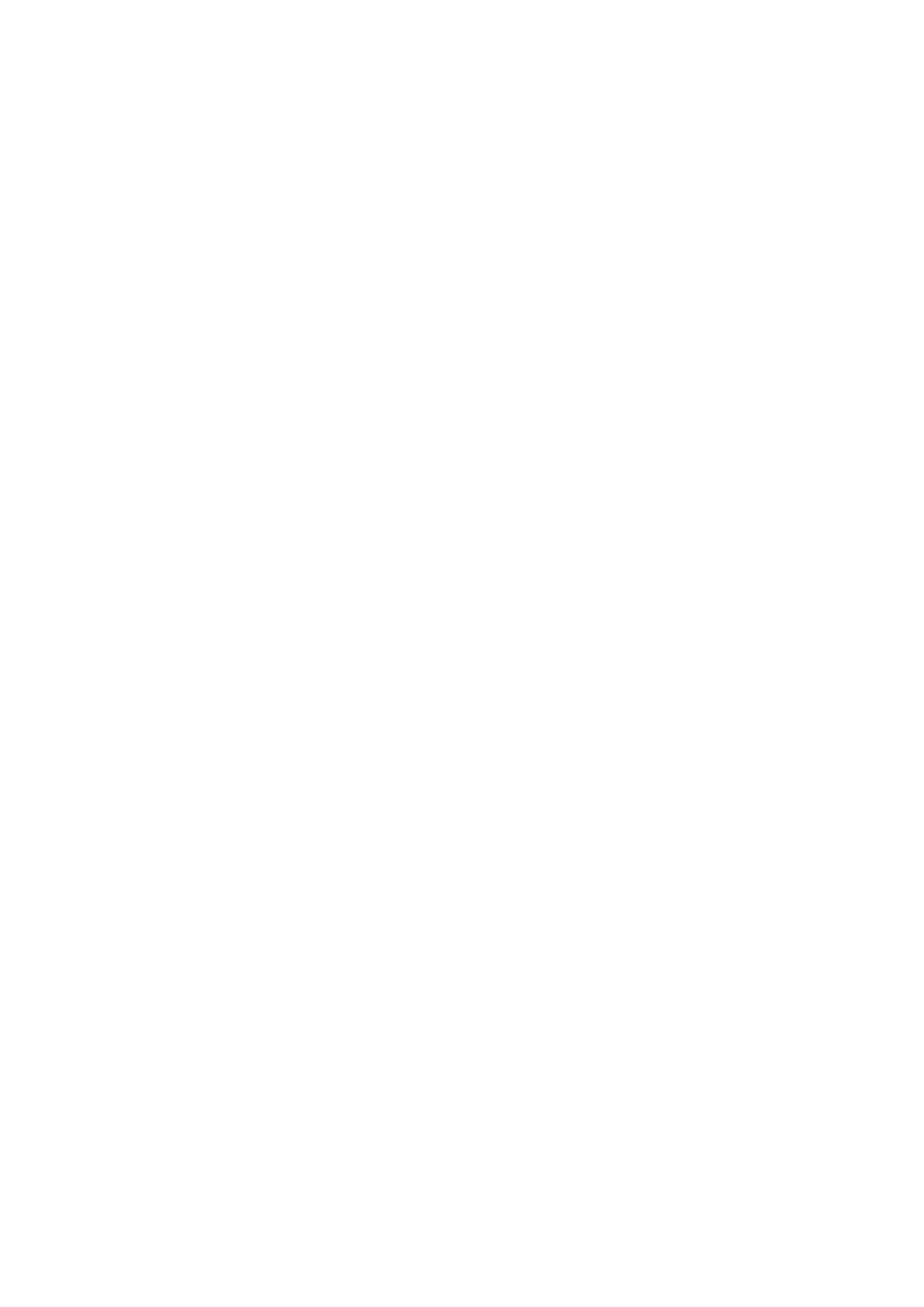#### Summary

Industrial policy is a contested issue, especially for low-income countries. On one hand, it is widely accepted that these countries need proactive policies to master the transition from low-productivity resourced-based societies with large informal sectors to more productive, knowledge-based and formalised patterns of productive organisation. On the other hand, deliberate interventions aimed to channel resources into preferential activities may well end up reducing allocative efficiency and creating perverse incentives for investors and bureaucrats alike. This is especially true for low-income countries, where political checks and balances tend to be weak.

This report assesses industrial policy in Ethiopia. It is part of a research project on *Industrial policy in low- and lower-middle-income countries* covering nine states in Sub-Saharan Africa, the MENA region and Southeast Asia.

The Ethiopian government has demonstrated impressive dedication and ability to create the preconditions for a market-based and socially inclusive industrial transformation. It is strongly committed to investing in technological learning in order to build new competitive advantages. This becomes evident in ambitious programmes to strengthen the Technical and Vocational Education System and to set up new universities as well as supporting institutions for specific sectors, e.g. for textile, leather and horticultural products. The government has defined priorities for diversification and industrial development. Agricultural demand-led industrialisation and export promotion play a key role in its strategy.

From 2004 onwards, the Ethiopian economy has grown at 11% annually. This growth, however, has mainly been due to favourable agro-climatic conditions, high coffee prices, considerable inflows of aid and remittances, and a boom in construction; it does not reflect increased competitiveness, and it has not yet prompted significant changes in the economic structure. The share of manufacturing in GDP stagnates at 5%, and still virtually all exports are unprocessed or at best semi-processed.

This study takes a closer look at the policymaking process in the leather/leather products and the cut flower industries. The two case studies exemplify different government approaches. In the cut flower industry, the dominant players are quite strong medium-sized and large firms. Their success depends on the ability to choose the right variety of flowers, to adapt available technology packages to local agro-climatic conditions, and to sell a perishable high-value product on the international market. This requires much tacit knowledge which only large specialised firms are able to accumulate. Here the government plays no role in intervening at the company level – the technology being far too complex, and the product too heterogeneous. Instead, the government opted for a more responsive stance, easing regulations and removing obstacles in infrastructure, and leaving the strategic decisions to firms and their highly professional organisation. In the leather and leather products industry, the challenge is different. The sector is stuck in a "low-quality trap" in which problems at all levels of the value chain are mutually reinforcing. The sector can thrive only if all these aspects are tackled simultaneously. As no large private corporations exist in this industry, active public engagement is necessary to overcome the existing coordination failure. Conse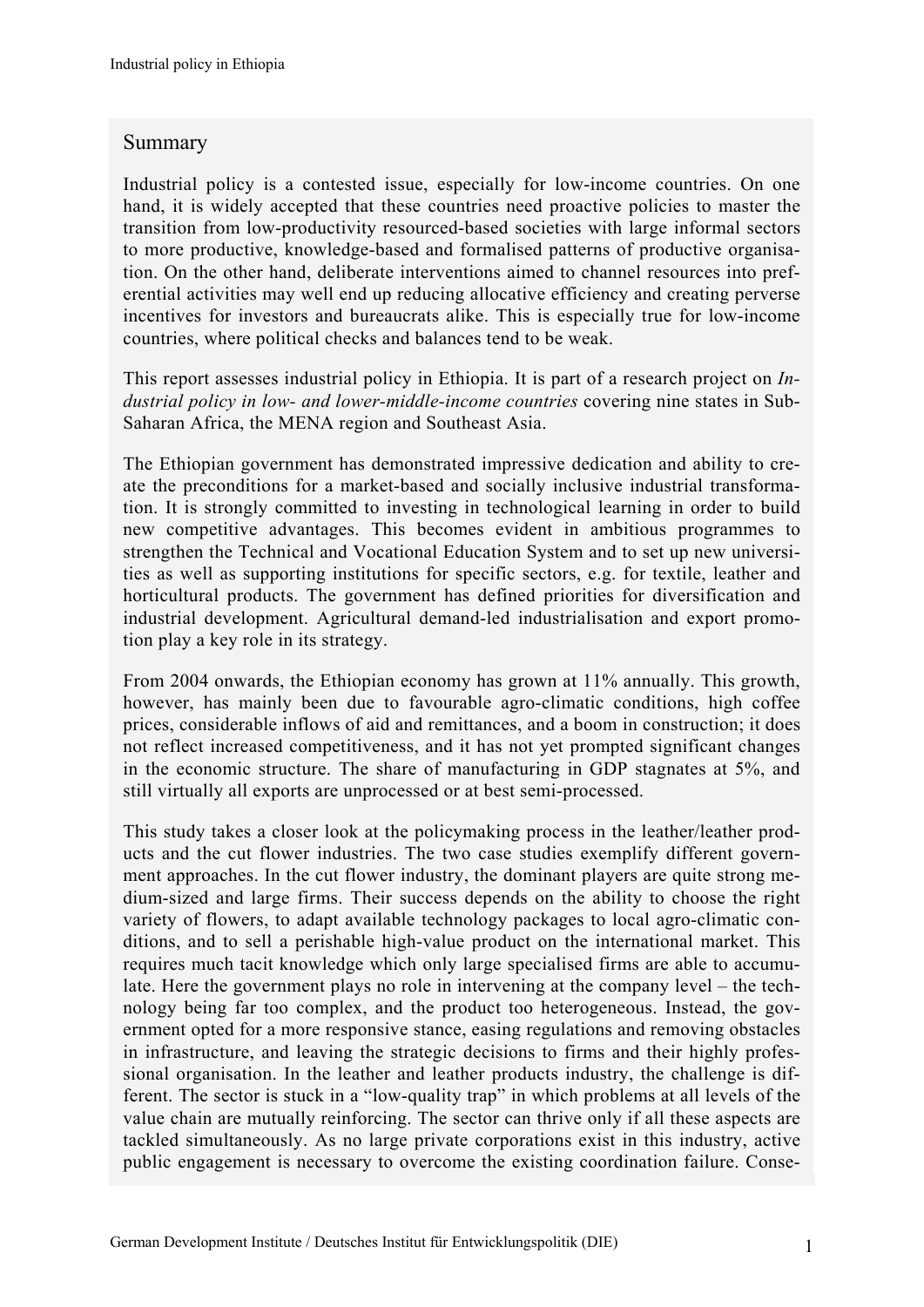quently the government implements a comprehensive package of activities to nurture companies along the whole value chain, with a leather technology institute as the focal point.

While this differentiated and pragmatic approach is convincing, the study also identifies major risks of industrial policymaking. The government deliberately employs a carrot-and-stick approach that differentiates between economic activities and firms, up to the point where targets for individual firms are sometimes negotiated on a case-bycase basis in exchange for public support. At the same time, resource allocation for industrial policy is not fully transparent, e.g. it is not clear when firms are eligible to get preferential treatment in term of access to licenses, land, credit and foreign exchange, on what condition ailing firms will be bailed out, and whether these conditions vary between state-owned enterprises, firms affiliated with the ruling political parties, and independent private firms. Moreover, business and politics are still strongly entwined in Ethiopia. State-owned enterprises still dominate many manufacturing industries and service sectors, and party-affiliated endowments have taken many of the business opportunities left for private engagement. Discretionary allocation of public resources lends itself to political capture by interest groups.

To date Ethiopia is clearly anything but a predatory state whose government pillages the economy. There is no hard evidence of systematic abuses of political regulation and support programmes for illicit personal enrichment of political elites. Relying fully on the wisdom and integrity of an enlightened leadership, however, is not without risks. Power constellations may change, those who have vested interests in SOEs and endowment-owned enterprises may gain political influence, and political power shifts may force political leaders to compromise on their development agenda.

Against this background, the main challenge is to make policy decisions more transparent and ensure the accountability of policymakers. Deepening of the Civil Service Reform Programme, reducing the privileges of state-owned and endowment-owned enterprises, and exposing them fully to fair competition will help to draw a clear line between business interests and public policy. Policymakers should acknowledge that private entrepreneurs are better equipped to recognise market trends and take advantage of new opportunities than government agencies. Thus industrial policy should move away from predefining priority sectors and instead focus on skills development and on creating incentives for entrepreneurs in order to develop innovations and disseminate new business models throughout the country. The prospects for such a policy shift are good, as the Ethiopian government has a clear development agenda and increasingly recognises the need to combine a market-friendly policy environment with determined supply-side policies for technological learning.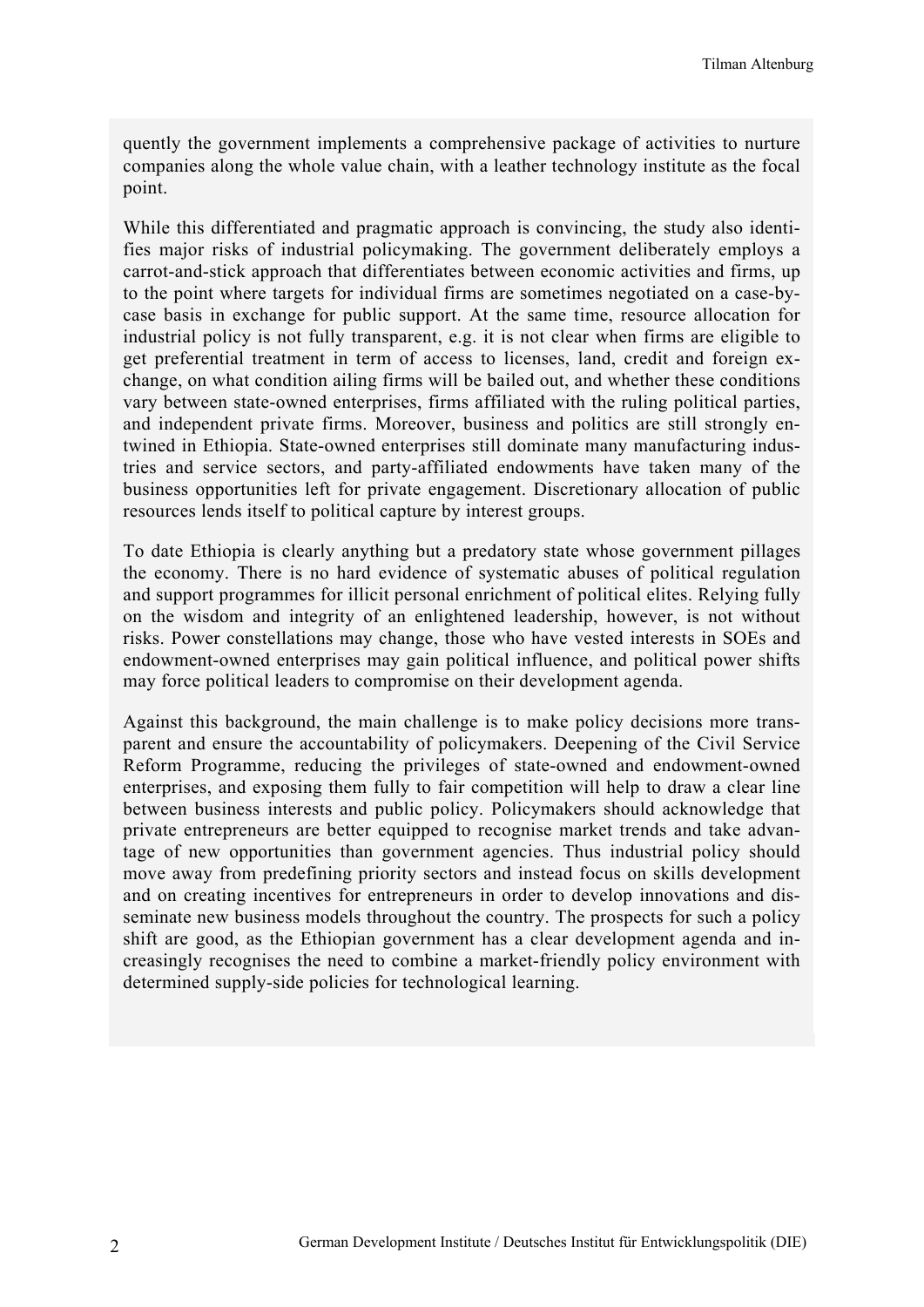# **Introduction**

Productivity growth is a precondition for increasing people's living standards and maintaining competitiveness in the globalised economy. Low total factor productivity is the key reason for persistent poverty in developing countries. The productivity gap separating poor and rich countries has never been as deep as it is today. Poor countries in particular thus need to emphasise productivity growth to alleviate poverty. The challenge is not only to develop more productive ways of doing business in already established activities but also to accelerate the structural transformation from low-productivity activities in agriculture, petty trade and skill-extensive services to new activities that are knowledge-intensive and exploit the advantages of inter-firm specialisation.

Undoubtedly the main driver of structural change is the private sector. Still, governments have an important role to play in setting policy frameworks that allow for competition and encourage innovation and technological change as well as in correcting market failures. It may be important to encourage new activities that do not emerge spontaneously, e.g. because several interrelated investments need to be made simultaneously that exceed the possibilities of individual entrepreneurs, or to support activities that while unlikely to pay off right away for an individual investor, are still likely to produce manifold linkages and spillovers in the future. Governments may in this way accelerate structural change towards more competitive and higher value activities. This is what industrial policy is about.

While the theoretical case for industrial policy is not in doubt, there is no consensus about the right degree of intervention. The controversy is mainly about *selective* interventions that favour some sectors over others and thus interfere with the price mechanism, the main signalling device of market economies. Critics argue that governments are usually not very good at identifying coordination failures or anticipating future knowledge spillovers, and their decisions may well end up reducing allocative efficiency and creating perverse incentives for investors and bureaucrats alike.

It is now widely accepted that industrial policy *may* work well in countries with strong merit-based public services and political checks and balances. Opinions, however, diverge widely with regard to the role of industrial policies in low- and lower-middle-income countries where financial resources are often severely limited and some core institutions still need to develop administrative capacities and better incentive systems. According to all available governance indicators, most low- and lower-middle-income countries lag far behind with regard to government effectiveness, transparency, and accountability. Hence, even if it is clear that these countries face particularly severe market failures, there is a big question mark as to the ability of governments to intervene in markets in a way that increases public welfare.

In any case, the appropriate policy mix is unlikely to be the same as in rich countries, because both the requirements and the capacity for public intervention are substantially different. Yet most empirical case studies of industrial policy focus on the old industrialised countries or the famous success stories of technological catching up (such as Korea, Taiwan, Singapore, Malaysia, Brazil, and Chile). Much less is known about the quality and the outcomes of industrial policies in low- and lower-middle-income countries.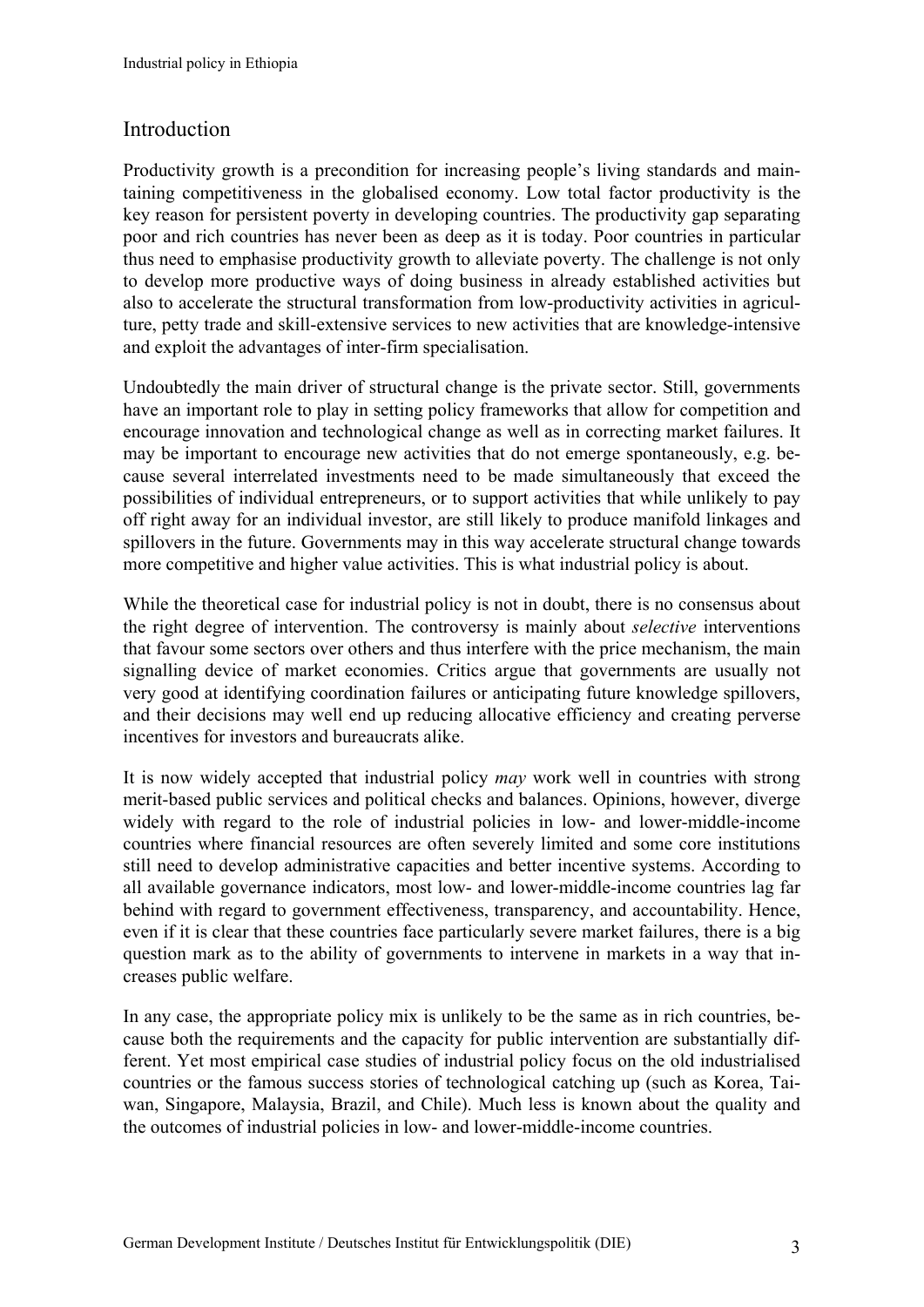The aim of this report on industrial policy in Ethiopia is to help fill this gap. It is part of a comparative research project on "Industrial policy in low- and lower-middle-income countries" funded by the German Ministry for Economic Cooperation and Development (BMZ) and supported by GTZ. Besides Ethiopia, the comparative research included Cambodia, Egypt, Mozambique, Namibia, Nigeria, Syrian Arab Republic, Tunisia, and Vietnam.

For the purpose of the project we define industrial policy as any government measure, or set of measures, to promote or prevent structural change in ways that the government views as desirable. Two implications of this definition need to be highlighted. First, industrial policy has a normative perspective. Most policy documents address a range of goals, including productivity growth, employment creation, social inclusion, and environmental sustainability. Second, policies may target not only the manufacturing sector but also promising activities in agriculture or services.

As part of this project, a background report has been written that takes stock of the industrial policy debate and discusses the peculiar challenges of such policies in less developed countries.<sup>1</sup> For a comprehensive discussion of the pros and cons of industrial policy, the reader may refer to that report. This country case study therefore concentrates on the Ethiopian experiences only.

It should be noted that, as in other low-income countries, availability of reliable data is a major problem in Ethiopia. One factor of particular importance for the purpose of this report is that some relevant information, e.g. on the governance structures and privileges of those firms that are indirectly controlled by political parties, is not systematically disclosed. Likewise, monitoring and evaluation of policies is hardly ever done. This analysis and assessment of policy processes and impacts therefore relies to a large extent on qualitative information gathered from expert interviews and grey literature, such as unpublished government and donor reports. Support from GTZ, particularly Sabine Becker, in accessing policymakers and other stakeholders has been extremely helpful. Moreover, the author is indebted to Kibre Moges from the Ethiopian Economic Policy Research Institute, Mulu Gebreeyesus from UNU-MERIT and Eiko Kauffmann from GTZ for valuable comments on an earlier draft.

The report consists of four parts. The first part provides an overview of historical, political and socio-economic preconditions of industrial policymaking in Ethiopia. Part 2 discusses the government's industrial policy, looking at the underlying philosophy of industrial policymaking and the resulting strategies and assessing practical policy formulation and implementation. Part 3 illustrates the making of industrial policy in two economic subsectors, drawing lessons and exploring why the government pursues different approaches in the two cases. Part 4 then draws overall conclusions on industrial policy in Ethiopia.

<sup>1</sup> Altenburg (2010).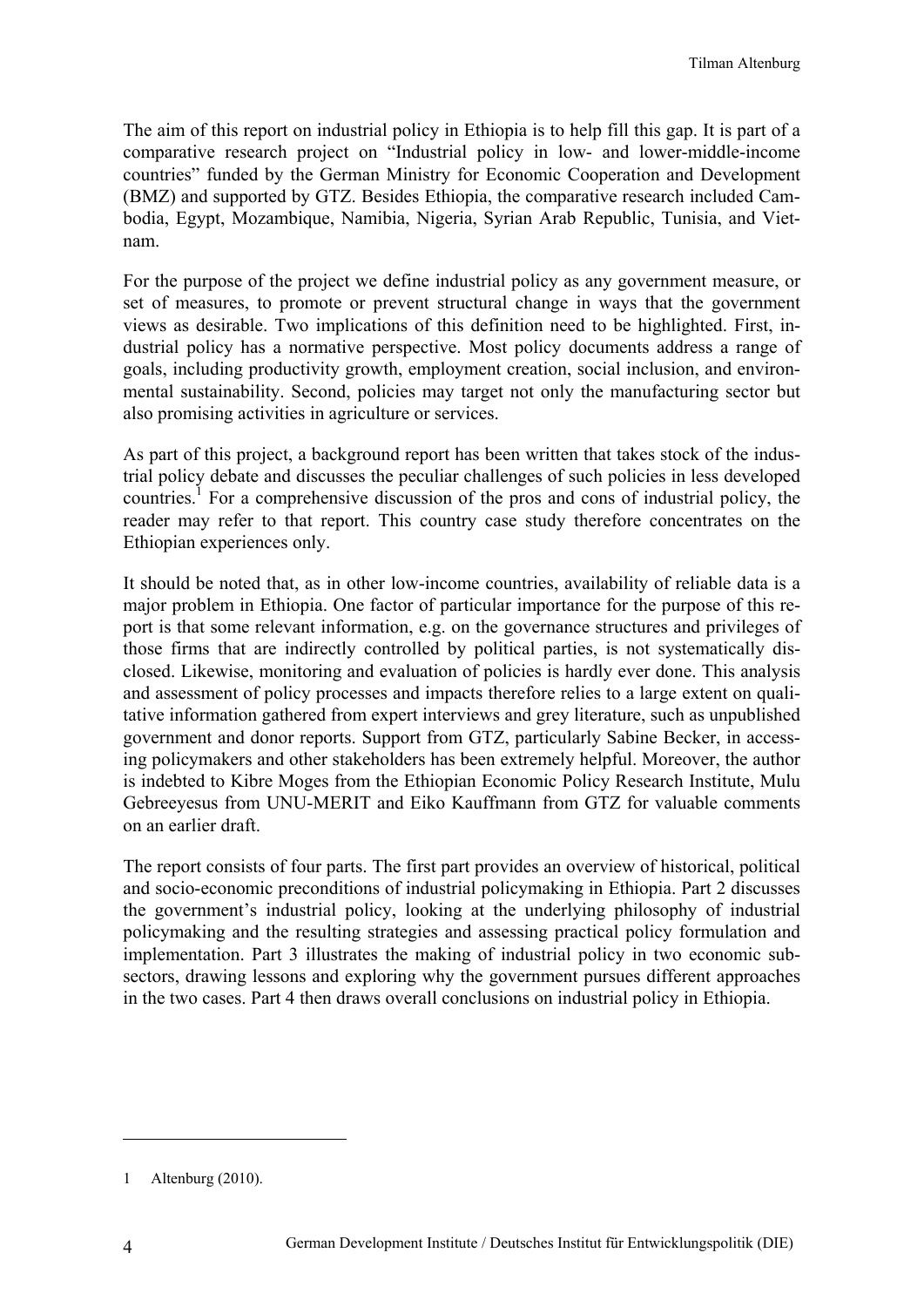$\overline{a}$ 

## **1 Initial conditions and challenges for industrial policy**

## 1.1 Socio-economic situation2

With its 80.7 million inhabitants, Ethiopia is the third most populous country in Africa, with a rapidly growing young population. It is one of the world's least developed countries, ranking in place 180 out of 187 on the Human Development Index. Ethiopia's GNI per capita is as low as US\$ 280 (2008). In 2007, 39% of the population were estimated to live below the poverty line of US\$ 1.25 a day (PPP) – a considerable improvement compared to the  $61\%$  reported in 1995. Lack of basic education is a big problem,<sup>3</sup> but, again, the government is undertaking strong efforts to improve this situation. The percentage of the relevant age group that has completed primary education increased rapidly, from 22% in 2000 to 46% in 2007.

Ethiopia is still largely agrarian. 85% of the workforce is engaged in the rural economy, mostly in agriculture.<sup>4</sup> Agriculture accounts for 43% of GDP (down from 50% in 2000). Agriculture is dominated by smallholders, the majority cultivating less than 0.5 ha and producing mostly basic staples for the subsistence of their households. Farmers do not have property rights on the land they cultivate. While abolishing private land ownership was a measure to overcome the legacy of a highly polarising feudal system, it also constrains investments in agricultural productivity. Despite some geographical disadvantages – dependence on irregular rainfalls, increasing soil erosion, aridity in some regions and pervasive tropical diseases in others – many regions of Ethiopia do have substantial agricultural potential, with different climate zones and relatively good availability of water. Agricultural productivity, however, is stagnating, and food security is a major concern. Several million people are once again dependent on food aid.

Manufacturing has stagnated at about 5% of GDP over the last 20 years. The decreasing share of agriculture has been compensated for by a similar increase in services. Manufacturing industry is largely limited to simple agro-processing activities (sugar, grain milling, edible oil production, leather tanning) and production of basic consumer goods (beer, footwear, textiles and garment). Industries that might help accumulate technological capabilities and create dynamic inter-industry linkages – such as chemical, electrical and electronics, metal-processing and other engineering industries – are almost non-existent. Likewise, production of agricultural inputs is insignificant. Overall, the technological level of firms is very low, even by regional standards; e.g. only 4% of firms use technology licensed from foreign companies, and likewise only 4% have ISO certification (compared to 12% in both cases in Sub-Saharan Africa) (World Bank / IFC 2006).

<sup>2</sup> Unless otherwise indicated, data have been taken from World Bank country tables: http://ddpext.worldbank.org/ext/ddpreports/ViewSharedReport?&CF=1&REPORT\_ID=9147&REQUEST\_TYPE =VIEWADVANCED&HF=N&WSP=N, accessed 17 Dec. 2009.

<sup>3</sup> The youth (15–24 years) literacy rate in the early 2000s was 62% for boys and 39% for girls (UNESCO, cited in: www.unicef.org/infobycountry/ethiopia\_statistics.html#52), accessed 17 Dec. 2009.

<sup>4</sup> It should be noted that a minor proportion of the rural population is engaged in non-agricultural activities such as cottage industries and petty trade.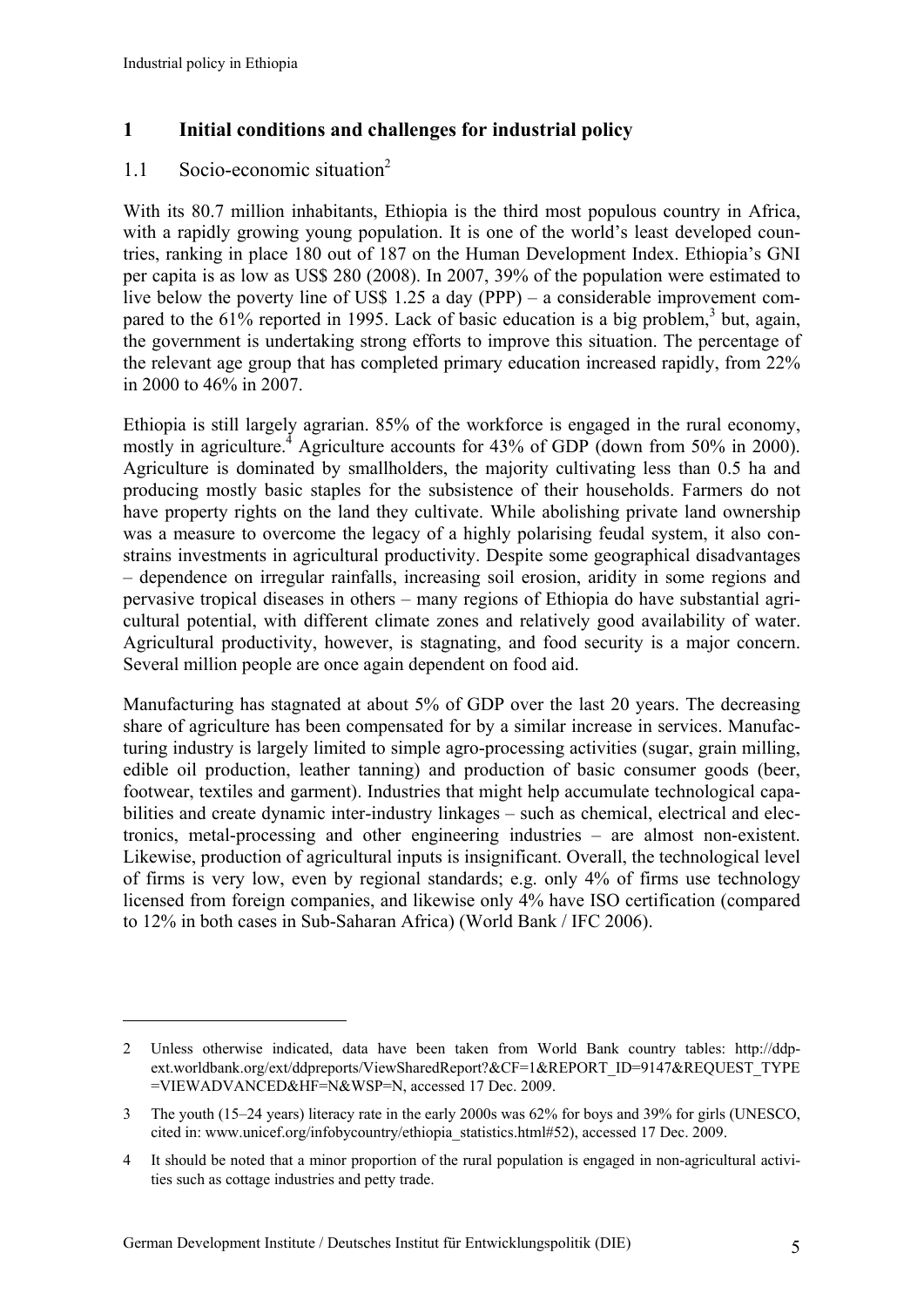The main export products are agricultural. Coffee, oilseeds, khat, pulses, flowers, skins, meat and meat products account for about 80% of all exports, with coffee by far the most important item. Some high-value horticultural products have recently been picking up. Manufacturing exports were as low as US\$ 105 million in 2007, accounting for less than 10% of total exports. Basically all manufacturing exports are agriculture-based (clothing, canned and frozen meat, semi-processed hides, footwear, beverages, and oilcakes). On the import side, Ethiopia imports most capital goods and manufactured consumer goods, and the country is heavily dependent on fuel imports. In recent years, imports grew much faster than exports. Currently, exports finance less than 22% of imports (European Union 2009). Ethiopia therefore has a huge and rapidly growing current account deficit.

When Eritrea ratified its independence in 1993, Ethiopia became a land-locked country. Although the port of Djibouti is not far off, and shipment through Djibouti is quite reliable, transport to the port is a significant cost factor. Adding to this is the administrative cost of trading across borders. In this regard, Ethiopia ranks particularly low (152 out of 181 countries) on the Doing Business Index (World Bank / IFC 2008).<sup>5</sup>

Since the end of the civil war and establishment of the current government in 1991, Ethiopia has shown steady progress. The economy recovered slowly during the 1990s. After a drought-related recession in 2002/03, economic growth took off, with an average of 11% during the subsequent five years. Per capita GDP increased from US\$ 107 in 2003 to US\$ 201 in 2007 (World Bank 2009). This growth has been fuelled by inflows of official development aid, including soft loans from China and India, by remittances from the diaspora, and by foreign direct investment (FDI). Furthermore, Ethiopia has recently benefited from a series of good harvests. As a result of development aid and other inflows, public investment – primarily in roads, dams, education, and health – has grown much faster than private investment. This has spurred employment growth, but also provoked a foreignexchange crisis.

Overvaluation of the birr has recently driven up inflation. It also undermines incentives for industrialisation, because it benefits imports of simple consumer goods and increases the price of exports. Inflation is now expected to come down, but the current account deficit remains a major concern. In 2009 foreign exchange reserves were down to five weeks of imports (European Union 2009), causing the government to ration foreign exchange, mainly for private investors, and to force coffee exporters to put their stocks on the market. Such interventions are likely to have a negative effect on future private investments.

## 1.2 Historical and political background

Ethiopia has undergone profound political changes. The country is building on a rich and impressive history of cultural development. As the country (except for a short period of Italian occupation) has never been under colonial rule, it started relatively early to build sovereign national institutions. Already in 1909, Menelik appointed 9 ministers and started to build up a modern civil service (Taffesse 2008, 373). The Imperial phase, which ended

<sup>5</sup> Several interviewed entrepreneurs complained that intermediary goods and spare parts often 'get stuck' in customs, and that reimbursement of VAT may take years.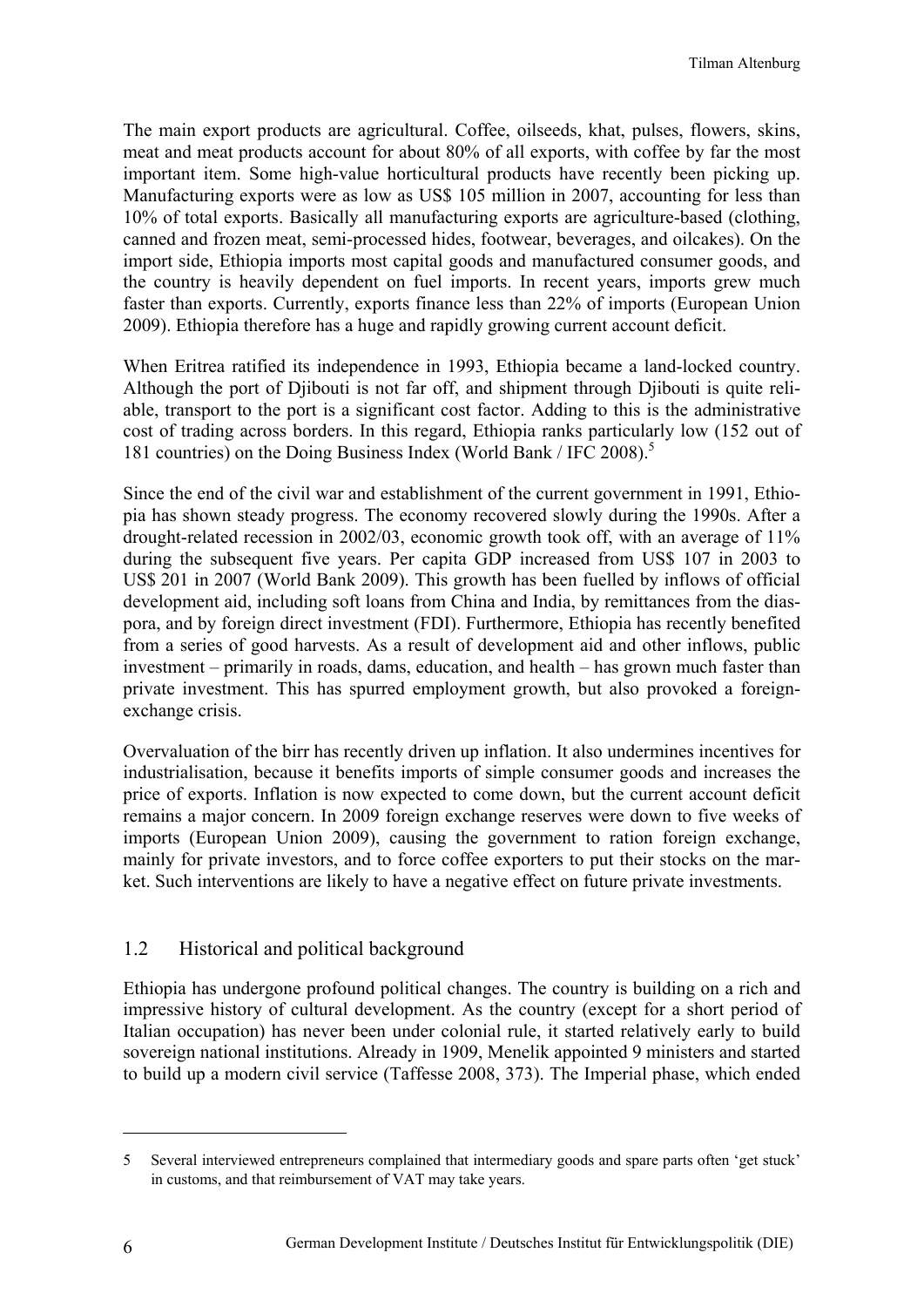when Emperor Haile Selassie was deposed in 1974, was characterised by a fairly effective administrative system, but it also relied on autocratic rule and a feudal land ownership system. Many rural families did not have access to land to secure their livelihoods.

In 1974 a communist military junta seized power. The Derg regime, named after the committee of military officers that ousted Haile Selassie, initiated 17 years of a centrally planned economy. All private enterprises were nationalised. Private land tenancy was abolished and usufruct rights granted to peasants. Small producers were in part resettled, forced into cooperatives and grouped in villages, with the aim of improving service provision and land use.

Mismanagement and the Derg's violent rule created strong opposition. Separatist guerrilla movements, particularly in Eritrea and Tigray, embarked on a protracted civil war. Under these conditions, a prolonged drought during the mid-1980s led to unprecedented famine. In 1991 the Derg was overthrown by a coalition of rebel forces from different regions and made up of ethnic groups, which formed the basis for the current government led by the Ethiopian Peoples' Revolutionary Democratic Front (EPRDF) under Prime Minister Meles Zenavi.

The new government launched reforms for reconciliation and reconstruction of the country. After two decades of drastically declining real per capita income (World Bank 2007a, 10), Ethiopia now returned to a phase of steady, but modest, income growth. Stabilisation was interrupted by the war with Eritrea in 1998–2000. Only since 2003 has economic growth taken off, posting an average of 11% per annum.

The EPRDF is strongly committed to egalitarian policies. This is reflected in its focus on rural development, control of land ownership, and its commitment to pro-poor spending. 64% of the government's total budget is spent on sectors that are mainly pro-poor, such as education, health, agriculture, water, and roads (European Union 2009).

Also, the government encourages decentralisation. During the Imperial phase, the country was governed by a central government whose elite was mainly formed by Amharas. The EPRDF government, a coalition of different ethnic groups, established a federal system based on ethnic-based territorial units in 1991. The Constitution grants those units a considerable degree of autonomy and even provides for secession of any ethnic unit. Moreover, political parties are organised along ethnic lines, which enhances political representation at the central level (Habtu 2003). All major ethnic groups are represented in government, with Tigrinya people in many of the powerful positions.

The government adopted market-oriented economic reforms. Given the disastrous record of the Derg, the new government recognised the role of private enterprises as the engine of growth. The government privatised many state-owned firms, encouraged competition, and reduced government intervention in trade and factor markets. Ownership of land and strategic industries and services, however, remained with the state. In 2003 the government decided to apply for WTO membership and started negotiations. In the same year, a new competition law was enacted. As a result, the investment climate has significantly improved, as a comparison of the first (2001/02) and the most recent (2006/07) Investment Climate Survey reveals.

While the government enacted market-oriented reforms, it also allowed political parties to use endowment funds to invest in many lines of business (whereas direct participation of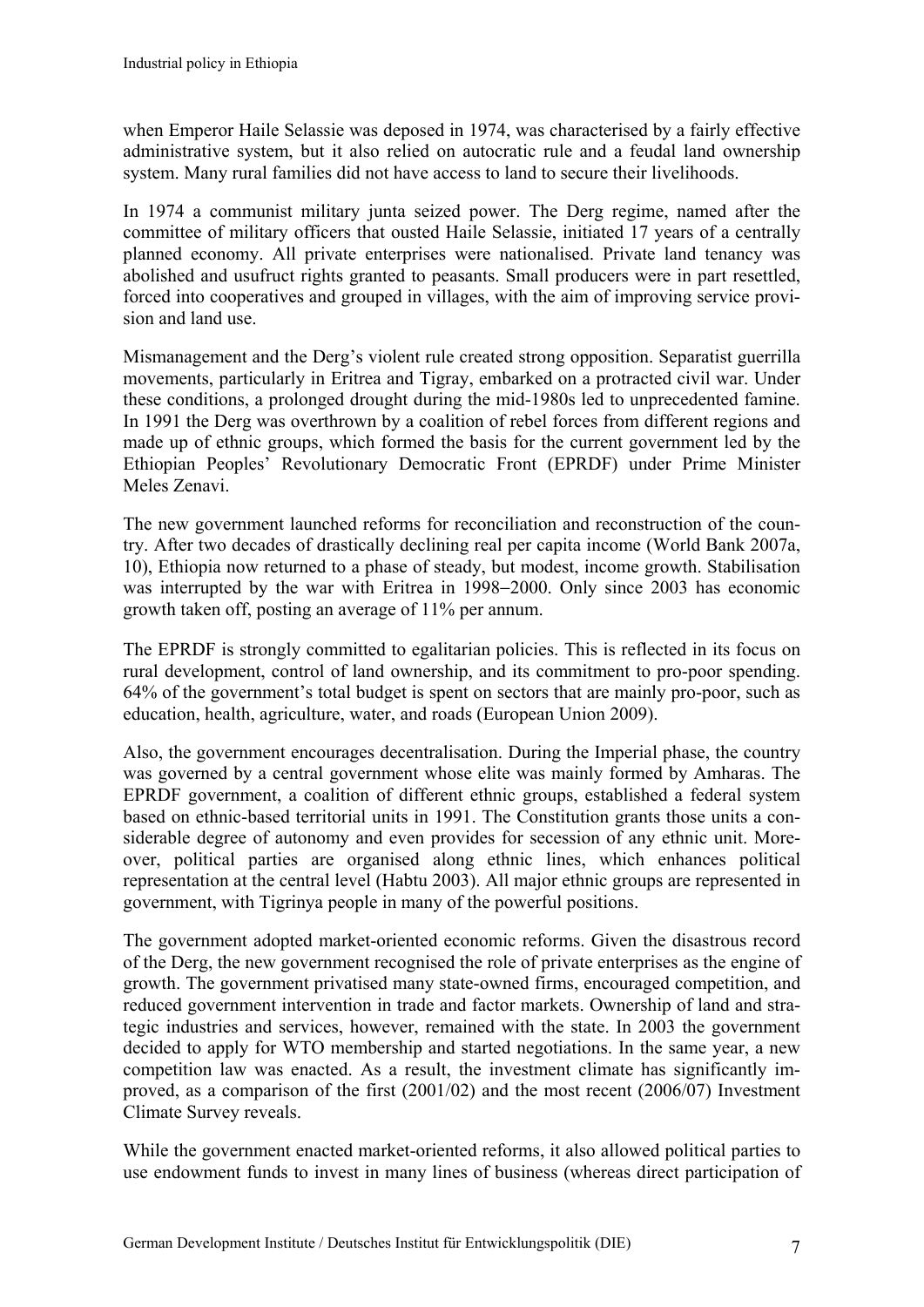political parties is not allowed). When the war was over, these funds were among the first investors, benefiting from manifold opportunities for reconstruction as well as from certain privileges (see below). The EPRDF uses its influence on those enterprises to advance its industrialisation agenda.

Moreover, the government is not willing to cede control of what it considers to be key instruments for the implementation of its development strategy. It has retained its monopoly in telecommunications and is very hesitant with regard to financial sector reform. In the same vein, the new competition law endorses the principle of free competition, but at the same time sanctions the privileges of remaining state-owned and endowment-owned enterprises and exempts from competition many products and enterprises that are regarded as having "significant impact on development" (USAID 2007). As a result, the WTO accession process has not made any significant progress.<sup>6</sup> Ethiopia has attracted little FDI, even by African standards (World Bank 2009, i), reflecting both the incipient level of market development and political restrictions in the country's economic management.

Until 2005 economic modernisation and liberalisation were accompanied by advances in democratisation. General elections in 1995 and 2000 were won by considerable margin by the EPRDF, giving the party a large majority of seats in the national parliament (not least because major opposition groups boycotted the election). Following the 2005 elections, however, democratisation suffered a serious setback. According to the official results, the EPRDF won the elections, although by a considerably reduced margin. The result was contested by opposition parties, and the fact that the National Election Board delayed the publication of results for several months was interpreted as a manoeuvre to manipulate the outcome. Tensions escalated, and riots following the elections led to more than 100 people being killed and many thousand put in jail. The EPRDF remained in power and enacted several laws that restrict the political space of civil society organisations.

This has implications for industrial policy. Some personalities of the old industrial elite figured prominently in the political opposition before the 2005 elections and held leading positions in business membership organisations. Since the 2005 events, the government has shown increasing mistrust of parts of the private sector and taken action to align business membership organisations with the EPRDF government. It refused to extend the license for the Ethiopian Manufacturing Industries Association, and international donors were urged to stop supporting the organisation. A new leadership of the National Chamber of Commerce was installed. Today the Chamber is mainly seen as an instrument to disseminate government policies and mobilise support for them, rather than a politically neutral representation of business interests.

As a result, the current situation is characterised by mixed signals. On the one hand, the government has, since 1991, embarked on a credible agenda of market-based and socially inclusive industrial transformation. It has undertaken strong efforts to invest in social development, education, vocational training, and industrial development; on the other hand,

<sup>6</sup> The US, Canada and the EU have tabled a long list of open questions regarding WTO accession. Although the Ethiopian government is working on the responses, observers do not expect a consensus in the near future.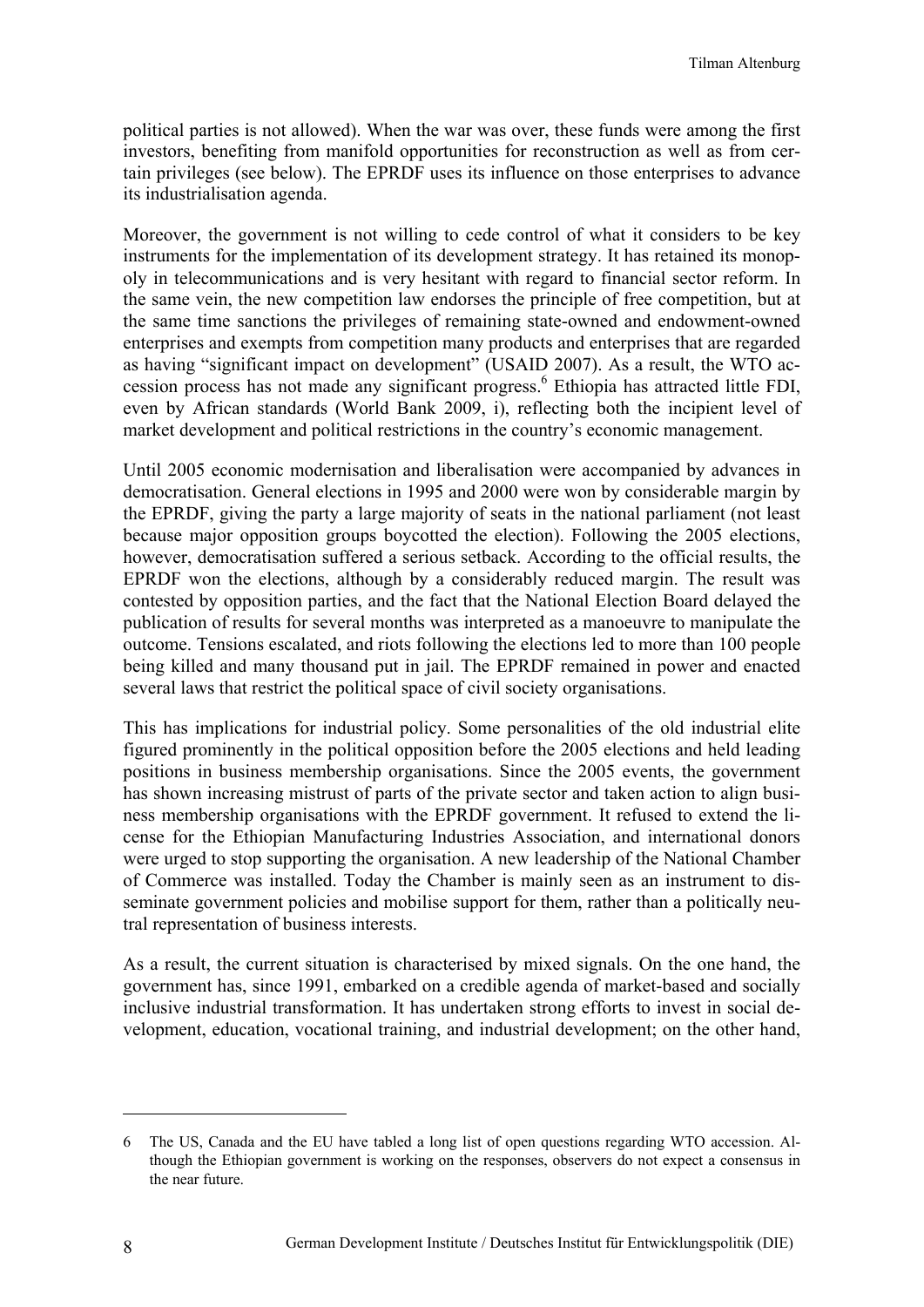its fear of losing political control and having to abandon the EPRDF's project of industrial transformation has resulted in a more restrictive political environment.

#### 1.3 Enterprise structure

The vast majority of Ethiopia's firms are micro and small. According to the 2003 survey of the Central Statistics Authority, 1.3 million persons were engaged in the micro enterprise manufacturing sector, 94.2% of whom were own-account workers. Only 98,000 persons were employed in "small" (larger than micro) manufacturing enterprises. The micro and small firms sector of the economy is mainly a sector of self-employment. 55% of the micro enterprises in manufacturing activities produced food and beverages, 23% textiles and garments. 85% of the businesses in the small scale manufacturing sector are grain mills.

Employment in informal micro enterprises is growing much faster than employment in the formal sector. Between 1999 and 2005, informal employment (defined as employment in firms with fewer than 5 employees) increased by 144% compared to only 16% in formal employment. By 2005, 71% of urban employment was in the informal sector (World Bank 2009). Thus formalised medium- and large-sized firms absorb only a very small share of the annual increase in the Ethiopian workforce, and the majority of new entrants to the labour market are forced to engage in own-account work.

The Federal Micro and Small Enterprise Development Agency and international development agencies confirm that micro and small firms rarely ever grow into a medium-sized segment, reflecting a lack of entrepreneurial and managerial capability. When micro entrepreneurs are successful, they often prefer to diversify into new activities rather than to develop and expand their respective core activity. It is not clear to what extent this is a strategy to remain below the radar of public authorities. Labour productivity is extremely low, even by the standards of Sub-Saharan Africa (ibid.).

As a result, medium-sized and large firms are barely developed. In 2002 Ethiopia had only 49 manufacturing enterprises with more than 500 workers, plus 225 small and mediumsized manufacturing firms which employed between 51 and 500 persons (Ethiopian Economic Association 2005, 26). Most industries are engaged in sugar processing, brewery, cement, publishing and printing, leather tanning, and textiles. Five groups of firms can be distinguished according to their ownership structure:

1. Many large enterprises are still **state-owned enterprises** (SOEs) going back to the socialist Derg regime. The current government created the Ethiopian Privatisation Agency and privatised 287 SOEs between 1997 and January 2009 (MoTI 2009). The government wants to privatise many more firms, but the process so far has been slow, not least because privatisation has often been linked to restrictive conditions, e.g. that the new owners refrain from dismissing personnel. In 2006 the manufacturing sector was "still dominated by public enterprises that account for 72% of total manufacturing value added, 62% of gross value of production, employ 57% of the manufacturing workforce and account for 64% of wages and salaries" (European Union 2006). According to another source, the share of SOEs in the output of medium- to large-size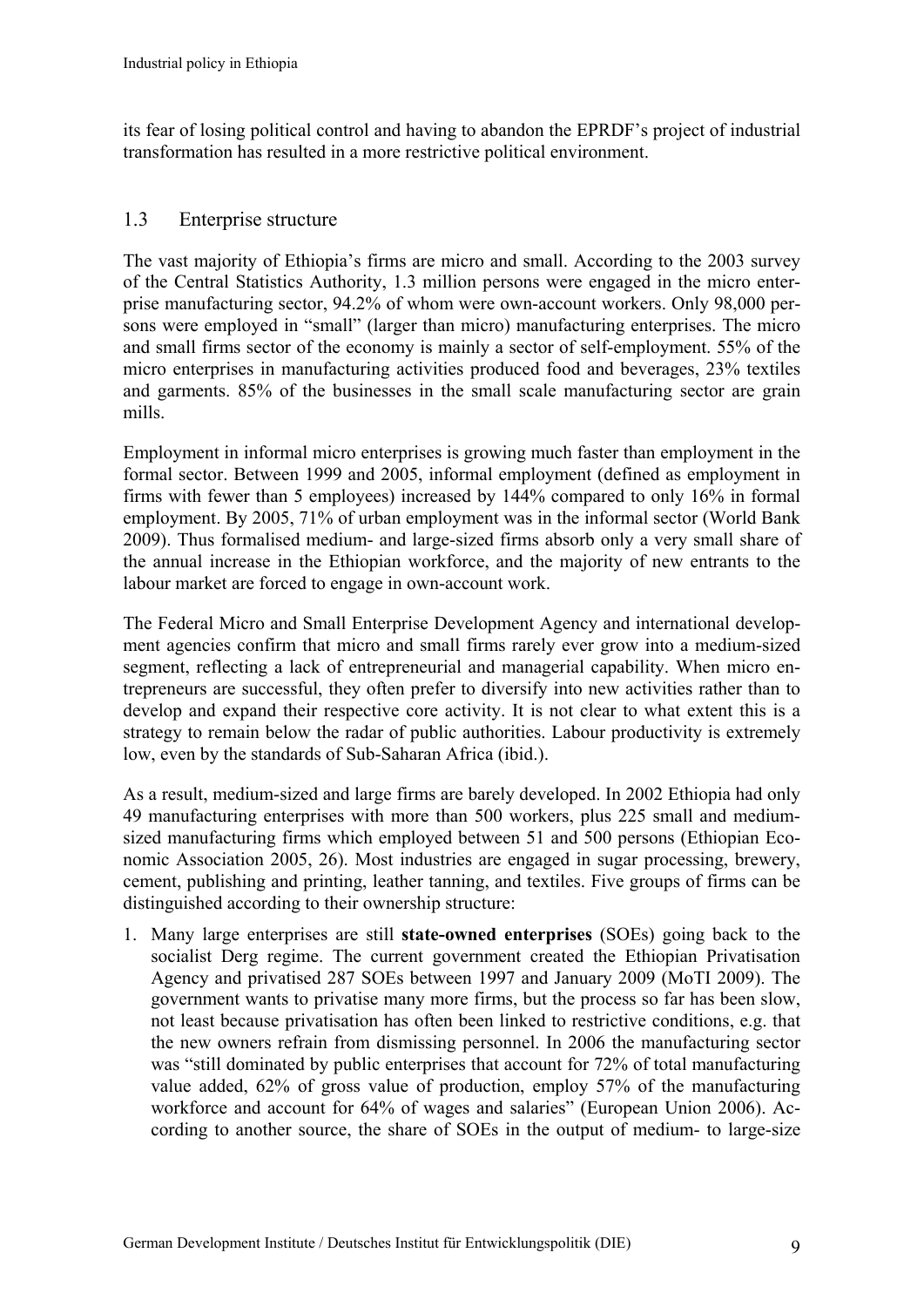manufacturers declined from 58% in 2000/2001 to 51% in 2004/05.<sup>7</sup> As some of the larger SOEs are now going to be privatised, this share is likely to go further down. Moreover, SOEs in most manufacturing activities are now exposed to competition from private firms. Their performance varies. While some are in serious trouble, others outperform their private competitors, partly because they are larger and less constrained by tax administration, customs and trade regulations, access to land, cost of finance, and corruption. The government seems determined to maintain state ownership of enterprises in strategic sectors such as telecommunications, civil aviation, railways, energy, mining, chemicals, insurance, and banking. In the financial sector, private domestic banks have been admitted alongside the still dominant state banks and are rapidly growing. $8$  Likewise in the insurance industry, there are now eight private enterprises competing with one state-owned insurance company.

- 2. The political parties, which are organised along ethnic lines, control large business groups, so-called **endowment-owned firms**. The ruling EPRDF and its member organisations stand out in this regard. Under the law on political organisation, political parties are not allowed to invest in business. To comply with this law, businesses are owned by endowment funds run by party members or close allies, or those persons hold company shares directly. The business group controlled by the EPRDF is said to be one of the largest conglomerates in Sub-Saharan Africa. Within this group, the Endowment Fund for Rehabilitation of Tigray (EFFORT) is the most powerful. It was established by the Tigray People's Liberation Front in order to generate income for the families of 'martyrs' and to advance the industrialisation of Tigray. EFFORT is engaged in a large number of industries, including building materials, tannery, textiles, garments, pharmaceuticals, industrial engineering, mining, banking, insurance, trading, construction services, and livestock. Although EFFORT operates as a non-governmental public charity organisation, it has never been audited since its launch in the mid-1990s. There is no transparency with regard to management structure, or profits and losses. The companies run by the EPRDF are reported to have made extensive use of the credit facilities of the state-owned Commercial Bank of Ethiopia. Private competitors claim that heavily indebted EPRDF companies have been bailed out, and despite mismanagement in some of them, there have been no cases of foreclosure. Moreover, EPRDF-related companies are said to get preferential treatment with regard to government licenses, allocation of foreign exchange, and contracts with the Ministry of Defence. Given the discretionary character of many government policies, however, it is not possible to verify these allegations.<sup>9</sup>
- 3. One private investor of Ethiopian and Saudi-Arabian nationality, **Sheik Mohammed Al Amoudi**, alone owns many of the leading firms across all economic sectors. According to Forbes magazine, he is the 43rd richest person in the world and is said to have invested more than US\$2 billion in Ethiopia (Forbes, 11 March, 2009). His investments in Ethiopia range from hotels, gold mines, glass, plastics, soft drinks, a pri-

<sup>7</sup> Central Statistics Authority, cited in World Bank (2009).

<sup>8</sup> Private banks accounted for 30 and 46 percent of total deposits and credits respectively in 2007, up from 13 and 35 percent in 2000/01 (Addis Ababa Chamber of Commerce 2008).

<sup>9</sup> See e.g. several of the sources cited in Zerihun (2008).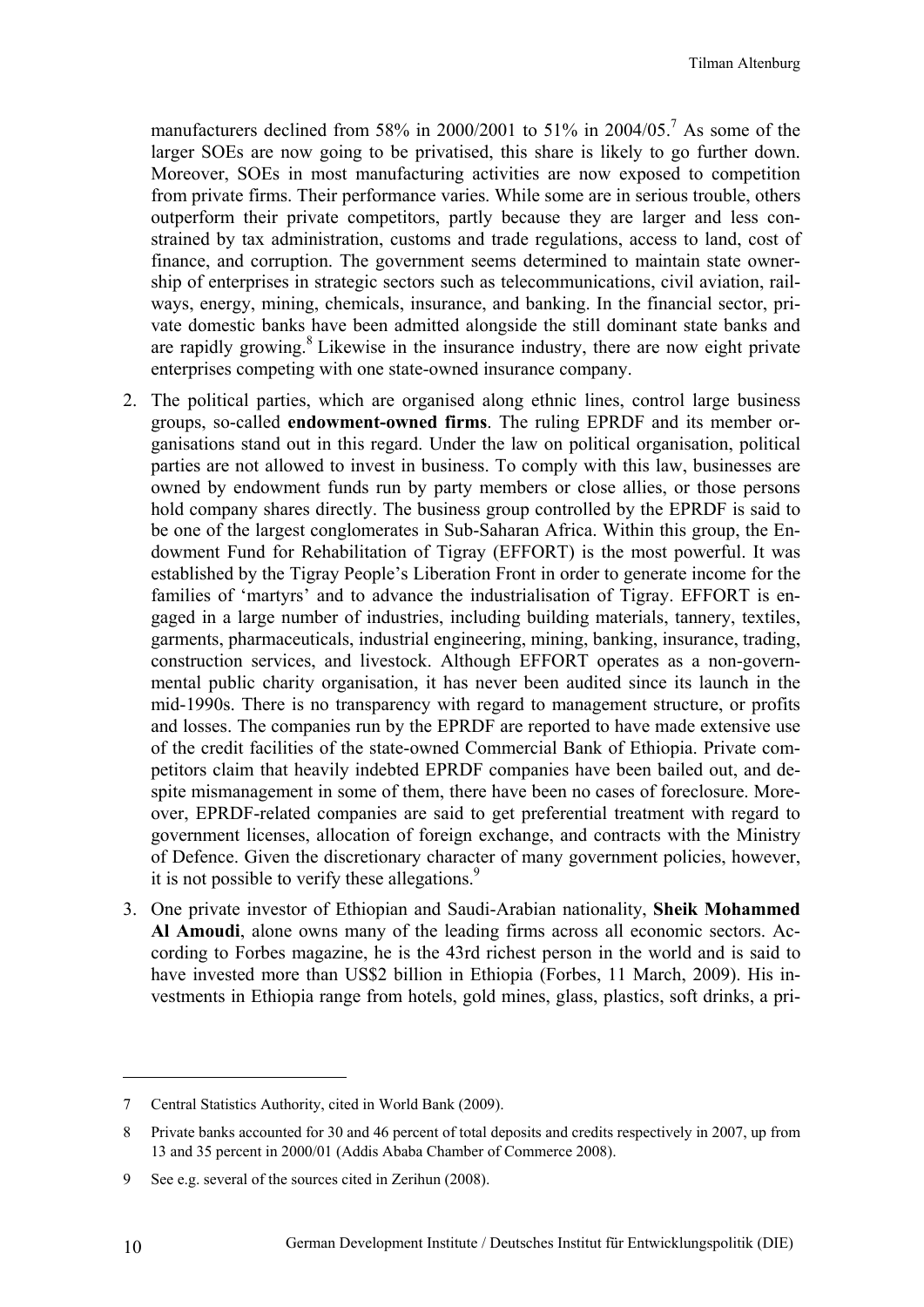$\overline{a}$ 

vate airline, production and marketing of households furniture and office equipment, to food processing.

- 4. There is some **foreign direct investment**, mainly from the European Union, India, Israel, the United States, and Saudi-Arabia. FDI is concentrated in agricultural activities, including floriculture, horticulture, meat and, recently, biofuels (Weissleder 2009). In trade and services, foreign investors face considerable restrictions.
- 5. There are an increasing number of **independent Ethiopian entrepreneurs**. Among them, Ethiopians from the diaspora play a significant role, as many business people emigrated during the Derg and engaged in economic activities in their host countries, where some of them accumulated capital and learned about new international business opportunities. E.g. all tanneries and garment companies and the majority of shoe and textile companies are private Ethiopian enterprises. Overall, however, independent Ethiopian entrepreneurship is still weak, and entrepreneurs complain of unfair competition, alleging that state-owned, endowment-owned, and even foreign enterprises have better access to land, credit, foreign exchange and support services.<sup>10</sup>

Ethiopia does not host any major expatriate business community. Businesses are mainly owned by Ethiopians. This is quite unique in Sub-Saharan Africa, where European citizens from the former colonial powers, Indian or Arab minorities often play a dominant role in the private sector. The Ethiopian exception is due to the fact that the country has maintained its independence.

Productivity varies greatly among Ethiopian manufacturing firms (Gebreeyesus 2008; World Bank 2009, 17 f.). At the same time, firm turnover is high, especially among micro and small firms. 60% of firms exit in the first three years after entry (Gebreeyesus 2008,  $113$ ).<sup>11</sup> This reflects two phenomena. First, there is a big group of "necessity entrepreneurs" who start own-account activities for lack of employment alternatives and without any clear business idea. Among these necessity entrepreneurs, productivity tends to be far below the level of well-established medium-sized firms, failure rates are high, and owners frequently shift to other activities. Second, some firms are more constrained in their access to credit, land, and product markets than others. Independent Ethiopian entrepreneurs (and micro and small producers in particular) seem to be more constrained than state-owned, endowment-owned, and foreign firms, and this results in lower productivity.

Investment surveys reveal that SOEs and endowment-owned firms are far less affected by problems in the local business environment. While independent private firms identify the anti-competitive or informal practices of others as their leading constraint and mention tax administration, customs and trade regulations, access to land, cost of finance and corruption as relevant problems, both the state-owned and the endowment-owned firms rank these issues much lower (World Bank 2009, 50 f.).

<sup>10</sup> This is confirmed by UNCTAD (2004); World Bank (2007a); and Zerihun (2008, 264).

<sup>11</sup> Gebreeyesus (2008), in his econometric study, finds that this high turnover increases allocative efficiency, that is, productivity grows because more productive firms replace less productive ones. The World Bank (2009) states the opposite, e.g. that Ethiopia is inefficient in its allocation of resources across firms, as the most productive enterprises are not systematically increasing their market share at the expense of less productive ones. The World Bank blames policy factors that distort competition in favour of incumbent firms.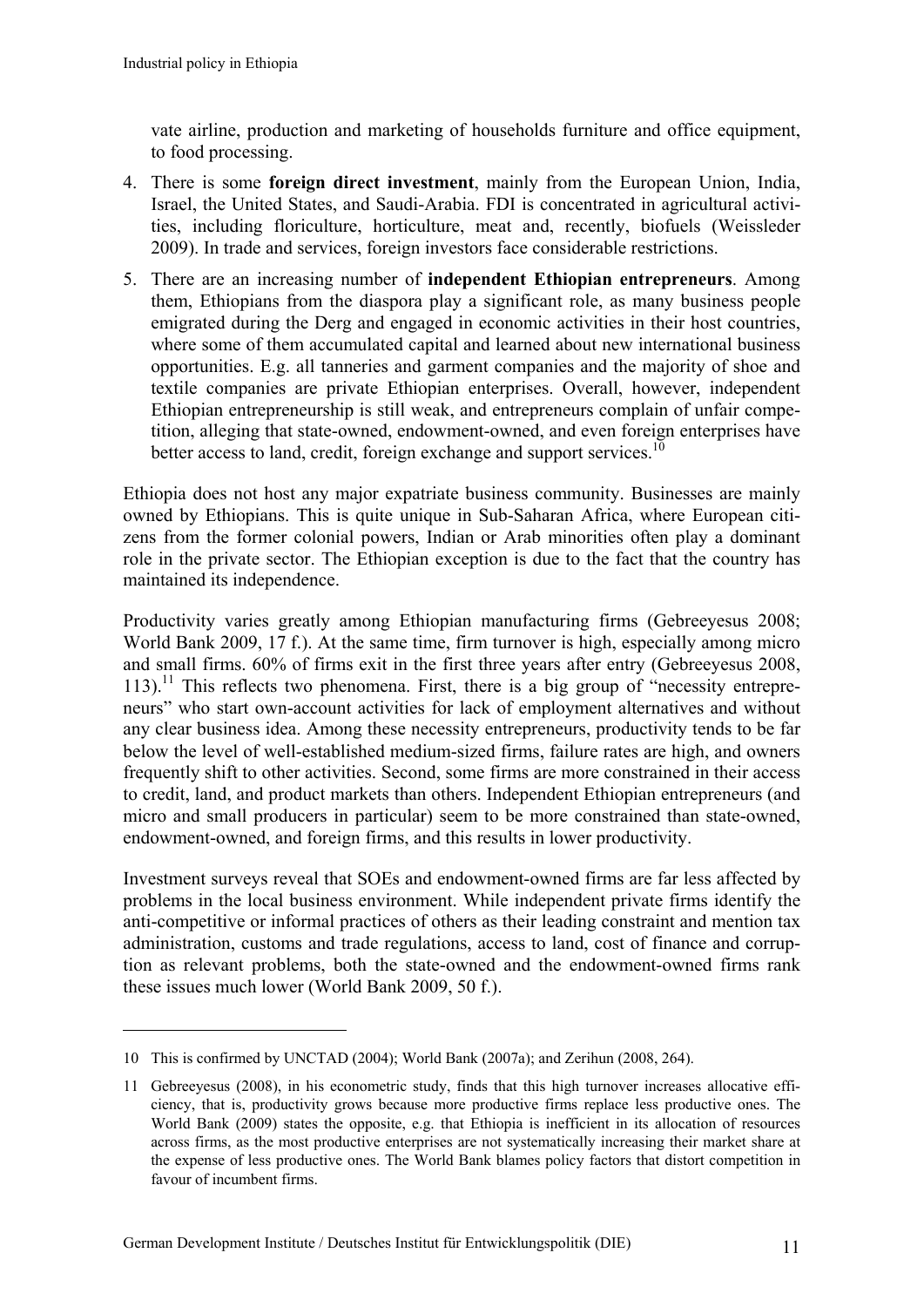Overall, most modern firms are highly vertically integrated. Subcontracting is rare, and especially micro and small firms have almost no productive links with any of the abovementioned ownership groups. Large firms perform even simple service activities in-house, such as maintenance of green areas, transport and security. This also holds for agriculture. The reasons for this are not totally clear, but low productivity and lack of reliability of micro and small firms seems to be the main problem. Moreover, key institutions that could help to "lubricate" market transactions are weak (e.g. regarding property rights protection and contract enforcement), which explains why firms are risk-averse and unwilling to engage with business partners (World Bank 2009). In agriculture, farmers have been reluctant to participate in collective activities since the Derg regime established large state farms and pressed farmers into cooperatives. Mention must be made here of a few recently established exceptions, where large firms have engaged with micro and small scale producers, e.g. new outgrower schemes in agriculture in Tigray.

#### 1.4 State-business relations

While the Imperial phase was characterised by autocratic rule and feudal land ownership patterns, it also laid the foundations for a comparatively strong bureaucracy. To work in public administration was regarded the best route to social ascendance. Hence the administration was – and still is – quite well respected in Ethiopia. Nation-building, including the formation of an independent civil service, started much earlier than in most other countries of Sub-Saharan Africa. The relationship between government and citizenry, however, was clearly top-down and authoritarian, with little regard paid to transparency and accountability. The communist Derg, while aiming to build an egalitarian society, reinforced the existing patterns of top-down government. Laws, however, were regularly by-passed by the Derg (Taffesse 2008, 374).

When the current revolutionary government took office in 1991, it made a strong effort to improve the efficiency of the civil service. Although it took over a fairly inefficient public sector, it was at least able to build on a history of public administration. In 1994 the new government established a Task Force for Civil Service Reform which developed an ambitious and comprehensive Civil Service Reform Programme<sup>12</sup>. Implementation started in 1996. The reforms tackled the major issues required to design appropriate industrial policies, to improve implementation, and – very important – to create safeguards against political capture. Among other measures, a programme for results-based monitoring and evaluation was initiated; an employee appraisal system was introduced; tools to benchmark public sector performance were established; and instruments to increase transparency and accountability were introduced at the federal, regional, and local levels, including

*"external audit, parliamentary oversight, anti-corruption, and the development of the accounting and auditing profession … Innovative techniques for monitoring fiscal and output performance (were installed such as) expenditure or input tracking surveys, cost efficiency studies, service delivery report cards, anti-corruption and governance surveys."* (World Bank 2007b)

Almost all government institutions are currently undergoing 'Business Process Reengineering' to assess and reform administrative routines (Taffesse 2008, 403). In 2001 the

<sup>12</sup> See Taffesse (2008) for an overview and assessment.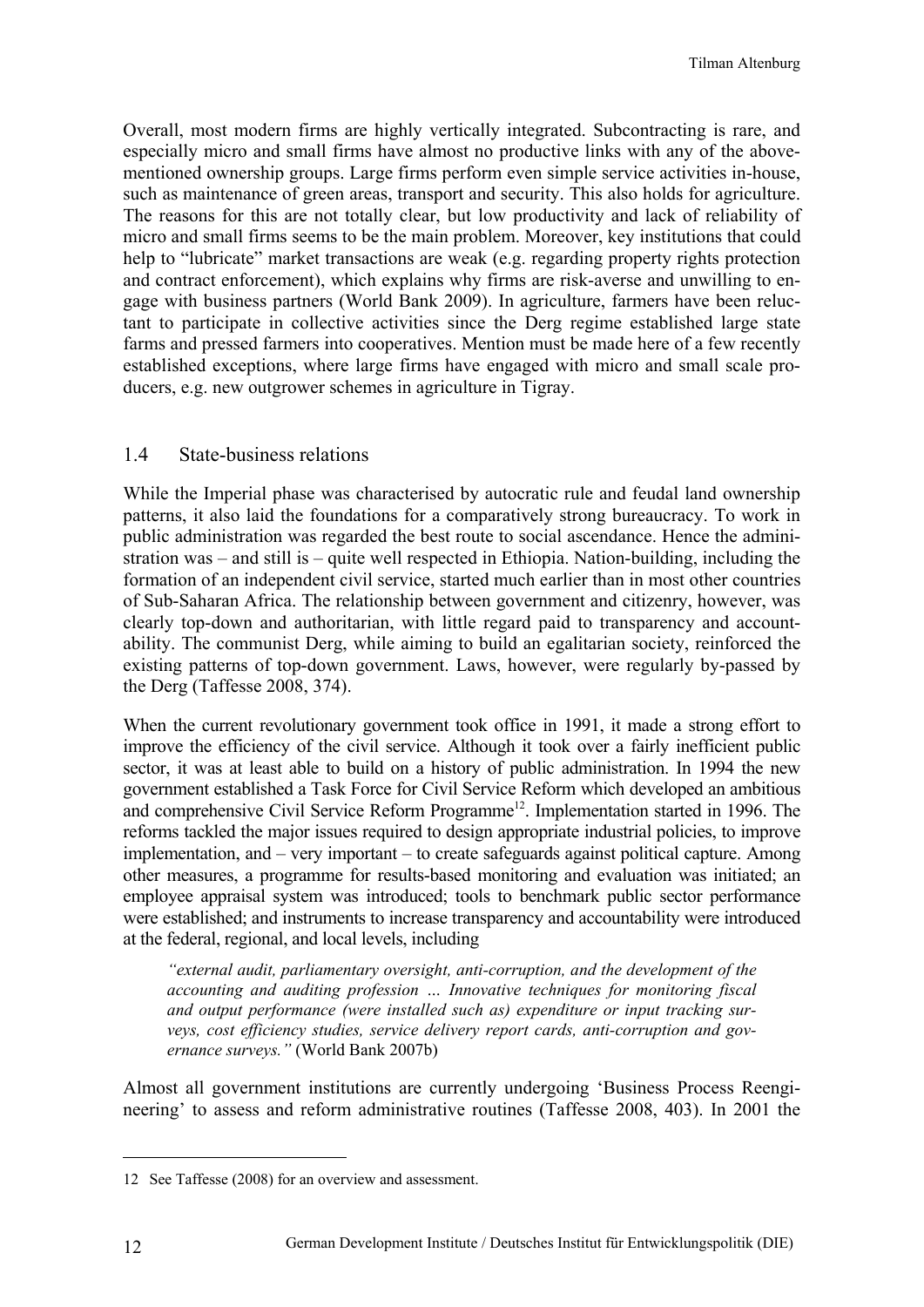Ministry of Capacity Building was created as a powerful new entity to oversee the manifold capacity building programmes at federal, regional, and local levels.

The Civil Service Reform Programme is extremely comprehensive, and implementation has not yet met the government's high ambitions (Taffesse 2008, 408 ff.). This is hardly surprising, given the present budget and human resource constraints, and the fact that deep changes in mindsets are required if bureaucracies are to embrace the principle of a modern and efficient public sector. Moreover, the programme is not free from political interference. Recruitment and career development, according to several interviewees, depend strongly on affiliation with the ruling EPRDF party. It seems that the government, while fully aware of the need to enhance the efficiency of its civil service, still values political loyalty higher than merit. There is a general perception that party affiliation and loyalty have become even more important since the 2005 events.

Still, Ethiopia's government has been more efficient in providing basic health and education services to the population than most governments of similarly poor countries. This also applies to services for enterprise development. 46% of firms have access to a line of credit or loans from financial institutions, compared to 22% on average in Sub-Saharan Africa. It takes 11 days for a standard firm to obtain an operating license in Ethiopia, while the regional average is 20 days (World Bank / IFC 2006). The World Bank ranks Ethiopia 37 (out of 100 maximum points) with regard to government effectiveness; this is a fairly low rank, but higher than most other countries at the same level of per capita GDP, and the Civil Service Reform Programme is likely to push Ethiopia further up in the ranking.

Even more importantly, corruption does not seem to be as pervasive as it is in many other poor countries. While the Corruption Perception Index ranks Ethiopia 126th out of 180 (which is rather low, but, again, better than most other countries at similar income levels), most other sources paint a more favourable picture. According to the World Bank's 2006 Enterprise Survey, only 12% of firms state that public officials expect them to make informal payments to get things done, compared to 41% in the region of Sub-Saharan Africa. With regard to the allocation of donor money, the funds allocated to so-called Programme-Based Approaches (where donors financially support national programmes rather than implementing clearly confined bilateral activities) are monitored, and the results show that allocation follows transparent criteria, with no visible influence of favouritism. Likewise, the fact that GTZ was assigned a US\$ 250 million contract on building several universities is a clear sign of development orientation: Although endowment-owned enterprises are strongly engaged in the production of cement, construction materials, and services, GTZ is free to organise public tenders without any government interference in favour of state-owned or endowment-owned firms.<sup>13</sup> Moreover, Ethiopia is a voluntary member of the Construction Sector Transparency Initiative, an international multistakeholder initiative designed to increase transparency and accountability in the construction sector.

The downside of the government's focus on creating an efficient civil service is that independent entrepreneurship has never been encouraged. Successful entrepreneurs are not seen as important role models in Ethiopian society, and opportunities for advancement are

<sup>13</sup> Interview Mr. Helming, GTZ, Addis Ababa, March 2009.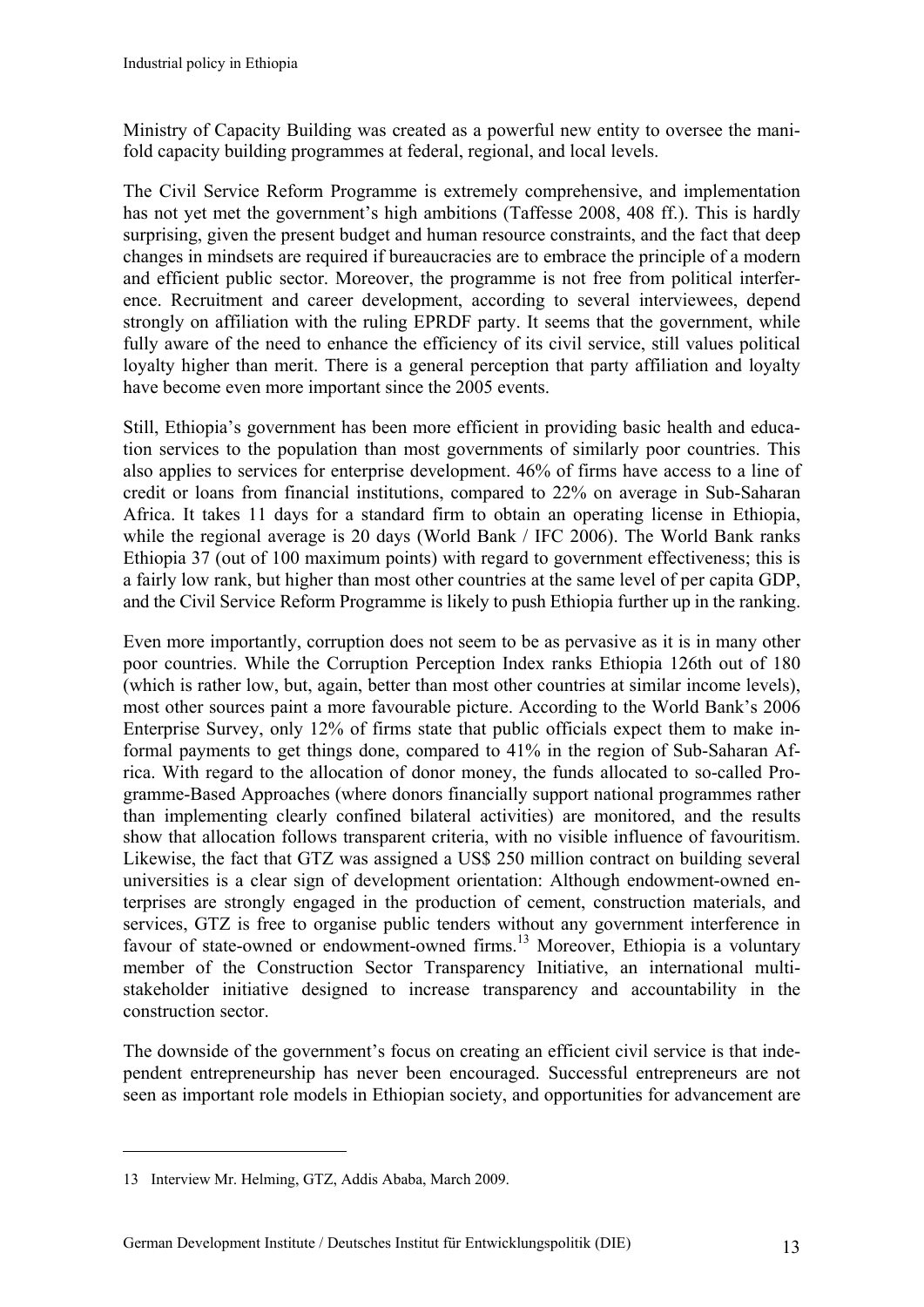more often sought in the public sector than in entrepreneurship. During the Imperial phase, private investment in import-substituting industries was encouraged, but no performance requirements were imposed on protected industries and little effort was made to develop technological capability and promote exports (Ethiopian Economic Association 2005, 63 f.). Hence the policy helped to advance industrialisation, but not competitive entrepreneurship. During the socialist dictatorship of the Derg, entrepreneurial activities were suppressed and private medium and large enterprises nationalised (ibid). Even in the revolutionary movement that overthrew the Derg regime, most factions had a Marxist formation. Nevertheless, the incoming EPRDF-led government recognised the need for a market economy and adopted a pragmatic economic policy, supported by the USA and the international financial institutions. The role of the private sector as the driver of economic growth has been acknowledged, although the 2005 events revived mistrust between the government and independent Ethiopian entrepreneurs.

In industrial development, business membership organisations play an important role in representing the interests of private enterprises, bringing in perspectives on future development trajectories, and holding governments accountable for the performance of public services. In Ethiopia, however, these organisations are weak and do not represent overall private sector interests. According to one advisor, only an estimated 2% of all registered business are members. Although chambers and associations meet with the competent ministries – and even the Prime Minister – quite frequently, these meetings are rarely concerned with controversial issues. According to some participating firms, they serve as communication channels through which government officials propagate their decisions rather than as a platform to exchange views, solve immediate problems and jointly develop long-term strategies for industrial development. Membership organisations, dependent on government transfer payments, lost much of their independence after 2005. It should be noted, however, that even before the 2005 events, business membership organisations did not play an active role as change agents for industrialisation. The Ethiopian government has been the sole driver of the national modernisation agenda.

Several informants confirmed that certain leading business individuals do have direct access to policymakers, but this access is informal and restricted. Of course, high ranking party members engaged in endowment-owned firms as well as managers of SOEs enjoy privileged access.

## **2 Industrial policy: Ideology and practice**

#### 2.1 The Ethiopian government's overall development perspective

Ethiopia's government recognises the need to support private sector development as the engine of economic growth and productivity enhancement, and it is clearly committed to advancing industrialisation and other high-value activities. The government describes itself as a revolutionary democracy and developmental government. It can in fact be characterized as "developmental" in the sense that its attitude and activities are strongly driven by the desire to lay the foundations for long-term economic development. Probably few developing countries show such a determined and credible commitment to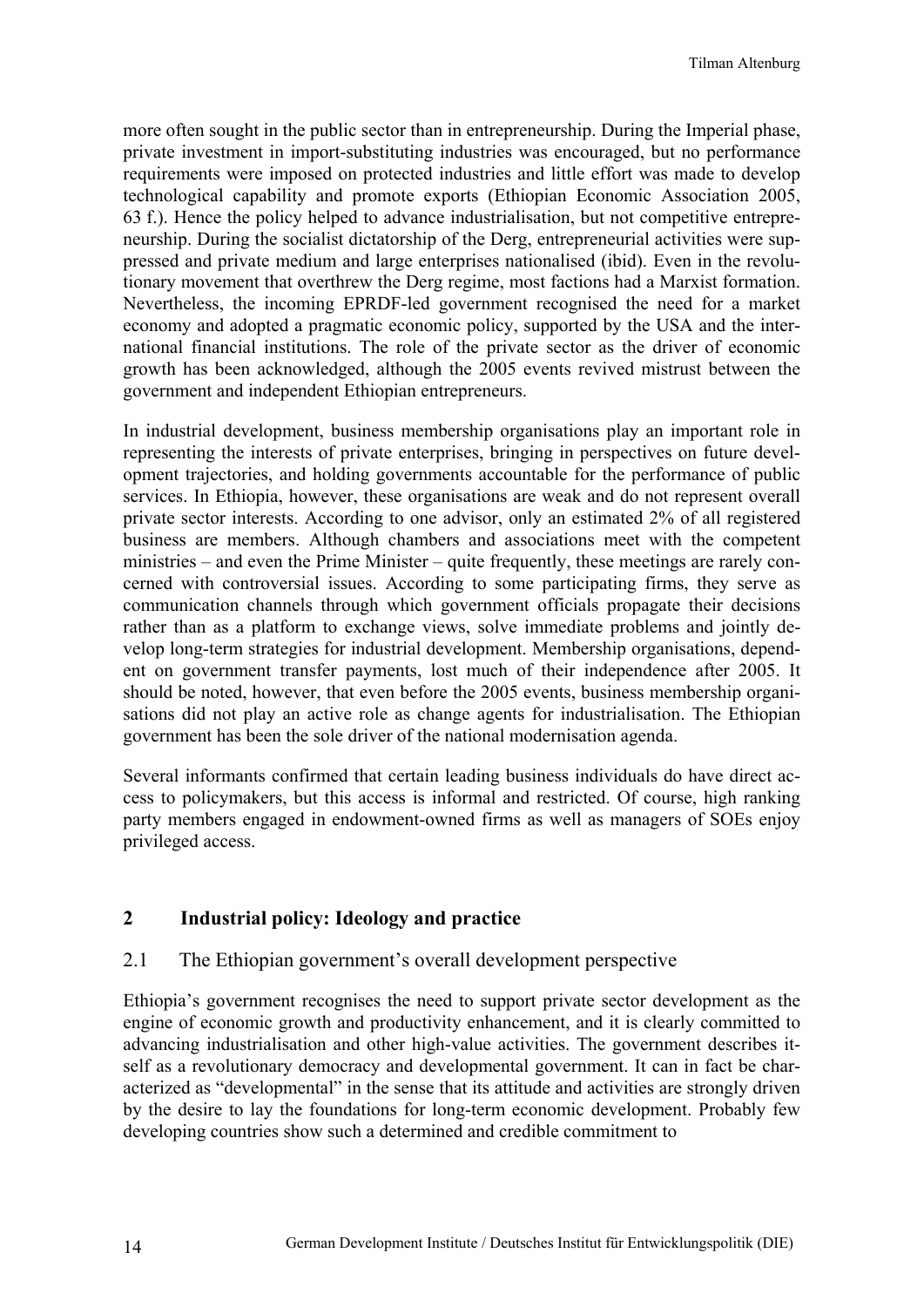- − industrial development, technical and vocational education and training (TVET) as well as science and development. Substantial investments have been made in new universities, expansion and reform of the TVET system, specialised institutions for sector-specific technology development, and a new Ministry for Science and Technology;
- − pro-poor spending. There is a strong policy focus on improving education and health as well as rural infrastructure, microfinance, and to maintain land policies that protect the livelihoods of the poor;
- − decentralisation of government power to the ethnic regions and the community (*woreda*) level.

The political elite in the ruling EPRDF is strongly influenced by the successful economic management of latecomer development in Korea and Taiwan. The Industrial Development Strategy, as well as instruction materials for EPRDF cadres and documents circulated by Prime Minister Meles Zenavi, stress the need to build on capitalist enterprises as the engine of growth. At the same time, a clear distinction is made between "rent-seeking" and "developmental" capitalists. Rent-seeking capitalists are those not exposed to competition, including those who accumulate wealth by controlling the state. EPRDF documents refer to Mobutu's Zaire and to Nigeria as examples of countries exploited by rent-seekers. "Developmental" capitalists, in contrast, are those who create value in a competitive environment. The government perceives itself as a developmental state that dries up opportunities for rent-seeking and actively fosters and supports developmental capitalists. According to the perception of the EPRDF, it is crucial for Ethiopia to reach a 'point of no return' when the old rent-seeking elite will have lost its economic basis and developmental capitalists will have gained hegemony. This explains the government's firm will to avoid the return to power of conservative business groups, which, according to its interpretation, want to reinstall a rent-seeking economy.

It is important to note, however, that the concept of rent-seeking can be interpreted differently, and that this makes a huge difference with regard to policy. Rent-seeking refers to the extraction of uncompensated value from others without making any contribution to productivity. Rents may be obtained by gaining control of land and other pre-existing natural resources; by establishing a position in imperfect markets that allows a firm to set its prices above the equilibrium price without losing profits to competitors; or by lobbying for government regulations that reduce competition in favour of incumbents. Public choice theorists highlight the risks of governments regulating markets in a way that encourages rent-seeking behaviour by firms, e.g. to get privileged access to land or tariff protection. To avoid this, they advocate free enterprise competition.

The Ethiopian government has a different understanding of the concept. While it stresses the need for greater competition in some cases, it falls back on increased government control and regulation in others. It maintains state ownership of land because it sees private land ownership as the main form of rent acquisition,<sup>14</sup> and it grants lavish lease rights to those investors it considers to be "developmental" (e.g. flower farms). Moreover, it inter-

<sup>14</sup> The concept of "land rents" is based on the observation that the value of land is largely due to public investments in infrastructure, rather than resulting from amelioration by the landowner. http://en. wikipedia.org/wiki/Rent\_seeking, accessed 8 Mar. 2010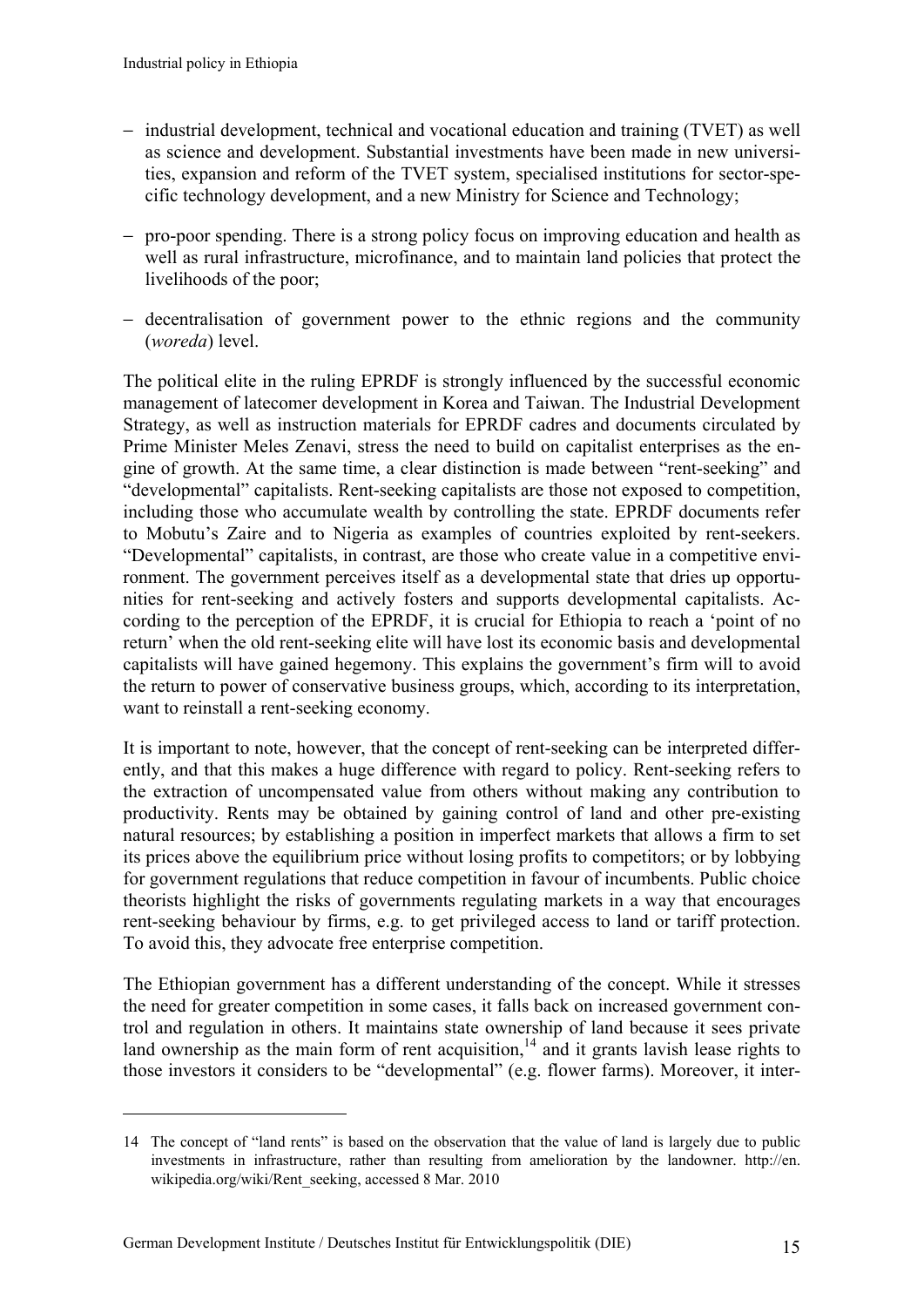venes in distribution systems with the aim of cutting out middlemen (which are thought to abuse of oligopolistic market power), and it prohibits hoarding. Coffee producers and traders, for example, are obliged by law to sell their stocks within a certain period of time after the harvest. In April 2009, when the government faced foreign exchange constraints, it shut the warehouses of 94 coffee exporters and revoked their licenses, accusing them of hoarding, among them the largest exporters.

Papers written by the Prime Minister, EPRDF documents and the Industrial Development Strategy all refer to the lessons that Taiwan and Korea (and in some cases Japan) hold for Ethiopia's development. These include: early focus on productivity growth in agriculture in order to accumulate capital, increase supply for agro-industries, and generate demand for manufactured goods; restriction on ownership of land; a nationalised banking system that has enabled governments to channel credit from rent-seeking to value-creating activities; incentives for export-orientation; 'carrot and stick' policies for enterprises, e.g. setting productivity and export targets; a focus on export-led industrialisation; and control of industries as a 'cash cow' to generate the financial means the ruling party needs to retain political hegemony.

These elements in fact are a powerful factor in shaping Ethiopia's industrial policy. Japanese experts have been invited to advise the country on industrial policy, Koreans to draft its science and technology policy. Agricultural demand-led industrialisation is regarded as the starting point for industrial development (also in terms of ensuring political support by the country's large rural populations): land remains in the hands of the state, as private land ownership is regarded as a principal source of rent-seeking; the financial sector is set to remain under government control;<sup>15</sup> the Board of Directors of the Commercial Bank is appointed by the government, and the bank lends on the basis of "strategic" political criteria; export orientation is strongly encouraged; specific performance targets for major firms are set; and government control of economic sectors – e.g. telecommunications – is maintained as a source of revenue for the government. In 2003/04 the government received 13.5% of its total revenue from SOEs and government-owned property.<sup>16</sup>

As Asian experiences show, strategic policymaking of this kind, which defines sector-specific targets, differentiates between rent-seeking and developmental enterprises, and uses incentives to reward and penalise, may help to kick-start development processes if it is well managed. But it certainly creates new sources of rents and, consequently, incentives for illicit enrichment. Rents may accrue to firms for being fortunate enough to have their activities considered as "strategic"; or to firms that are part of the state-owned or endowment-owned enterprises; or to firms that benefit from restricted licensing; or to firms that manage to work around existing import or export bans. If carrots and sticks are used, it is imperative to make sure that clear and transparent rules are in place and to hold policymakers accountable. In contrast, if decisions are taken in a non-transparent and discretionary way, the result will be to encourage rather than overcome rent-seeking.

<sup>15</sup> The three major banks that account for the bulk of financial transactions are state-owned.

<sup>16</sup> Based on Central Bank data, cited in European Union (2006).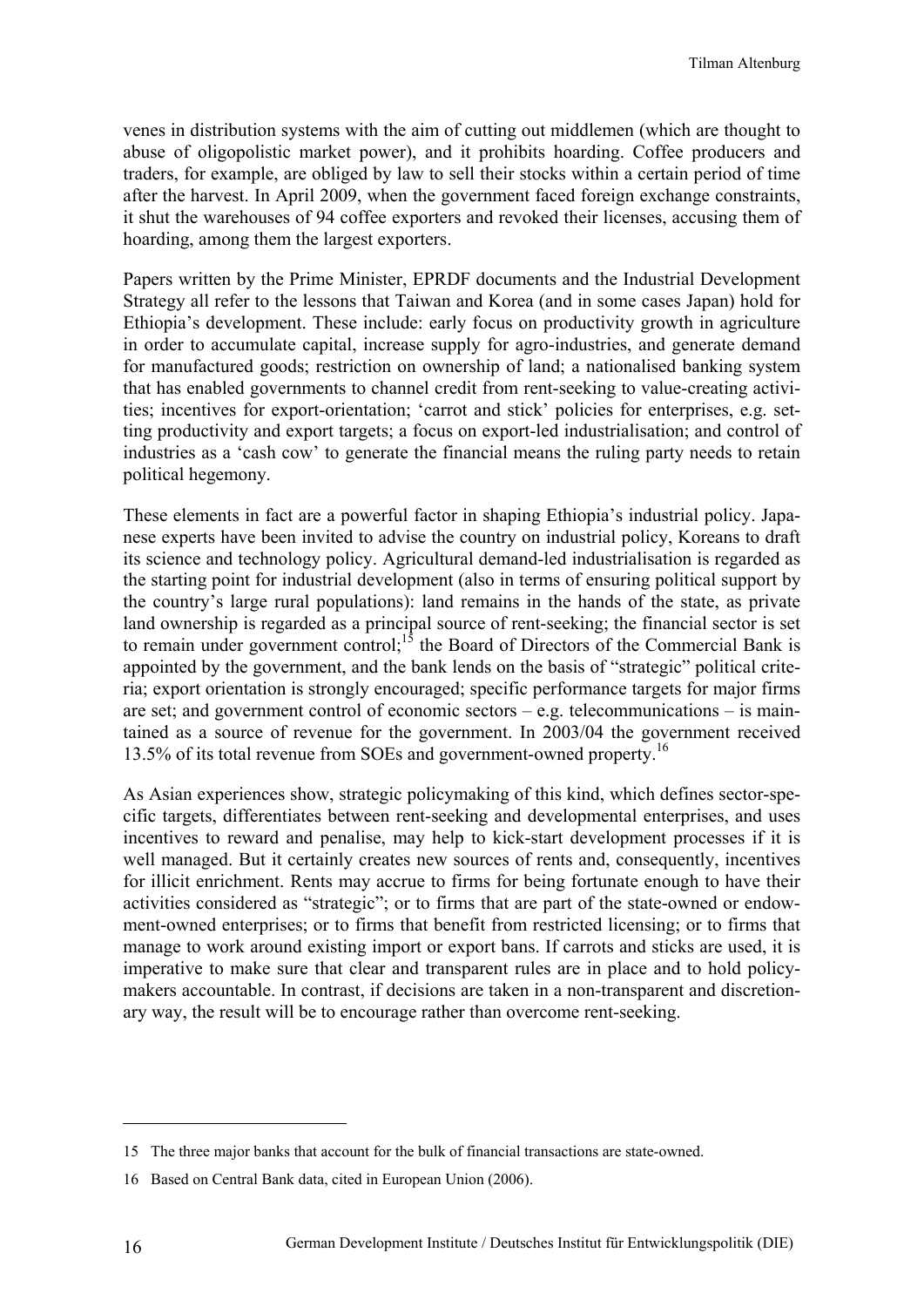## 2.2 Ethiopia's industrial development strategy: A critical review

Ethiopia's development goals are laid down in the Plan for Accelerated and Sustained Development to End Poverty (PASDEP) and its industrialisation goals are set out in the Industrial Development Strategy. PASDEP is the country's second poverty reduction strategy paper, drafted for the five-year period 2005/06-2009/10. It has a much more explicit focus on private sector development, competitiveness, and growth than its predecessor. The Industrial Development Strategy, which was approved in 2002, is regarded as the country's first-ever comprehensive industrial development strategy. It recognises the need for deep institutional reforms of the national institutional system, which is characterised as non-transparent, bureaucratic, anti-democratic, etc. The Plan spells out how "developmental" enterprises are to be supported.

Subsequently, a number of tangible institutional changes have been implemented, including the establishment of new (or strengthening of existing) specialised capacity building and technology institutes for sub-sectors (leather and leather products, textile and apparel, sugar industry, metal, dairy and meat, horticulture), and the elaboration of a detailed sector strategy for the leather industry (Zerihun 2008, 258). Ambitious reforms have been initiated in complementary areas, e.g. to overhaul the TVET system. Likewise, the annual intake capacity of higher education has increased strongly to 48,053, bringing the total number of students in universities to over 180,000 in 2006/07 (MoTI 2009).

Overall, the plan reflects a quite clear strategic orientation and the government's strong commitment to industrial development and structural change. It is more explicit than the respective plans of many other countries, which typically provide standard lists of desirable goals, without offering much practical guidance for policymakers. While many other low-income countries accept whatever private sector development component international donors offer, the Ethiopian government is unmistakably "in the driver's seat" and negotiates with donors to ensure that their offer fits the overall strategy. Given the stability of the government, which has been in power since 1991, Ethiopia's development can build on a long-term strategy.

The Industrial Development Plan mentions a few general principles  $-e.g.$  to recognise the role of the private sector as an engine of growth; the importance of state leadership to challenge and support developmental firms; and the need to build on both foreign and domestic investors. Furthermore, it specifies priority areas for *selective* interventions that favour certain sectors over others. What follows presents and critically analyses the main criteria for selective support.

1. The most prominent focus is on *agricultural demand-led industrialisation (ADLI).* From an inclusive growth perspective, this focus is well chosen. At the moment, 85% of the workforce is rural, with the vast majority engaged in agriculture, and agriculture is hardly connected to manufacturing. Low productivity and income severely constrain rural demand for manufactured products, and only 5% of intermediate inputs demanded by agriculture are produced by the domestic manufacturing industry (Ethiopian Economic Association 2005, 7). The government is making strong efforts to invest in rural infrastructure, primary education and health, rural vocational training centres, increasing the area under irrigation, etc. Dedicated technology and training centres have been set up to support specific industries (e.g. sugar, meat and dairy, leather and leather products) and a number of value chain programmes are underway.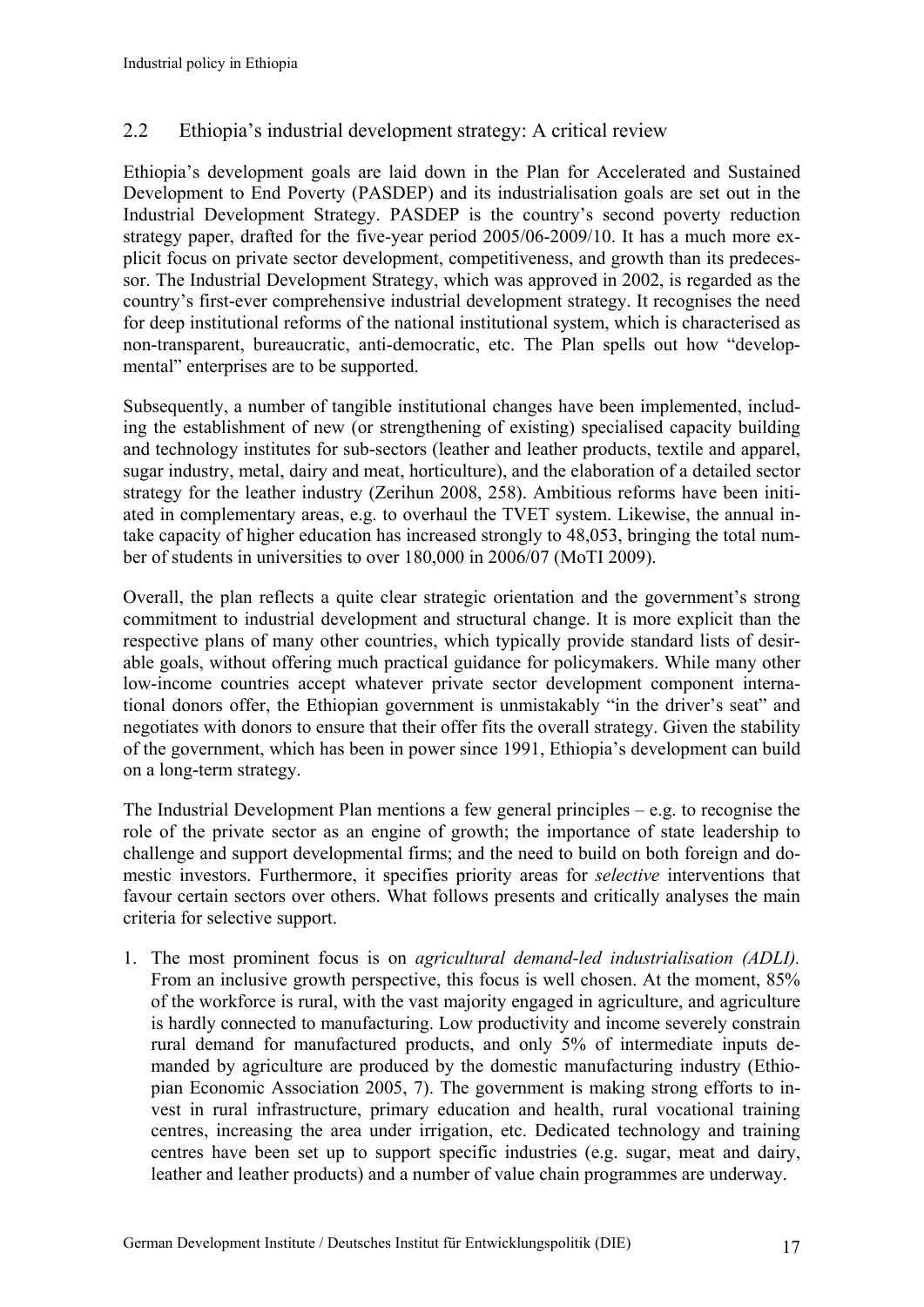While this strategy, focused on infrastructure and supply-side technical inputs, creates important preconditions for rural development, it has not yet yielded any significant results. Farming and livestock management systems are still mostly archaic, productivity gains are far from satisfactory, and the number of specialised farms producing high-value cash crops (such as cut flowers, fruits and vegetables) remains far too low to improve overall indicators. The underlying key problem is lack of private investment, which in turn is constrained by public land ownership and very small plot sizes. Given these conditions, few investors are willing to undertake major investments in irrigation, mechanisation and agro-industries.

Its profound dependence on agriculture makes Ethiopia particularly susceptible to the adverse effects of climate change. Less regular rainfall could exacerbate rural poverty and nationwide food shortages. Droughts and periodic intensive rain could further deteriorate soil conditions. Strengthening climate resilience through adaptation programmes should therefore be high on the government's agenda. In fact, a National Adaptation Programme of Action was prepared in 2007, and the government is currently developing a national climate change strategy with assistance from the World Bank. To date, however, there is little progress in implementation, and climate mitigation and adaptation are not integrated in the PASDEP or the national strategy for industrial development.<sup>17</sup>

2. *Priority for export sectors*. Given the limited size of local markets and the need to generate foreign exchange, there is a clear focus on export industries. Export-led industrialisation is also one of the lessons the government has learnt from the successful development of Taiwan and Korea. Again, the main emphasis is on high-value agriculture (horticulture) and agro-processing industries (leather products). Export industries benefit from favourable land lease rates, soft loans, tax incentives, subsidies for participation in trade fairs and international missions, and other services. Differential interest rates are offered for different products, e.g. horticulture projects qualify for soft loans, whereas the production of pulses for export does not. Following an "East Asian" approach, export targets are agreed upon for individual firms. The case studies in Chapter 3 document political support for two exporting industries.

So far export promotion has had limited success. Between 2003/04 and 2007/08, the total exports of three priority sectors (leather, textiles, agro-processing) increased from US\$ 72 to 168 million. Exports thus remain marginal. What is more, the export share of these three priority sectors actually decreased from 12 to 11% (MoTI 2009).

The policy bias in favour of exports has repeatedly been questioned. Critics argue that efficient import substitutions may have the same positive effects on the foreign exchange account; and, even more importantly, entry barriers may be much lower, as local entrepreneurs do not have to cope with international standards, economies of scale, and high transport costs involved in the export business. Then again, encouraging firms to export may have a number of advantages, especially in terms of technological learning. In fact, Bigsten and Gebreeyesus (2009) show that exporting firms in Ethiopia are generally more productive than non-exporters and increase their

<sup>17</sup> See Ellis / Baker / Lemma (2009: 40 ff.).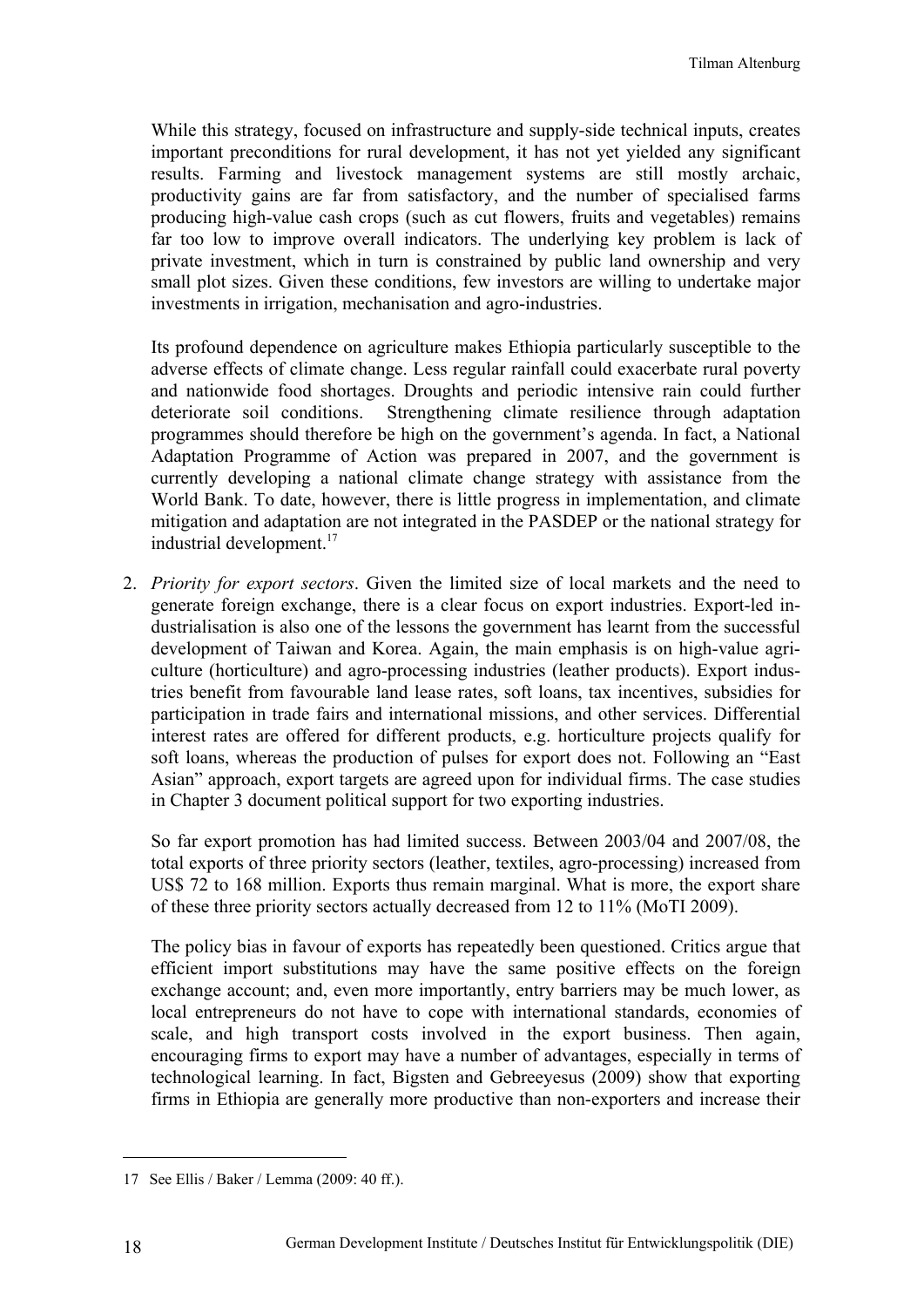productivity faster. While part of this is explained by self-selection, the authors also found strong evidence of "learning-by-exporting". It can be assumed that experiences of exporters exposed to sophisticated international markets create a number of knowledge spillovers for the local economy. According to recent statements by the Prime Minister and the Ministry of Trade and Industry, equal treatment will be granted to efficient import-substituting industries in the future.

Last but not least, the birr is currently over-valued. Firm-level support for exporters is unlikely to yield major results as long as exports suffer from an unfavourable exchange rate. Devaluation would help to increase export competitiveness and to resolve the current foreign exchange crisis.

- 3. *Labour-intensive industries* are seen as more appropriate than capital-intensive industries due to Ethiopia's factor endowment. The Industrial Development Strategy talks mainly of agro-processing and garments as potential candidates. However, the strategy paper recognises that low labour productivity seriously constrains export competitiveness. It states that while salaries are two to three times lower than they are in China, productivity is five to seven times lower. Taking Ethiopia's conditions as a landlocked country into account, the prospects for attracting outsourced tasks in global value chains (typically garment assembly in export processing zones) are dim. What remains are activities that are resource-based *and* use cheap labour, such as the footwear industry.
- 4. *Four specific economic sub-sectors* are identified in the Industrial Development Strategy (textile and garment industry; meat and leather products industry; agro-processing industry; construction industry). All of them are agriculture-based and/or labour-intensive. Specialised institutes and/or training programmes have been created for each of the sectors.
- 5. *Cottage and small-scale manufacturing enterprises* deserve special attention. Small enterprises account for the lion's share of non-farm employment in Ethiopia, but operate at very low productivity levels. The vast majority of cottage industries and small firms can be categorised as *necessity entrepreneurship* (as opposed to *opportunity entrepreneurship*), because they lack basic conditions for business success, e.g. an innovative and promising business idea, capital, as well as technical and managerial skills. To work on one's own account is mostly a second-best decision in the absence of formal employment opportunities. As it is virtually impossible in the medium term to expand productive formal employment in a way that would fully absorb the currently unemployed or unproductively employed workforce, there is an urgent need to increase productivity *within* the segment of micro and small enterprises. Government support is mainly channelled through the Federal Micro and Small Enterprises Development Agency (FeMSEDA) and the respective centres in the regions (ReMSEDAs). These provide entrepreneurial and vocational training (using appropriate technologies for printing, weaving, metalworking, carpet making, etc.) through regional TVET centres and are seeking to increase their outreach by using a train-the-trainers approach.

Critics, however, see the SME policy as a job creation scheme that may be useful to provide poor people a decent source of base income, but does little to nurture innovation- and growth-oriented entrepreneurship. To achieve the latter, more focus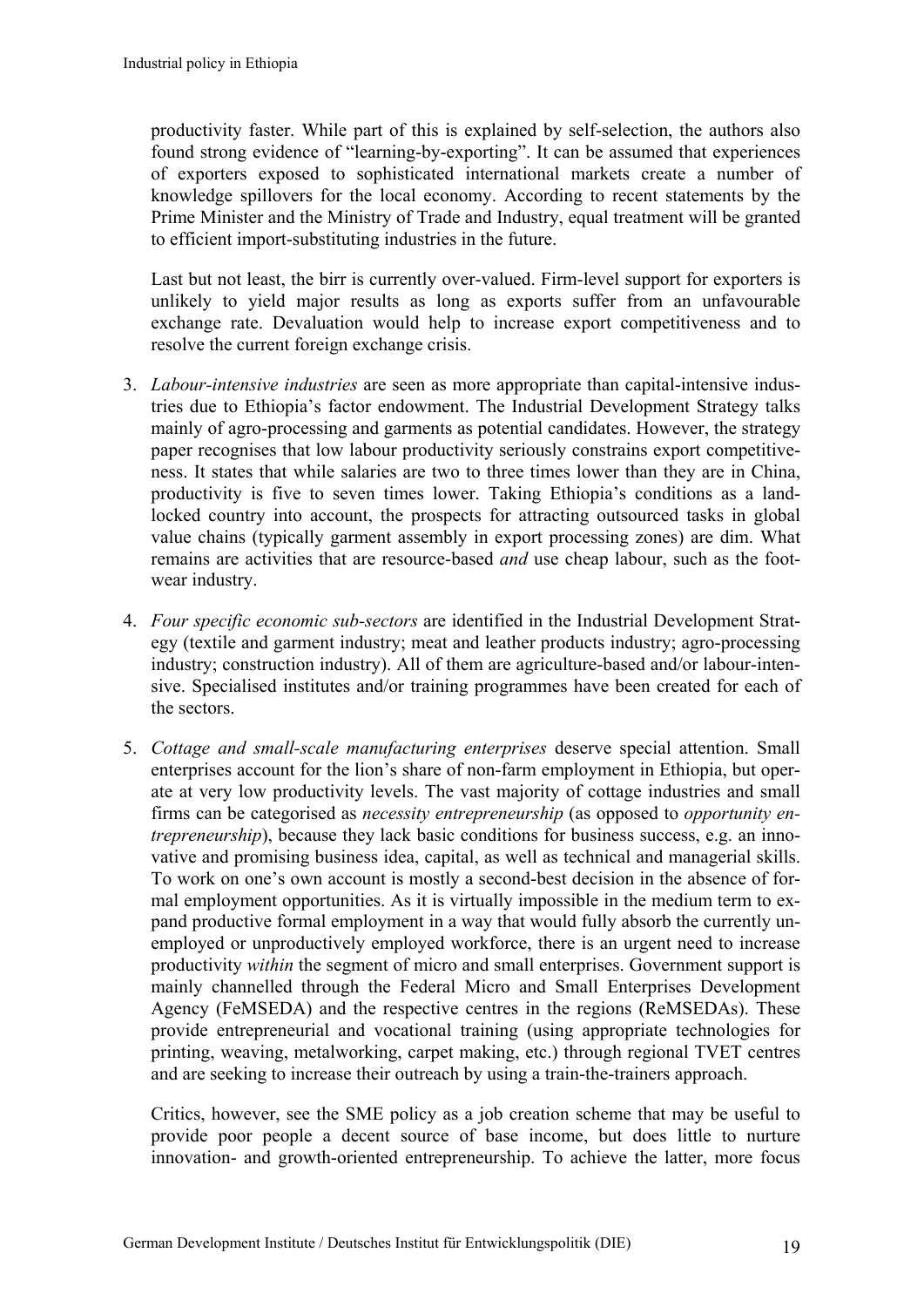should be given to new business models that create additional markets. Options that have not yet been exploited in Ethiopia include: rewarding innovative business concepts; encouraging graduates from universities and colleges to set up new firms and coaching them with the help of experienced business people;<sup>18</sup> support programmes that help link micro and small firms to larger firms, as suppliers or franchisees; and public procurement *cum* training programmes to upgrade small  $firms.<sup>19</sup>$  An approach of this kind would require closer collaboration between FeMSEDA/ReMSEDAs and those institutions that promote larger industries, such as the Ethiopian Investment Authority.

Much more can also be done to improve provision of business development services beyond the services provided through the TVET system. As the public system of FeMSEDA/ReMSEDAs is unable to reach out effectively to all small enterprises, additional channels of service delivery may be required. Business membership organisations may be encouraged to strengthen their service offer, and private service providers may be built up using a combination of supply-side and demand-side incentives, such as voucher systems (Amha / Ageba 2006).

#### 2.3 Policy formulation and implementation in practice

When it comes to modern industrial policy, governments formulate industrial policies in a participatory process that enables them to elicit information from private stakeholders in order to address specific market failures. This requires both close interaction with these stakeholders ('embeddedness') and independence in decision-making ('autonomy'), in order to avoid serving the interests of particular lobbyists (Evans 1995). Moreover, modern industrial policy is designed as an open-ended process of experimentation or "selfdiscovery" (Hausmann / Rodrik 2003). Temporary incentives may be provided if they are necessary to trigger private sector responses that may generate positive externalities; but they should be phased out when there is evidence that the private sector does not respond as expected, or when market development takes off and generates sufficient response. In order to take these decisions, close monitoring and evaluation of policy performance is needed, and stakeholders should be invited to provide their feedback. Hence good industrial policies build on an *evidence-based, participatory and transparent institutional learning process*. Moreover, policymakers should make use of private service providers whenever possible, providing incentives if necessary, and encourage competition among service providers, rather than implementing each and every service through government channels $^{20}$ 

Industrial policymaking in Ethiopia has advanced substantially over the last few years. Especially the institutional reforms of the Civil Service Reform Programme are shifting

<sup>18</sup> According to interviews at universities, there seem to be almost no company spin-offs from universities, reflecting a lack of interest in entrepreneurship among the Ethiopian elite.

<sup>19</sup> In the construction industry, 40% of the volume of any one contract must be given to SMEs, but this regulation does not apply to other sectors.

<sup>20</sup> See Altenburg et al. (2008) for an extensive overview of principles of modern industrial policy-making.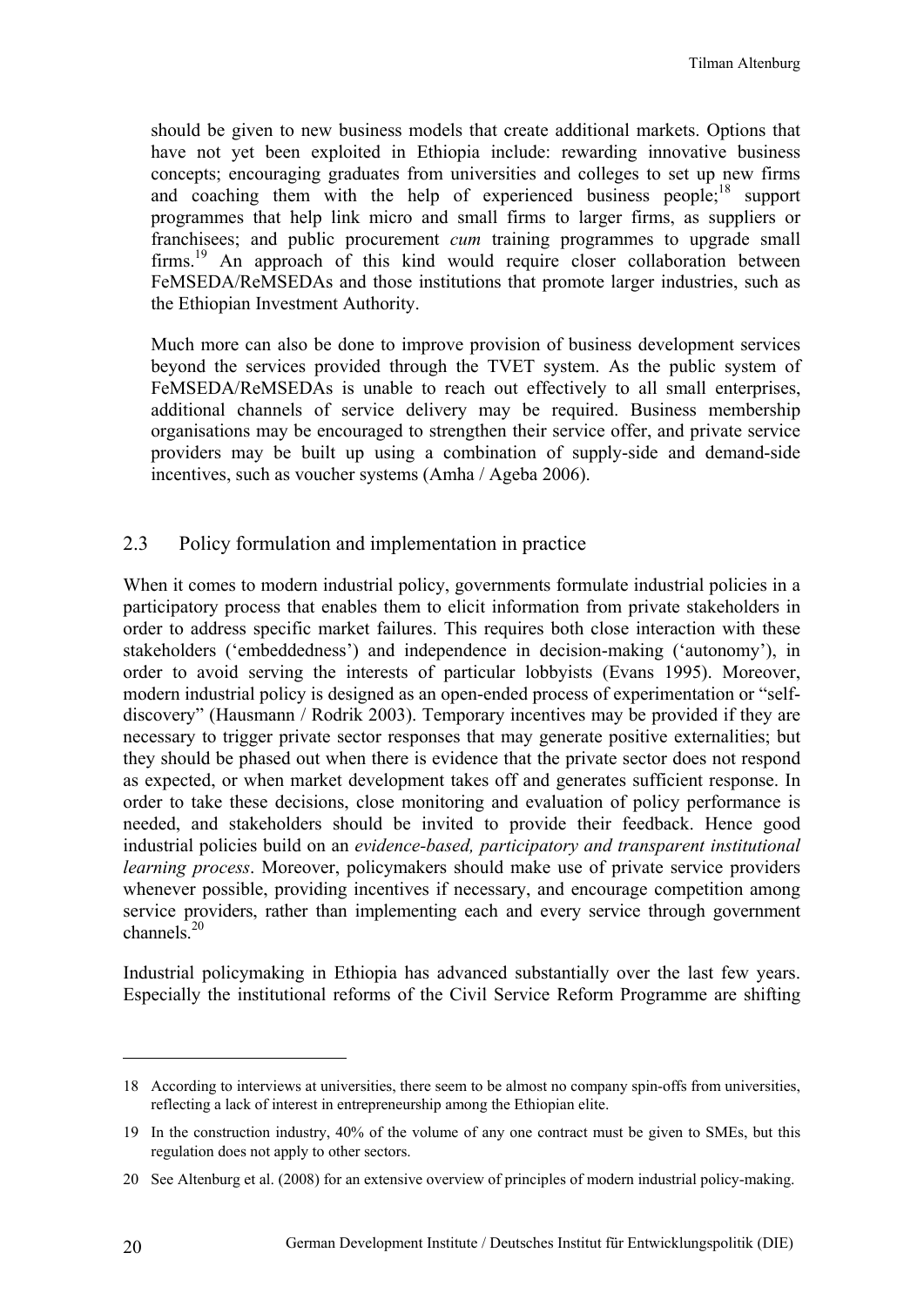the industrial policy system in the right direction. Some agencies under public ministries have already been restructured in a way that makes them more flexible and responsive to the needs of the private sector. The Ethiopian Horticulture Development Agency, for example, was formerly a department of the Ministry of Agriculture and Rural Development, which made it difficult for the agency to react quickly and flexibly to the demands of the private sector. Now it has gained flexibility as an autonomous agency that reports directly to the president and is free to hire its staff independently. A similar example at the regional level is the Tigray Agricultural Marketing and Promotion Agency (TAMPA) in Mekele, which attracts investors very proactively and professionally and shows remarkable flexibility in responding to their needs.

To develop an open policy-learning system, however, Ethiopia still has a long way to go. Although the government has designed quite flexible and appropriate policies for different challenges (see e.g. the different 'policy styles' used in the cases of the cut flower and the leather industries, Chapter 3), these decisions are taken within the confines of the government (or the ruling party) and are neither systematically evidence-based nor participatory nor transparent. This may be a reflection of the EPRDF's dogma of insulating its institutions from rent-seeking interests. Moreover, especially the relationships between government, ruling party, state-owned enterprises and endowment-owned enterprises are quite opaque. Transparent procedures with regard to allocation of credits, land, and subsidies of different kinds are needed to create a level playing field for all companies and build trust among the public and the private sector.

Currently, resource allocation is sometimes done in a way that is not fully transparent to outsiders. For example, the government hand-picked 100 textile firms for a subsidised ISO certification programme, rather than inviting companies to apply on the basis of transparent predefined criteria. Also, Ethiopia does not encourage competition among service providers or take measures to encourage private service markets, e.g. training for service providers or use of voucher systems.

As shown above, business membership organisations are weak, represent only a certain faction of the business community and lack political independence. Moreover, there are few other open spaces for interaction with non-state actors. There are no independent policy think tanks that are asked to bring in their expertise when strategies and programmes are drafted. Moreover, the adoption of the Charities and Societies Proclamation in 2009 is expected to reduce the democratic space for civil society to participate in the policy dialogue. In sum, the government is only partly able to elicit information from the business sector and other social groups about the constraints that exist and the opportunities available.

Industrial policies in Ethiopia are not yet evaluated systematically and independently. No rigorous evaluations of core institutions and programmes are available. Although there are some reporting requirements, reports provide information on activities, rather than impacts, and are usually prepared by the implementing agencies themselves, rather than third parties. Monitoring and evaluation is increasingly built into some programmes (e.g. the TVET system), but the government has not yet taken steps towards fully independent third party evaluations or open stakeholder processes. E.g. it was reluctant to accept a social monitoring component in the donor-financed Protection of Basic Services programme.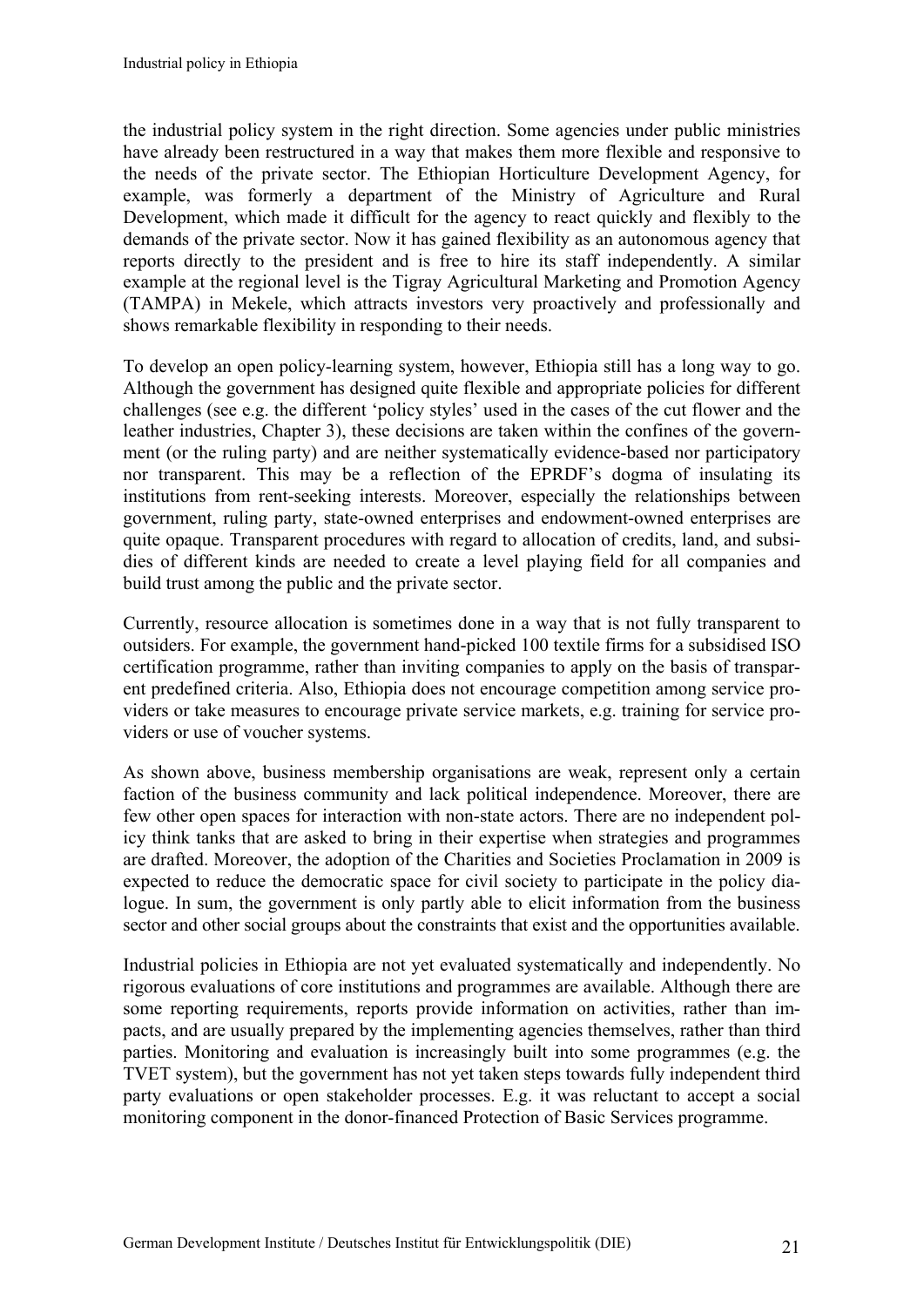#### **3 Case studies**

Two case studies have been selected to exemplify challenges and opportunities for industrial policy in Ethiopia: the leather/leather products industry and the cut flower industry. These two sub-sectors exemplify different patterns of public policymaking. While the leather and leather products industry can be regarded as a traditional branch, which the government intends to upgrade through proactive support from a range of dedicated public institutes, the cut flower industry emerged spontaneously, but was then supported by a responsive government that removed hurdles on request of the private industry and its association.

#### 3.1 The leather and leather products industry

Ethiopia has a huge livestock population consisting of cattle, sheep and goats. Hides and skins are one of Ethiopia's most important export products. Already in 1928, the country's first tannery and shoe factory was established. The Derg banned exports of raw hides and skins, forcing tanneries to move up the value chain and to export semi-processed products. These became Ethiopia's main manufactured export product, accounting for 74% of all manufacturing exports in 2002 (Ethiopian Economic Association 2005, 24). Exports of semi-processed leather as well as finished leather products, such as shoes and bags, have grown steadily, reaching an annual average of US\$ 83 million in the period 2004/5 to 2007/8 (ecbp 2009). Today the sector consists of 800 registered hides/skins traders and about 6,000 tanneries and leather goods factories (World Bank Group 2006). Until recently, foreign investment in leather tanning was not allowed, and only in the last two or three years has foreign investment in tanneries and footwear production got underway.

Manufacturing of footwear is a promising option to increase the value added of the leather industry, making use of Ethiopia's low labour costs. The production of leather shoes on a handicraft basis has a long tradition in Ethiopia, but only a handful of modern factories have been established. In the early 2000s, the footwear industry suffered a serious crisis when Chinese imports of cheap synthetic shoes flooded the domestic market, driving many small-scale producers out of business. Larger enterprises, however, reacted to the challenge, importing modern machineries and improving the quality, design, and durability of shoes. Soon after the first wave of Chinese imports, consumers became aware of the low quality and durability of these synthetic products, returning to buy genuine leather shoes from domestic producers. Today mechanised factories are clearly competitive and growing, whereas small producers of low-quality shoes are still struggling to compete with Chinese imports.

In fiscal year 2004/2005, regular exports of leather footwear started with small batches delivered to Italy. Three years later, exports of footwear had increased to US\$ 10 million. Nine large mechanised enterprises dominated the footwear industry in 2009, most of them exporters. In the same year, the first major international investor, a German company, began work on a factory in Ethiopia. In addition, 30 medium-sized and about 600-700 small and micro enterprises are engaged in the production of footwear (ecbp 2009).

The leather and leather products sub-sector is one of the most promising manufacturing industries in Ethiopia. Due to its strong backward linkages with the rural economy, it has considerable potential for poverty reduction. To date it has created about 10,000 jobs in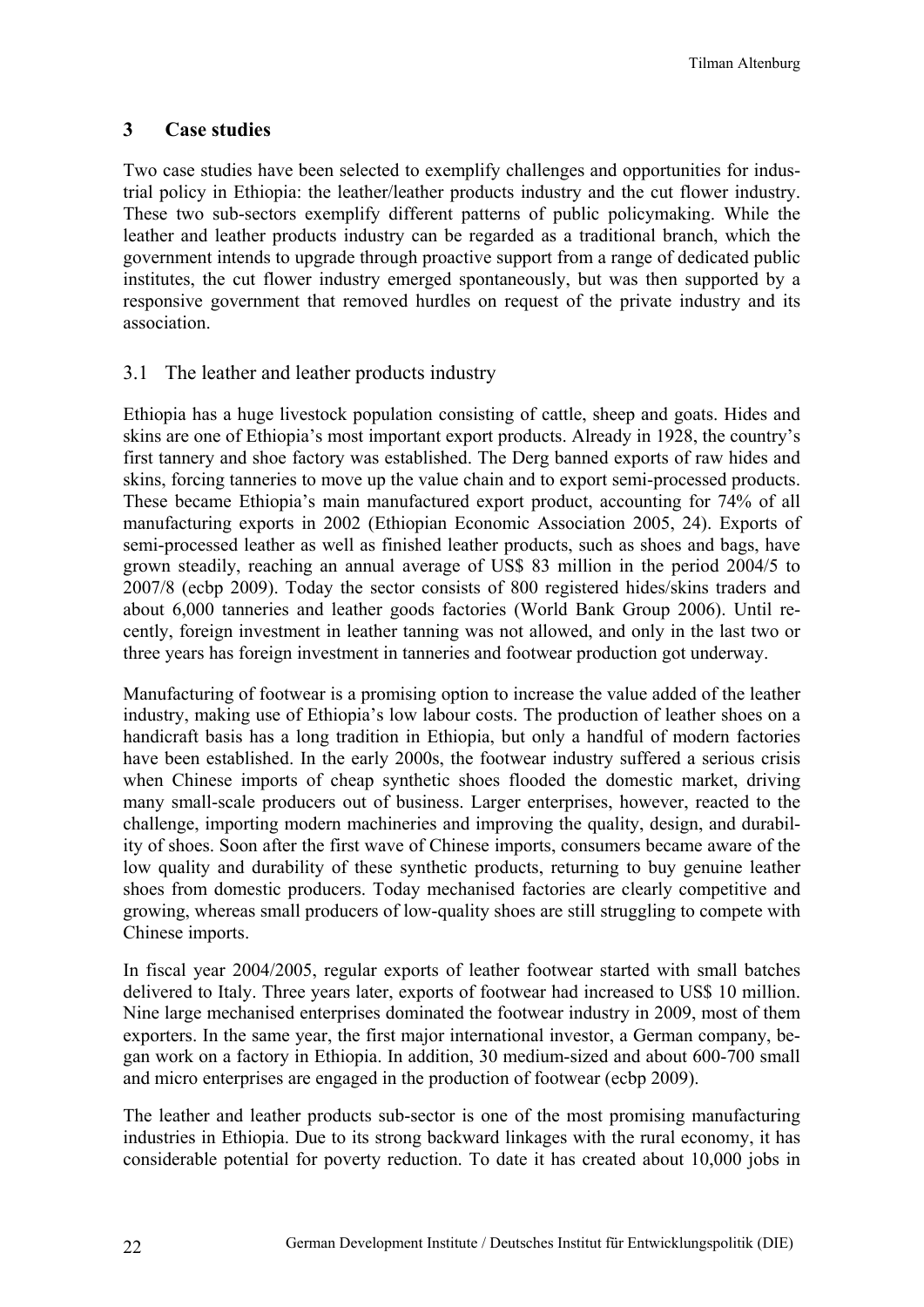the formal industry (ecbp 2009), plus a much greater number in informal handicraft and trading activities.

However, the industry faces serious problems, both in the processing stages and upstream in the production of raw materials.<sup>21</sup> The problems start out with the low quality of hides and skins. Most cattle are not treated against ecto-parasites and diseases, and this leads to quality degradation of the hides. The common practices of branding, backyard slaughtering, as well as inappropriate storage and transport of hides and skins further reduce their quality. Due to their small size and losses, tanneries obtain no more than 22  $\text{ft}^2$  from one cattle hide, compared to 40  $\text{ft}^2$  in Europe and the Americas (ecbp 2009). Tanneries cause considerable environmental damage and are currently unable to comply with international environmental standards. Manufacturers of finished leather products are considerably less productive than international competitors. Diseconomies of scale and shipping costs add to their competitive disadvantage. As the industry has until recently not been exposed to international markets and has not built up design capabilities, producers have little understanding of fashion trends in international lead markets.

While the country's large mechanised firms – both tanneries and footwear manufacturers – have made considerable progress in terms of cost and quality, the performance of micro and small-scale producers is much worse. Footwear producers are clustered spatially in a few regions<sup>22</sup> – the Mercato area in Addis Ababa being the most prominent cluster. Clustering has a number of potential advantages, as it may help firms to deepen their specialisation and benefit from collective efficiency through joint purchasing, marketing, or learning. A study on the Ethiopian footwear clusters, however, has found very little specialisation and cooperation among firms. Moreover, it has shown that there is very little subcontracting between large and small firms (van der Loop 2003, 32).

To become a major player in international markets and expand productive employment, Ethiopia's leather and leather products industry thus needs to tackle the manifold problems at different stages of the value chain in a coordinated manner. The government, with considerable support from UNIDO, GTZ, and other international agencies, has taken up the challenge and engaged in a comprehensive upgrading programme. The leather and leather products industry has been defined as a priority sector in Ethiopia's PASDEP and the Industrial Development Strategy. The government has worked out a specific five-year development programme for the industry (2006−2010).

Already in 1994, six state-owned enterprises formed the Ethiopian Leather Industries Association (ELIA), which today is an industry association with 43 members, including basically all large tanneries and leather product manufacturers. ELIA organises specialised trade fairs and exhibitions and helps to match export deals with foreign customers.

In 1998 the Ethiopian Leather and Leather Products Technology Institute (LLPTI) was established, with support from the Italian government. LLPTI is now the main service provider for tanneries and the leather processing industry. It provides consultancy and training in areas relevant to the industry, including factory management, marketing and

<sup>21</sup> See ecbp (2009); UNIDO / MoTI (2005); van der Loop (2003).

<sup>22</sup> According to UNIDO, three clusters exist in Addis Ababa and there is one in Mekele.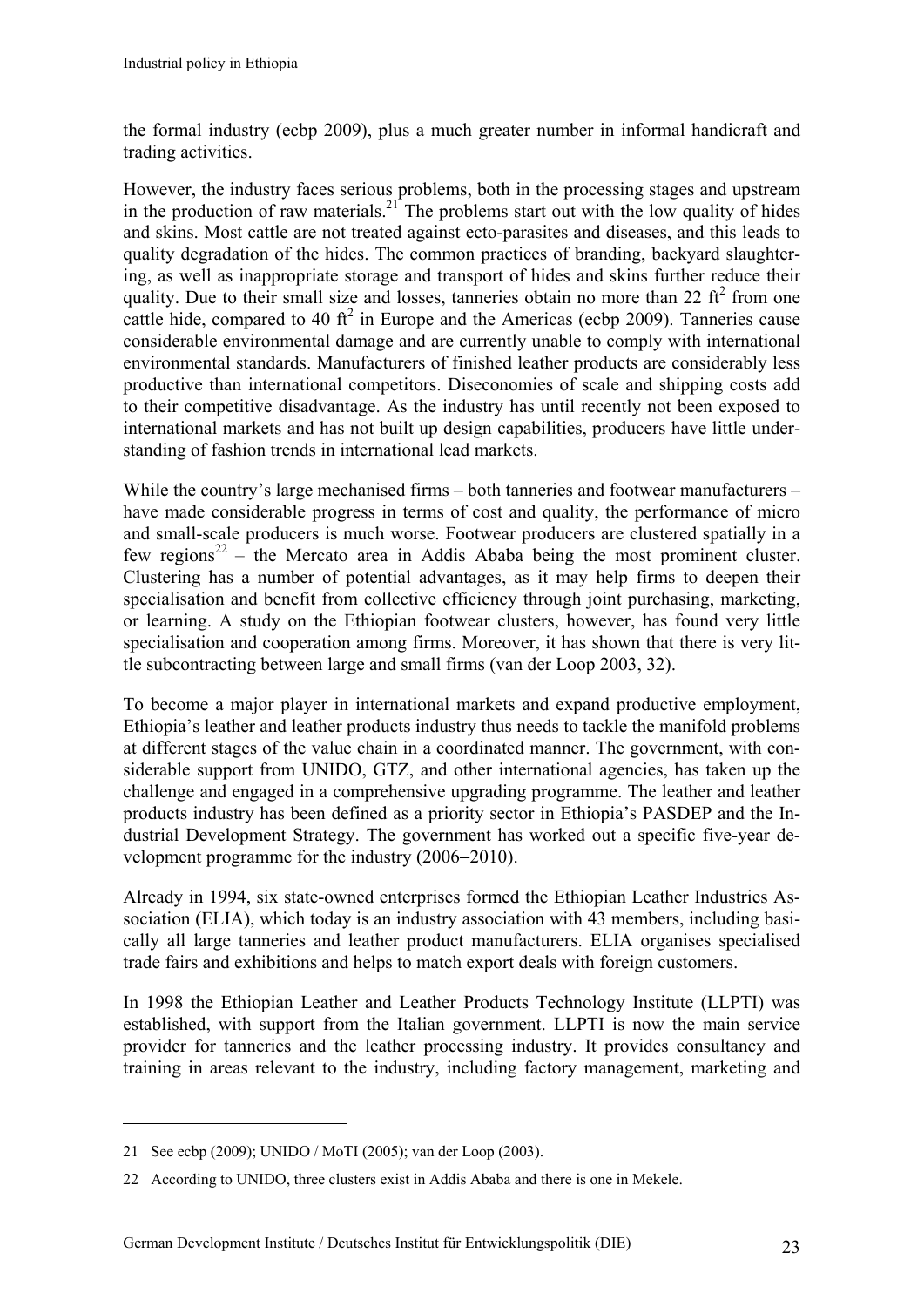branding, effluent treatment, and laboratory testing of quality parameters. In 2009 a benchmarking programme was set up to work more systematically on productivity enhancement. LLPTI also offers standard training modules for the many hundreds of micro and small producers in the country. The Institute is expected to recover 25−30% of service costs from user fees.

To encourage exports, the National Export Development Committee, chaired by the Prime Minister, sets export and productivity targets. These are negotiated with large enterprises – both private and state-owned – on a case-by-case basis, and individual targets are agreed upon. Participating companies benefit from a range of government incentives  $-$  e.g. tax holidays for exporters and tax-free import of machinery – and support services. In 2004, the government offered land for an industrial zone. In it the military built semi-constructed plants, which were handed over free of charge to producers on the basis of business proposals (Redi 2009).

Moreover, the Engineering Capacity Building Programme has been mandated to design and implement, in collaboration with the major partners and stakeholders, a leather value chain upgrading programme which addresses problems simultaneously and in a coordinated manner. The programme consists of ten work packages including an ecto-parasite control programme for livestock, investment promotion and matchmaking services to attract foreign buyers, support for international exposure of Ethiopian firms, firm level support for productivity improvement, introduction of quality management systems, and capacity building for ELIA and LLPTI, among others. The programme includes a twinning arrangement between LLPTI and German leather technology centres. In parallel, UNIDO is assisting the government in promoting synergies among the small footwear producers and traders in local clusters such as Mercato. All these activities taken together, the government offers a quite comprehensive and reasonably integrated sector strategy.

#### 3.2 The emerging cut flower industry

The cut flower industry has emerged much more recently, but is now one of Ethiopia's main export sectors. With flat lands on altitudes between 1500 and 2500 metres, where days are warm and nights are cool, with fertile soils and sufficient water supply, Ethiopia offers very good agro-climatic conditions for the cultivation of flowers. Most farms produce roses, but some are diversifying into new products such as Hypericum, Gypsophilia, carnations, lilies, and freesias. In the case of roses, high altitude allows buds to grow larger, which is important to fetch premium prices. Moreover, wages in Ethiopia are low, and the suitable cultivation areas are close to Addis Ababa's international airport. According to data from the Ethiopian Horticulture Producers and Exporters Association (EHPEA), the industry exported flowers worth US\$ 120 million in 2008, up from almost zero in 2003. The area under cultivation was about 1,000 ha at the end of 2008, most of it under greenhouse cover. In 2008, 80–85 flower farms were operating, with some large companies operating more than 100 ha and many small companies with less than 10 ha. Flower production employed over 50,000 people,  $80\%$  of them women.<sup>23</sup> The rapid growth of the industry fuelled hopes that flower exports might even overtake coffee as Ethiopia's main export product in the near future. But recently, falling world market prices and increasing

<sup>23</sup> All data from EHPEA, interviews with Ato Tsegaye Abebe (head of the association), 26 March 2009, and HortiHolland magazine, e.g. March 2009 edition.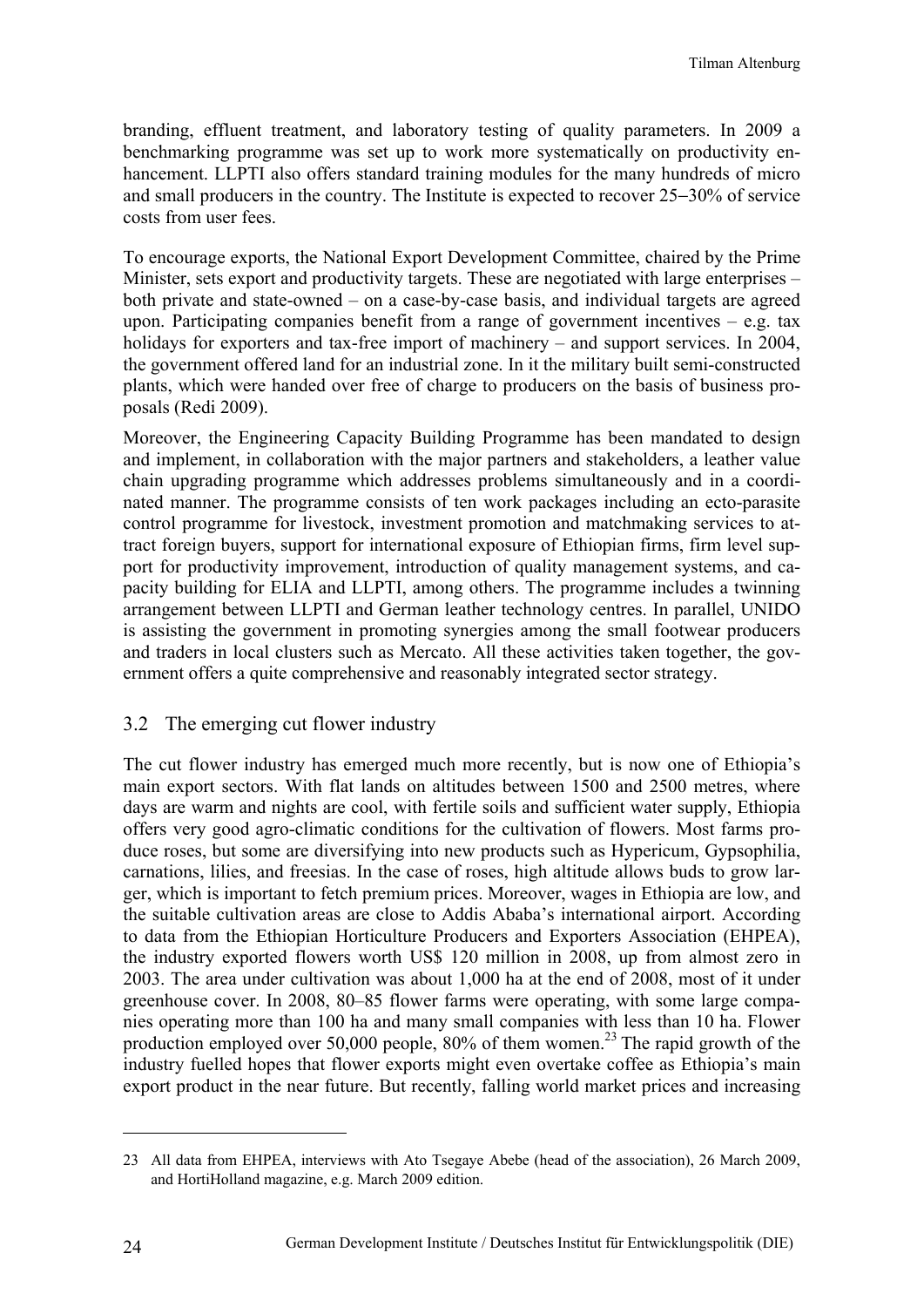freight costs forced several producers to close down, even before the current economic crisis. The crisis hit the sector quite hard as demand for flowers decreased in the main European markets, but the long-term impact on the sector is not yet clear. Long term perspectives may be good, as rising energy prices may affect European greenhouse production – which requires heating – more than Ethiopian production, despite the expected surge in airfreight tariffs.

During the 1980s and early 1990s, some initial efforts were undertaken to produce summer flowers for export, first under the Derg on state farms, then by two domestic private entrepreneurs.<sup>24</sup> Success, however, came only with Indian and Dutch foreign investment in the late 1990s and early years of the new millennium. The first rose producer started operations in 1999. After 2001 several other companies entered the market, and take-off started in 2003. Until that year, exports were marginal.

The flower industry – and especially innovation in it – is largely driven by foreign investors. Ethiopian investors, however, have been able to emulate their business models. Among the country's 80−85 producers in 2008, about one quarter were Ethiopian firms. The first successful large-scale producer of roses (Golden Rose) was an Indian investor who contracted specialists from Israel. Later leading Dutch producers entered the market. Especially important was the entry of Sher-Ethiopia, a leading Dutch company and by far the largest developer of greenhouse production in Ethiopia. In contrast, the role of national agricultural research and extension services seems to have been quite insignificant for the development of the industry (Gebreeyesus / Iizuka 2009, 15 f.).

Flower production is a knowledge-intensive business. Growers need to know which varieties fetch good prices, and which ones are suitable for specific regions. For example, the size of rose buds is larger, and colours more intense, at higher altitudes, but production per m<sup>2</sup> is considerably lower. Moreover, altitude, temperature, rainfall and moisture vary greatly among locations, resulting in highly differential disease risks. Success therefore depends on experimentation with different varieties, cultivation methods, and locations. Particularly for the up-market qualities, control of diseases (Botrytis and downy mildew) is a crucial factor. Farms are therefore experimenting with integrated pest management techniques. Marketing is equally demanding. The easy way is to sell at Dutch auctions, but higher prices can be achieved through direct sales to final customers, although this places higher demands on producers in terms of production programming and logistics.

In sum, flower production is a very promising export activity for Ethiopia, but developing the right technology and marketing channels is a very risky and knowledge-intensive undertaking. Those pioneers who take the risk and discover viable business models pave the way for a whole industry to follow. In terms of economic theory, the pioneers generate informational externalities: Once they have developed a lucrative business, competitors may quickly copy it and thus dissipate the rents that can be obtained from the business innovation. Hausmann and Rodrik (2003, 4) argue that

*"there is great social value to discovering that cut flowers, soccer balls, or computer software can be produced at low cost, because this knowledge can orient the investments of other entrepreneurs. But the initial entrepreneur who makes the 'discovery'* 

<sup>24</sup> For an excellent overview of the history of Ethiopia's flower industry, see Gebreeyesus / Iizuka (2009).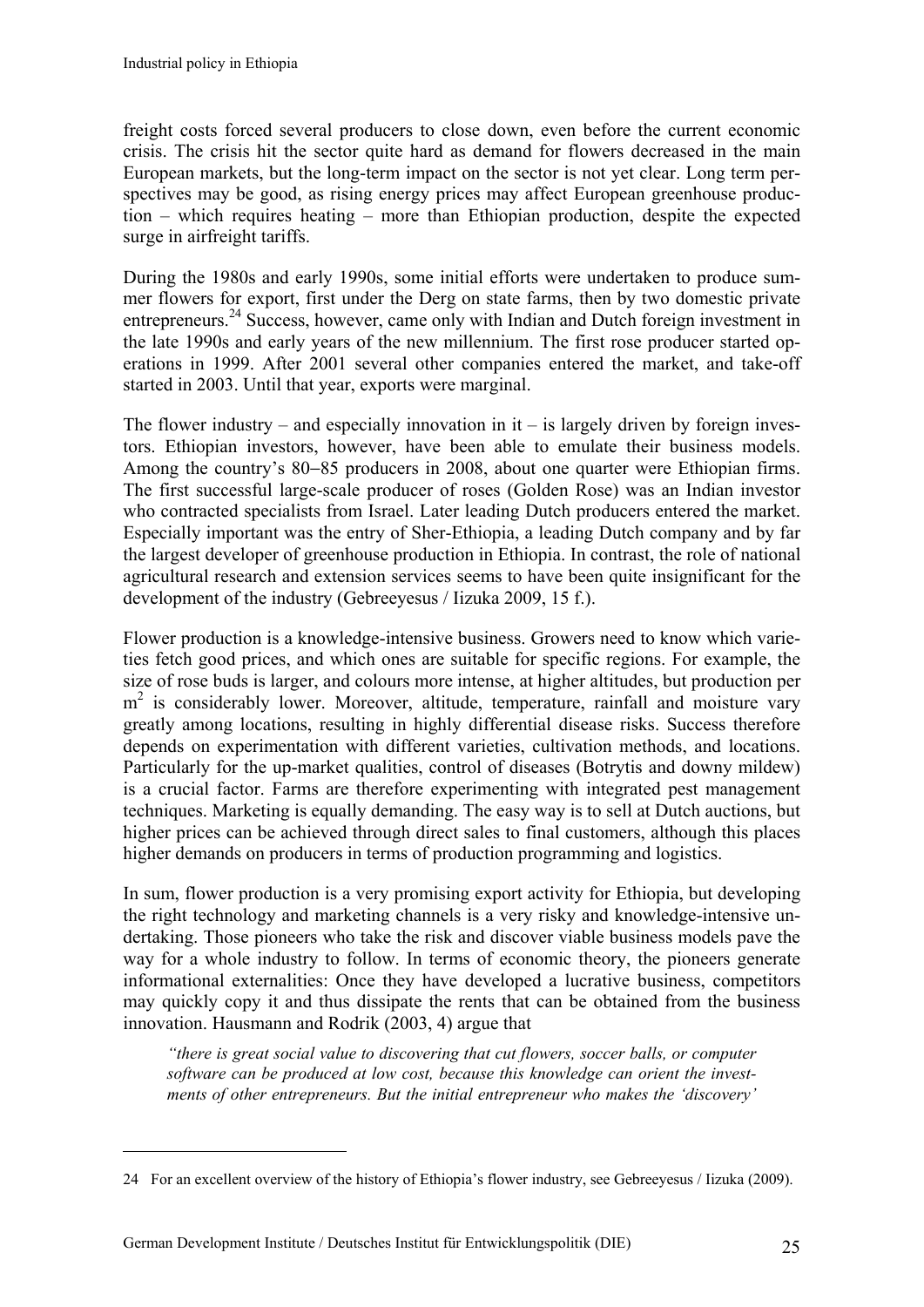*can capture only a small part of the social value that this knowledge generates [… because] other entrepreneurs can quickly emulate such discoveries. Consequently, entrepreneurship of this type … will typically be undersupplied."* 

Due to this mismatch between private risks and social benefits, there is a case for governments to encourage the discovery of new business opportunities.

In fact, the Ethiopian government has recognised this and offers generous incentives for flower farms. At the beginning, the sector evolved without specific government support. Exporters were granted substantial benefits – including a five-year tax holiday and dutyfree import of capital goods – but no sector-specific support was available. Ethiopia's export promotion strategy, ratified in 1998, does not mention the cut flower industry (Gebreeyesus / Iizuka 2009, 13).

When the success of pioneering firms became evident and EHPEA was formed to lobby the government, additional incentives were made available. The Prime Minister took personal interest in the growth of the industry. He meets growers regularly to discuss and take care of their problems, and in urgent cases the head of EHPEA is able to access him directly. One key problem faced by the pioneers was access to large plots of suitable land at a reasonable distance from the airport. At the outset, producers had to lease small plots of land from individual farmers (Gebreeyesus / Iizuka 2009, 14). The government then started assisting investors in obtaining appropriate and accessible farmland at a lease price of only US\$ 18 per hectare. The second major problem was uncompetitive airfreight rates. The government helped to arrange an agreement with Ethiopian Airlines and currently subsidises the freight rates. Furthermore, producers were eligible for subsidised credit, but this has recently been discontinued.

A new Ethiopian Horticulture Development Agency was established in 2008 with the aim of providing faster and more coherent services for horticulture exporters. Although the new agency is under the Ministry of Agriculture and Rural Development, it has its own budget and freedom to hire staff without being bound by the general rules of the civil service. The idea of creating such a semi-autonomous unit was to offer one-stop services for investors in order to avoid cumbersome transactions with several layers of bureaucracy. The Horticulture Development Agency reports directly to the Export Committee headed by the Prime Minister.

One important success factor is the flower industry's very active business association. Several interviewees considered EHPEA the most effective business association in Ethiopia. On top of its successful lobbying, the association provides important services to flower producers. It organises a biannual International Trade Exhibition. Moreover, EHPEA took the lead in establishing a Code of Practices for the flower industry. The Code documents compliance with Ethiopian laws on labour and environmental issues, as well as compliance with good agricultural practice. It is supported by many stakeholders, including the competent ministries and several non-governmental organisations, and it is audited internationally. Such standards are increasingly demanded by international buyers and help to preserve the image of Ethiopian producers.

In sum, promotion of the newly emerging cut flower industry has benefited considerably from export incentives and the good relationships between firms, the sector association,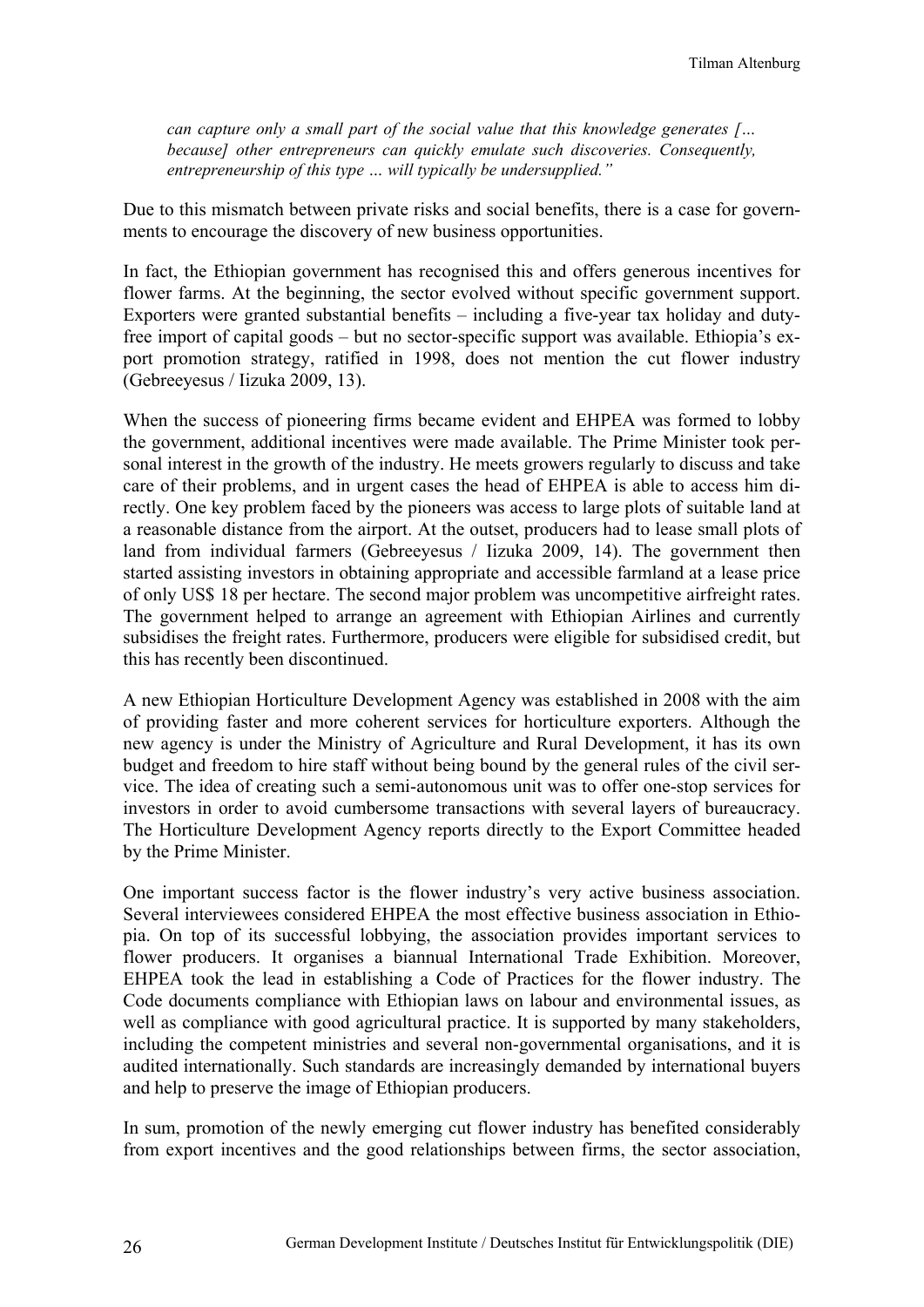and public authorities, which have helped to remove obstacles. Still, some challenges for industrial policy remain:

*First*, technological progress is largely driven by FDI. Ethiopian nationals – both private investors and public research institutions – have not yet been able to adopt international best practice know-how and to adapt technologies to their local environments. Achieving technological competence in this regard may become a major competitive advantage for Ethiopia *vis-à-vis* its main competitors, Kenya and Ecuador. Greater investment in dedicated research and agricultural extension services is needed to achieve this. A new industry-led capacity building programme at Jimma University, in collaboration with the Horticulture Development Agency, EHPEA and the Dutch University of Wageningen, is a promising step in this direction.

*Second*, the competitiveness of the flower industry may be enhanced by increasing capabilities to provide complementary assets. While some basic inputs (like packaging materials) are locally available, producers are heavily dependent on imported inputs, including fertilisers, irrigation equipment, and construction material for greenhouses.

*Third*, the generous incentives offered to flower exporters come at a considerable cost. In addition to foregone taxes, the lease rate for fertile irrigated land implies an extraordinary hidden subsidy. How long investors will continue to receive such subsidies is an open question. In principle, such subsidies are justified as long as the investors help to discover new business opportunities that can be emulated by others. During a recent visit to Ethiopia, Harvard economist Dani Rodrik raised the question whether it makes sense to continue subsidising new investors in the flower business when more than 50 are already established. This is a difficult question, because it is impossible to establish when an investor generates informational externalities whose social value exceeds the amount of subsidies received. A lot of experimentation is still needed to test new varieties, new cultivation techniques and marketing channels, all of which add to the stock of knowledge available to follow investors. Transparent guidelines are therefore needed as to what type of investment deserves subsidies, and for how long.

*Fourth*, the cut flower industry holds important lessons for other horticultural crops. The Ethiopian highland offers appropriate climatic conditions for a range of fruits and vegetables, including strawberries, pineapples, passion fruit, papayas, mango, guavas, avocados, green beans, cabbage, asparagus, baby corn, snow peas, and chilli. Many of these crops can be produced all year round, and they thus offer opportunities to export at times when prices in Europe are high. The challenge is to replicate technological and policy learning from the cut flower industry and encourage similar innovations in fruit and vegetable production. To develop large scale production, major infrastructure investments are needed, including cold storage facilities. This will require an active role on the part of the Ethiopian government, as a nation-wide cold chain with regional procurement centres requires simultaneous investments that individual private investors would be practically unable to handle.

## 3.3 Lessons from the case studies

The two case studies exemplify two different 'policy styles', or government approaches towards private sector development. In both cases intervention is justified, because the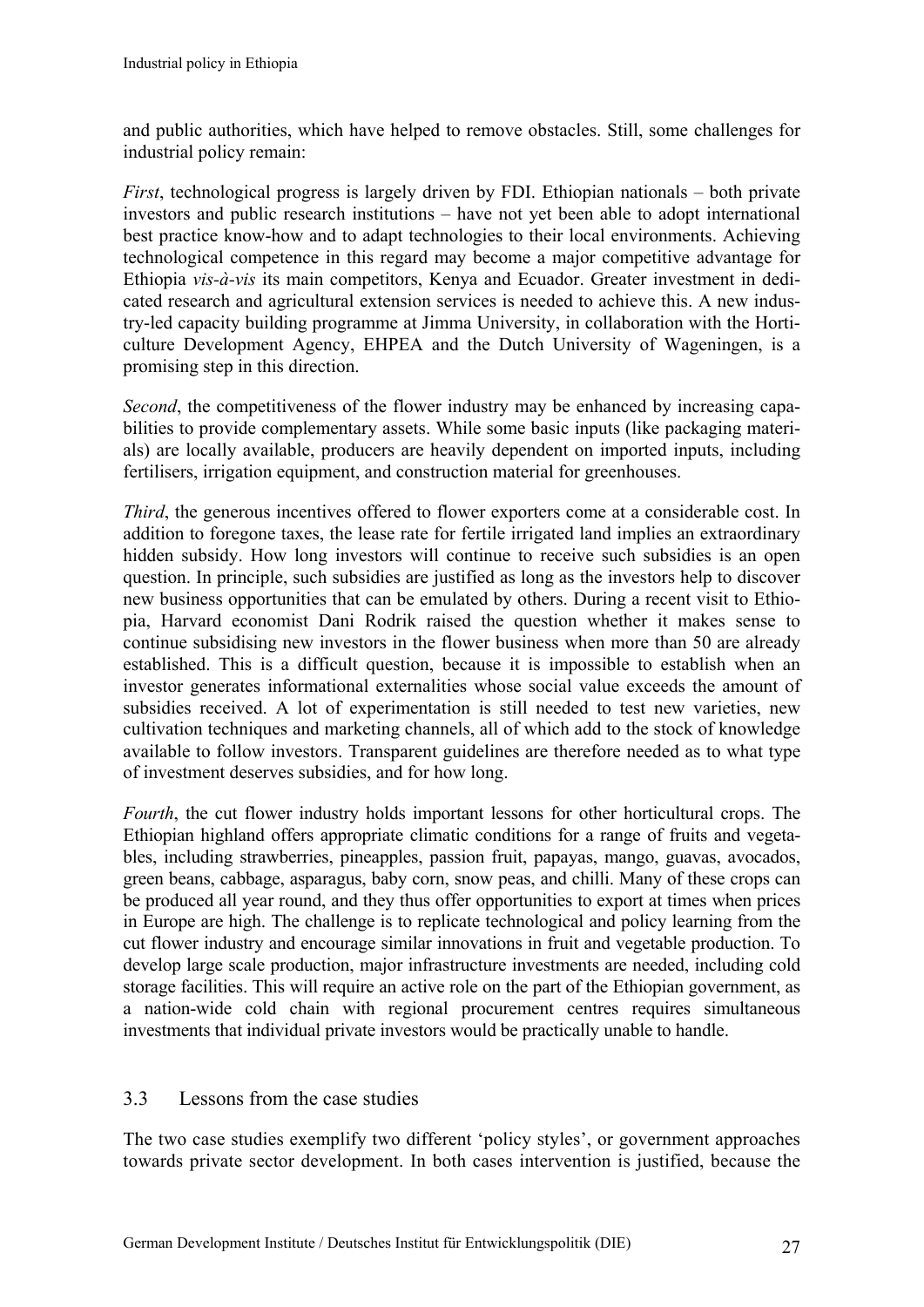two sectors would arguably not have been able to expand high-quality production and exports without public support. Both seem to have been quite successful in forming the basis for activities that may take off in the future as major drivers of growth, although, in both cases, the scale of the operations and the spillovers to the economy are still modest.

However, the rationale for intervention is different in both cases, calling for different approaches. In fact, this is what the government did: It opted for a more responsive stance in the case of cut flowers, leaving the strategic decisions to firms and their highly professional organisation; and it adopted a more pro-active 'nurturing' approach in the case of the leather and footwear industry, where the main challenge is to absorb already existing standard technological knowledge, to disseminate it in a sub-sector consisting of many small and medium-sized firms, and – in the absence of a private value chain lead firm – to ensure coordination of upgrading activities throughout the value chain.

In the *cut flower industry*, the partners are quite strong and innovative medium-sized and large firms. Their success depends on their ability to choose the right variety of flowers, to adapt available technology packages to local agro-climatic conditions, and to sell a perishable high-value product on the international market. This requires much tacit knowledge which only large specialised firms are able to accumulate. Here the government plays no role in intervening at the company level – the technology being far too complex, and the product too heterogeneous. The fact that state-owned farms failed miserably in the 1980s confirms this view.

The main tasks of public policy here are to remove specific obstacles that are beyond the reach of individual firms – e.g. to ensure free access to land, or competitive air freight tariffs; to subsidise pioneering firms on grounds of informational spillovers; to create opportunities for specialised capability building with regard to flower cultivation techniques; and to support the transfer of lessons learned from floriculture to other horticultural activities.

In the *leather and leather products industry*, the challenge is different. The main problem here is coordination failure. The sector is stuck in a "low-quality trap" in which problems at all levels of the value chain are mutually reinforcing: Inappropriate techniques at the stages of livestock management, tanning, and transport undermine competitiveness in high-value leather product markets, and low quality of final products translates into low prices and under-investment at all stages of the value chain. The sector can thrive only if all these aspects are tackled simultaneously. In other circumstances, this problem might be resolved by large private sector lead firms. Large footwear or other leather processing companies can, in principle, take care of upgrading their own supply chains, and they are usually much more efficient in doing so than governments. But there is no such firm in Ethiopia yet. Large firms may emerge when the local market has a certain critical size (as in the case of Bata in India) or when the country is attractive for large scale manufacturing for global value chains – this is how footwear production grew in Taiwan and Korea, and later on in China and Vietnam. In all these cases, large corporations played an important role in upgrading the quality and productivity of their respective supply chains – or, speaking in economist's terms, to correct coordination failure. This is not the case in Ethiopia, and this is what justifies pro-active public engagement.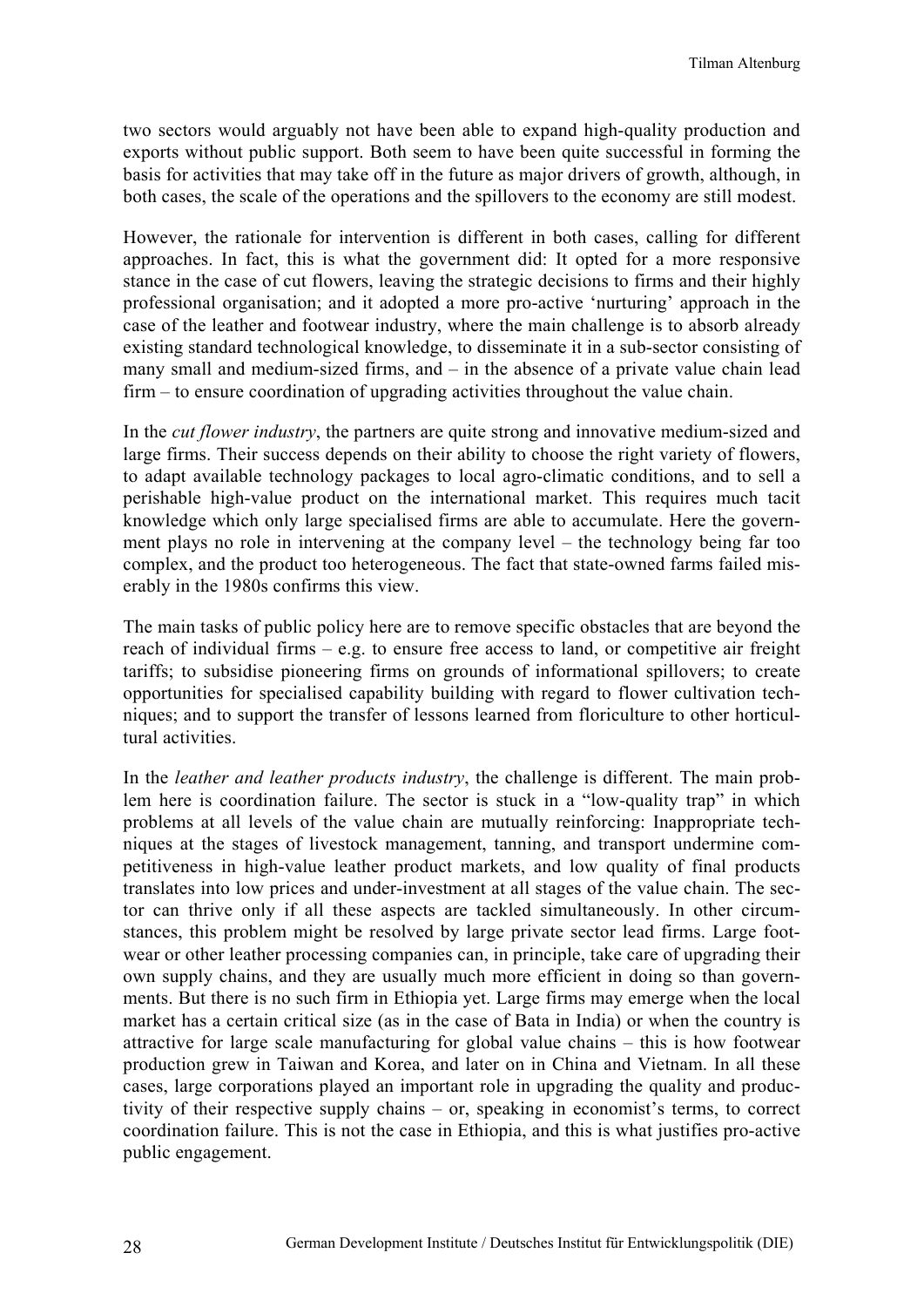Creating a thriving leather products industry would generate substantial spillovers to the rural economy, both in terms of direct income effects (by increasing the demand for hides and skins) and in terms of technological learning (through incentives to improve production techniques in the tanning industry, in abattoirs and in animal husbandry). Moreover, livestock management, leather tanning, and processing of leather products are mature technologies that call for less firm-specific tacit knowledge. Thus it is easier for governments to provide services for industrial upgrading, such as training courses for tanneries and footwear producers, or laboratories that test standardised quality parameters.

#### **4 Conclusions**

The Ethiopian government has demonstrated impressive dedication and ability to create the preconditions for a market-based and socially inclusive industrial transformation. It is strongly and credibly committed to investing in technological learning in order to build new competitive advantages and leave the history of feudalism and "rent-seeking" behind. Improvements for the vast majority of the rural poor are at the centre of the government's project for societal transformation. Overall, policy formulation and implementation is relatively effective, given the country's level of per-capita-income, and the government has shown flexibility and pragmatism in choosing and adapting its industrial policies.

The main risk for Ethiopia's future development stems from three interrelated characteristics of its industrial policy process:

- − The government deliberately employs a carrot-and-stick approach that differentiates between economic activities and firms, up to the point where targets for individual firms are sometimes negotiated on a case-by-case basis in exchange for public support.
- − Allocation of resources for industrial policy is not fully transparent, e.g. it is not clear when firms are eligible to get preferential treatment in term of access to licenses, land, credit and foreign exchange, on what condition ailing firms will be bailed out, and whether these conditions vary between state-owned, endowment-owned, and independent private firms.
- − Business and politics are still strongly entwined in Ethiopia. SOEs still dominate many manufacturing industries and service sectors, and party-affiliated endowments have taken many of the business opportunities left for private engagement. It is not always clear to what extent political considerations reflect the business strategies of those firms, and vice versa.

The combination of these three characteristics involves risks. Discretionary allocation of public resources lends itself to political capture by interest groups, particularly in an environment where government, EPRDF, and the business elite are closely entwined via dense shareholding and political relationships that are not transparent for the public. There will always be a temptation to employ the current institutional setup to strengthen the ruling party coalition and to employ economic incentives in return for political support, e.g. to make the party-owned endowment funds a source of rent-seeking for its cadres and allies. In any case, the independent private sector faces a considerable disadvantage, which is not a good starting point for a trustful relationship and collaborative policy process.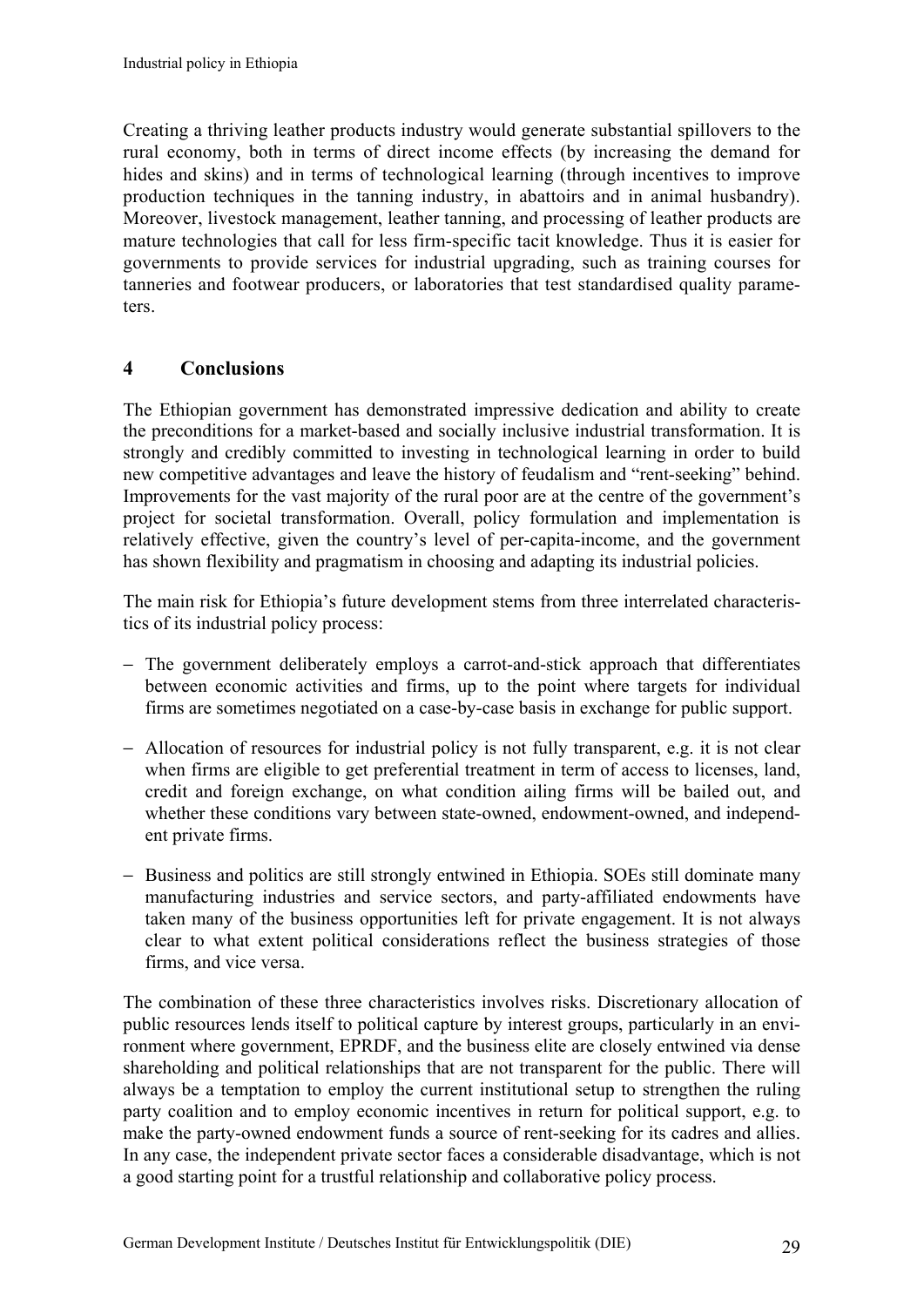To date Ethiopia is clearly anything but a predatory state whose government pillages the economy. There is no evidence of systematic abuses of political regulation and support programmes for illicit personal enrichment of political elites. Most SOEs and endowmentowned firms have to compete on a market basis, and public tenders seem to be fairly transparent and not to favour politically well-connected firms in any noticeably unfair way.<sup>25</sup> The leadership is credibly committed to its national modernisation agenda and has thus far been able to contain rent-seeking by entrepreneurial groups connected with the ruling party.

Relying fully on the wisdom and integrity of an enlightened leadership, however, is not without risks. Power constellations may change, those who have vested interests in SOEs and endowment-owned enterprises may gain political influence, and political power shifts may force political leaders to compromise on their development agenda. This is why it is important to build checks and balances into the political system, making policy decisions transparent and holding policymakers accountable. Discretionary carrot-and-stick policies may produce good results (as they did in Korea and Taiwan), but they may also open a Pandora's Box. Deepening of the Civil Service Reform Programme, reducing the privileges of state-owned and endowment-owned enterprises, and exposing them fully to fair competition will help to draw a clear line between business interests and public policy.

Three additional observations arise from the previous analysis.

First, industrial policy should move away from predefining sectors and instead develop a system that encourages open-ended entrepreneurial search processes. Windows of opportunity often open up in quite unexpected areas. Private entrepreneurs are usually much better equipped to recognise trends and take advantage of new opportunities than government agencies. Government should help to create a learning environment that engenders entrepreneurs who observe market trends and are ready to take risks, and to support their business projects. An open approach of this kind would avoid biases – e.g. in favour of export industries – and help to find new opportunities. For example, the country's current strong economic growth has greatly increased demand for basic manufactured products, but supply has hardly improved. Many local market opportunities are still untapped: bottled and packaged fruit juice is still mainly imported; many construction materials and agricultural inputs are brought in from abroad; until recently, even matches were not produced in Ethiopia. Encouraging local entrepreneurs to develop such markets may yield quick results, taking into account that entry barriers in the domestic market are low compared to export markets. The government may have an important role to play in improving framework conditions and nurturing local entrepreneurship with a focus on marketexpanding innovations.

Second, managing policy reform on so many fronts at one time requires good policy coordination and clearly defined responsibilities. The creation of the Ministry of Capacity Building as a new "super-ministry" seems to have been a bold move. However, there may now be a need to better define powers and responsibilities, e.g. *vis-à-vis* the Ministry of

<sup>25</sup> The World Bank's 2002 Country Procurement Assessment Report stated that "endowment-owned firms were reported to enjoy preferential treatment in bids for government contracts" (cited in World Bank 2009); but there is little hard evidence for this.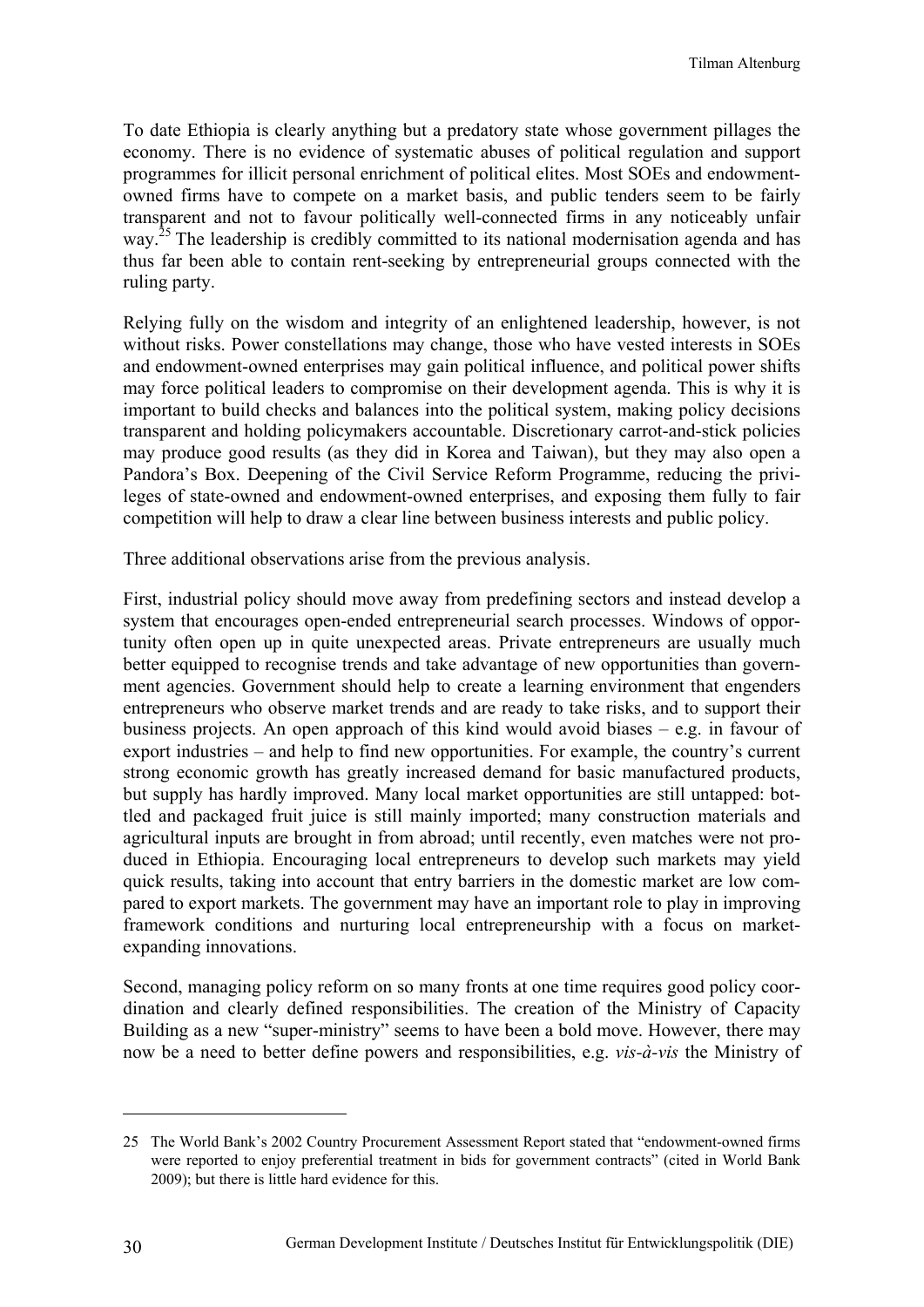Trade and Industry. The newly created Ministry of Science and Technology may add to the risk of overlapping powers and responsibilities, given that industrial and trade policy, technology development, and capacity building are nowadays strongly interrelated.

Third, the government may want to rethink its position with regard to private trade and services. The government often characterises middlemen as "rent-seekers", and the overall thrust is to have public agencies provide services that are strategic for national development – from banking to agricultural extension and business development services for SMEs. While in certain cases it may be good to replace intermediaries who abuse of their market position and to maintain public service monopolies, in many other cases it may be counter-productive. As in manufacturing, private traders and service providers are often more innovative and have stronger incentives to provide value to their customers than bureaucrats. This calls for changes on two fronts: first, to create more space for private service providers to compete with existing public suppliers – the advantages and disadvantages of public vs. private service provision will then become evident, and policymakers can reward those who perform better; second, to proceed with the Civil Service Reform in order to make public service providers more flexible and accountable to their customers.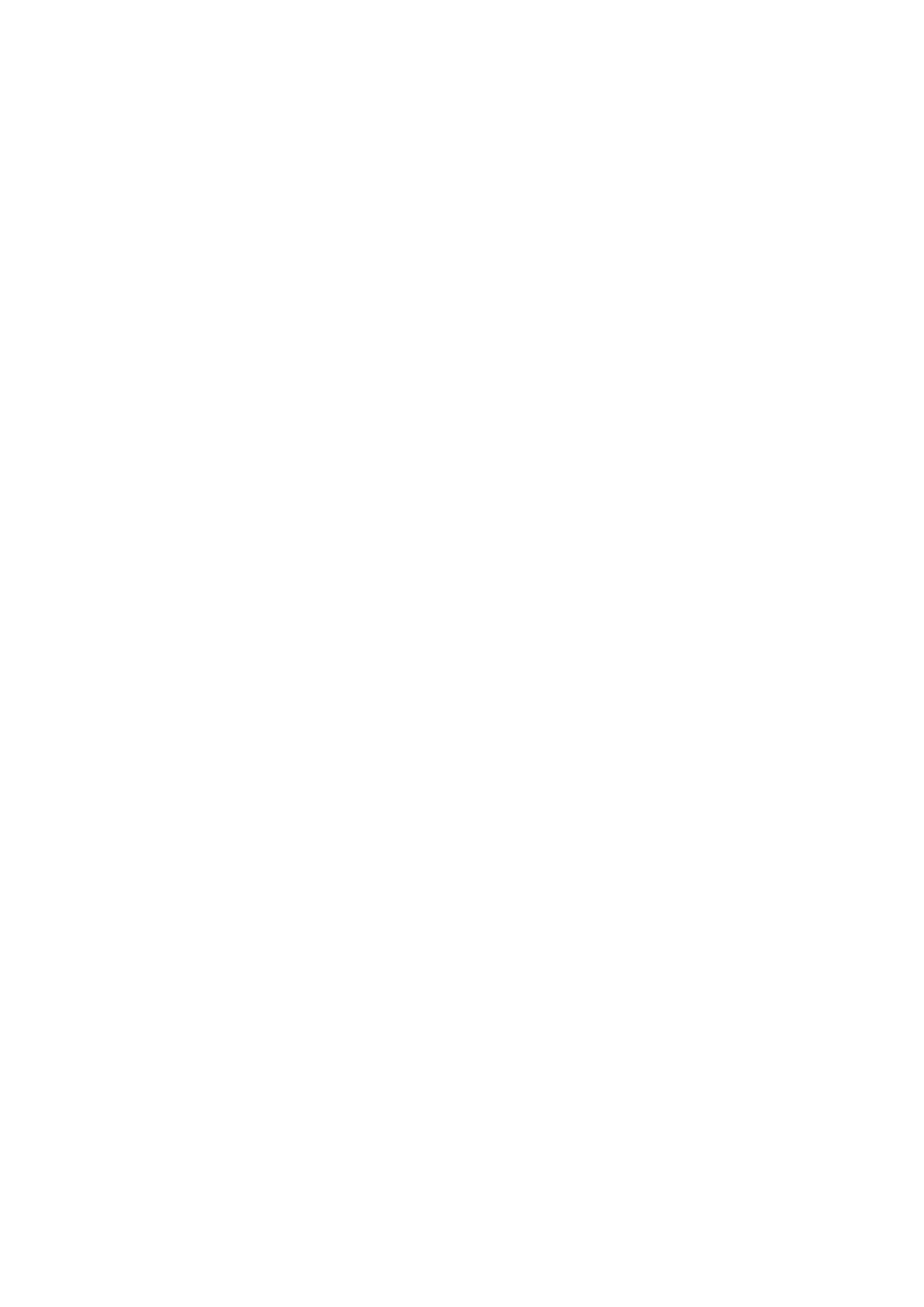## Bibliography

- *Addis Ababa Chamber of Commerce* (2008): The road to private sector led economic growth, Addis Ababa
- *Altenburg, T.* (2010): Industrial policy for low- and lower-middle income countries, Bonn: DIE (mimeo, also forthcoming as DIE Discussion Paper)
- *Altenburg, T. et al.* (2008): Industrial policy a key element of the social and ecological market economy, in: GTZ (ed.), The social and ecological market economy – a model for Asian development?, Eschborn, 134−153
- *Amha, W. / G. Ageba* (2006): Business Development Services (BDS) in Ethiopia: status, prospects and challenges in the micro and small enterprise sector, in: *International Journal of Emerging Markets* 1 (4), 305−328
- *Bigsten, A. / M. Gebreeyesus* (2009): Productivity and exports: Evidence from Ethiopian manufacturing, in: *Journal of Development Studies* 45 (10) 1594−1614
- *ecbp (Engineering Capacity Building Programme)* (2009): Promoting leather based value chains in Ethiopia, Project document, Addis Ababa
- *Ellis, K. / B. Baker / A. Lemma* (2009): Policies for Low Carbon Growth, London: Overseas Development Institute
- *Ethiopian Economic Association* (2005): Industrialization and industrial policy in Ethiopia, Research report, Addis Ababa, Feb. 2005
- *European Union* (2006): Joint EU country diagnostic private sector, draft, Addis Ababa, 10 May 2006 (mimeo)
- (2009): Note on the potential impacts of the financial and economic crisis on Ethiopia, Addis Ababa (mimeo)
- *Evans, P.* (1995): Embedded autonomy: States and industrial transformation, Princeton, NJ.: Princeton Univ. Press
- *Gebreeyesus, M.* (2008): Firm turnover and productivity differentials in Ethiopian manufacturing, in: *Journal of Productivity Analysis* 29, 113–129
- *Gebreeyesus, M. / M. Iizuka* (2009): Discovery of successful non-traditional exports in Ethiopia and Chile: experimentation and coordination, first draft, paper presented at UNU-WIDER / UNU-MERIT / UNIDO Conference "Pathways to Industrialization", Maastricht, 22 Oct.
- *Habtu, A.* (2003): Ethnic federalism in Ethiopia: background, present conditions and future prospects, Paper submitted to the second EAF international symposium on contemporary development issues in Ethiopia, Addis Ababa, Jul., 11−12
- *Hausmann, R. / D. Rodrik* (2003): Economic development as self-discovery, Cambridge, Mass.; online: http:// www.hks.harvard.edu/fs/rhausma/paper/selfdiscovery.pdf
- *Loening, J. / B. Rijkers / M. Soderbom* (2008): Non-farm microenterprise performance and the investment climate: evidence from rural Ethiopia, Washington, DC: World Bank (Policy Research Working Paper 4577)
- *Loop, T. van der* (2003): Industrialisation, value chains and linkages: the leather footwear sector in Addis Ababa, Ethiopia, The Hague: Institute of Social Studies (ISS Working Paper)
- *Mengistae, T*. (1999): Indigenous ethnicity and entrepreneurial success in Africa: some evidence from Ethiopia, Washington, DC: World Bank (Policy Research Working Paper 2534)
- *MoTI (Ministry of Trade and Industry)* (2009): An overview of the progress of Ethiopia industrial development strategy and support to export development, unpublished presentation, Addis Ababa, 21 Aug. 2009
- *Redi, O.* (2009): From ashes, an industry reborn, in: *Addis Fortune* 9 (464)
- *Taffesse, M.* (2008): The Ethiopian Civil Service Reform Program, in: T. Assefa (ed.), Digest of Ethiopia's national policies, strategies and programs, Addis Ababa: Forum for Social Studies, 373−417
- *UNCTAD (United Nations Conference on Trade and Development)* (2004): An investment guide to Ethiopia: opportunities and conditions, Geneva, March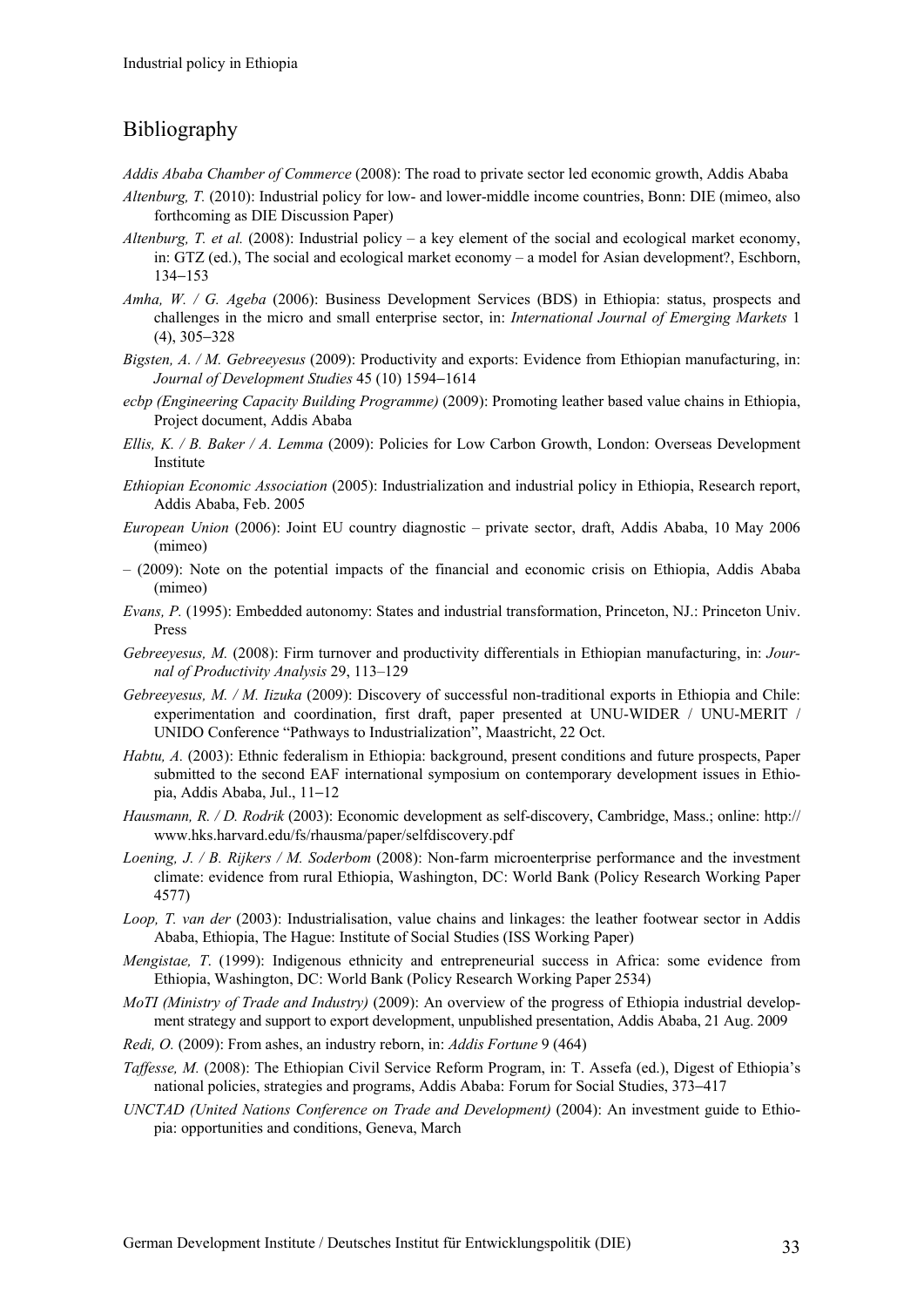- *UNIDO / MoTI (United Nations Industrial Development Organisation / Ministry of Trade and Industry)* (2005): Master plan: a strategic action plan for the development of the Ethiopian leather and leather products industry, s. l.
- *USAID (United States Agency for International Development)* (2007): Ethiopia commercial law & institutional reform and trade diagnostic, s. l.
- *Weissleder, L.* (2009): Foreign direct investment in the agricultural sector in Ethiopia: ecofair trade dialogue, Bonn: Heinrich-Böll-Stiftung, Misereor (Discussion Papers 12), Oct. 2009
- *World Bank* (2007a): Ethiopia: accelerating equitable growth: country economic memorandum, Washington, DC
- − (2007b): Ethiopia: issues in state transformation: decentralization, delivery, and democracy, Draft concept note, s. l.
- − (2009): Ethiopia: towards the competitive frontier: strategies for improving Ethiopia's investment climate, Washington, DC
- *World Bank Group* (2006): Summary of 'Ethiopia: developing competitive value chains', Africa region, Private Sector Unit, Note Number 29, Aug.
- *World Bank / IFC (World Bank / International Finance Corporation)* (2006): Enterprise surveys: Ethiopia: country profile 2006, Washington, DC
- (2008): Doing Business report 2008, Washington, DC
- *Zerihun, A.* (2008): Industrialisation policy and industrial development strategy in Ethiopia, in: T. Assefa (ed.), Digest of Ethiopia's national policies, strategies and programs, Addis Ababa: Forum for Social Studies, 239−281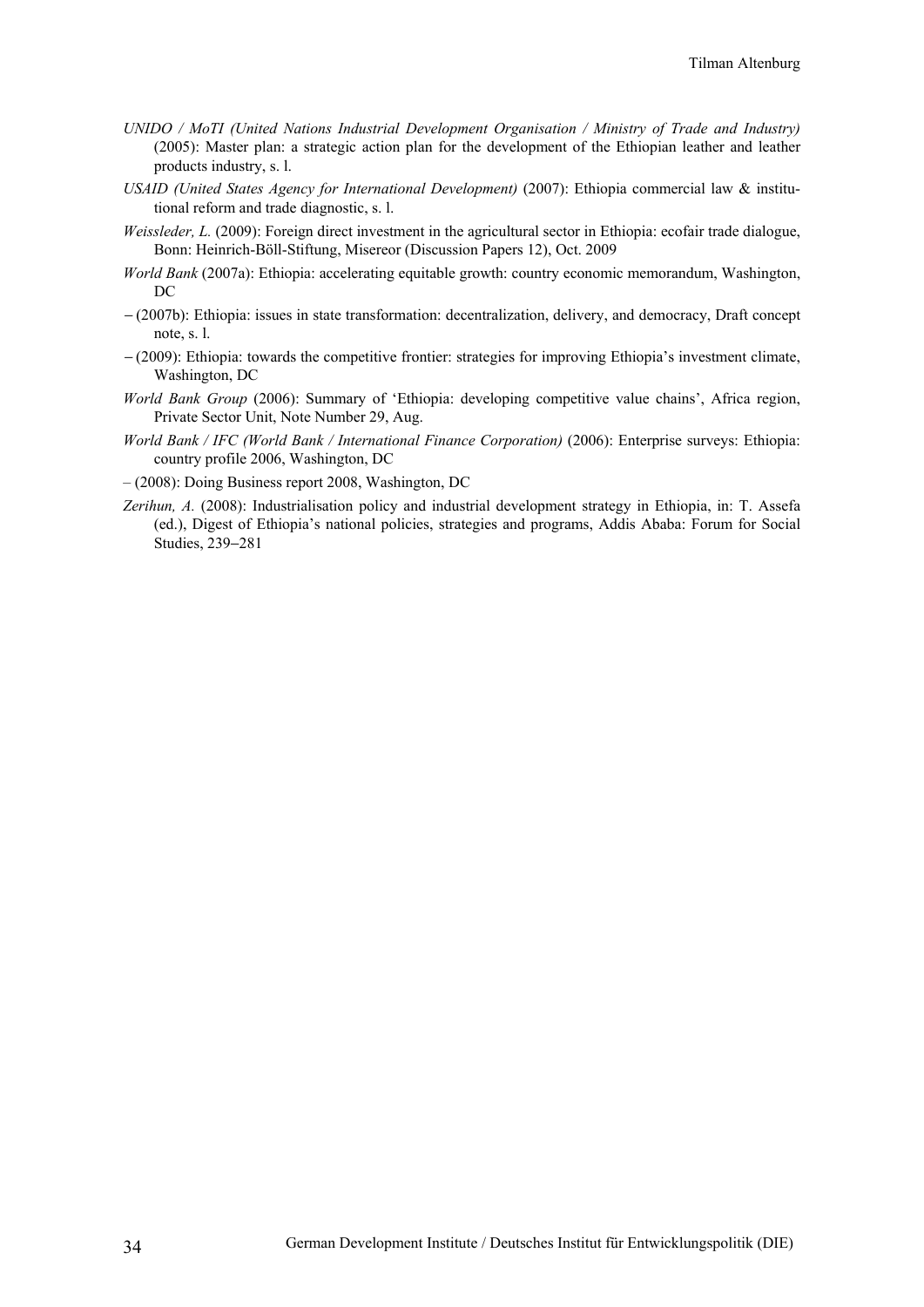#### Publications of the German Development Institute

#### Nomos Verlagsgesellschaft

- *Messner, Dirk / Imme Scholz* (eds.): Zukunftsfragen der Entwicklungspolitik, 410 p., Nomos, Baden-Baden 2004, ISBN 3-8329-1005-0
- *Neubert, Susanne / Waltina Scheumann / Annette van Edig, / Walter Huppert (eds.): Integ*riertes Wasserressourcen-Management (IWRM): Ein Konzept in die Praxis überführen, 314 p., Nomos, Baden-Baden 2004, ISBN 3-8329-1111-1
- *Brandt, Hartmut / Uwe Otzen*: Armutsorientierte landwirtschaftliche und ländliche Entwicklung, 342 p., Nomos, Baden-Baden 2004, ISBN 3-8329-0555-3
- *Liebig, Klaus*: Internationale Regulierung geistiger Eigentumsrechte und Wissenserwerb in Entwicklungsländern: Eine ökonomische Analyse, 233 p., Nomos, Baden-Baden 2007, ISBN 978-3-8329-2379-2 (Entwicklungstheorie und Entwicklungspolitik 1)
- *Schlumberger, Oliver*: Autoritarismus in der arabischen Welt: Ursachen, Trends und internationale Demokratieförderung, 225 p., Nomos, Baden-Baden 2008, ISBN 978-3-8329-3114-8 (Entwicklungstheorie und Entwicklungspolitik 2)
- *Qualmann, Regine*: South Africa's Reintegration into World and Regional Markets: Trade Liberalization and Emerging Patterns of Specialization in the Post-Apartheid Era, 206 p., Nomos, Baden-Baden 2008, ISBN 978-3-8329-2995-4 (Entwicklungstheorie und Entwicklungspolitik 3)
- *Loewe, Markus:* Soziale Sicherung, informeller Sektor und das Potenzial von Kleinstversicherungen, 221 p., Nomos, Baden-Baden 2009, ISBN 978-3-8329-4017-1 (Entwicklungstheorie und Entwicklungspolitik 4)
- [Books may be ordered only through publishing house or bookshops.]

#### Book Series with Routledge

- *Brandt, Hartmut / Uwe Otzen*: Poverty Orientated Agricultural and Rural Development, 342 p., Routledge, London 2007, ISBN 978-0-415-36853-7 (Studies in Development and Society 12)
- *Krause, Matthias:* The Political Economy of Water and Sanitation, 282 p., Routledge, London 2009, ISBN 978-0-415-99489-7 (Studies in Development and Society 20)
- [Books may be ordered only through publishing house or bookshops.]

#### Springer-Verlag

*Scheumann, Waltina / Susanne Neubert / Martin Kipping* (eds.): Water Politics and Development Cooperation: Local Power Plays and Global Governance, 416 p., Berlin 2008, ISBN 978-3-540-76706-0

#### Berichte und Gutachten

[Price: 9,63 Euro; books may be ordered directly from the DIE or through bookshops. This publications series was terminated and superseded by the new publications series **"Studies"**, starting November 2004.]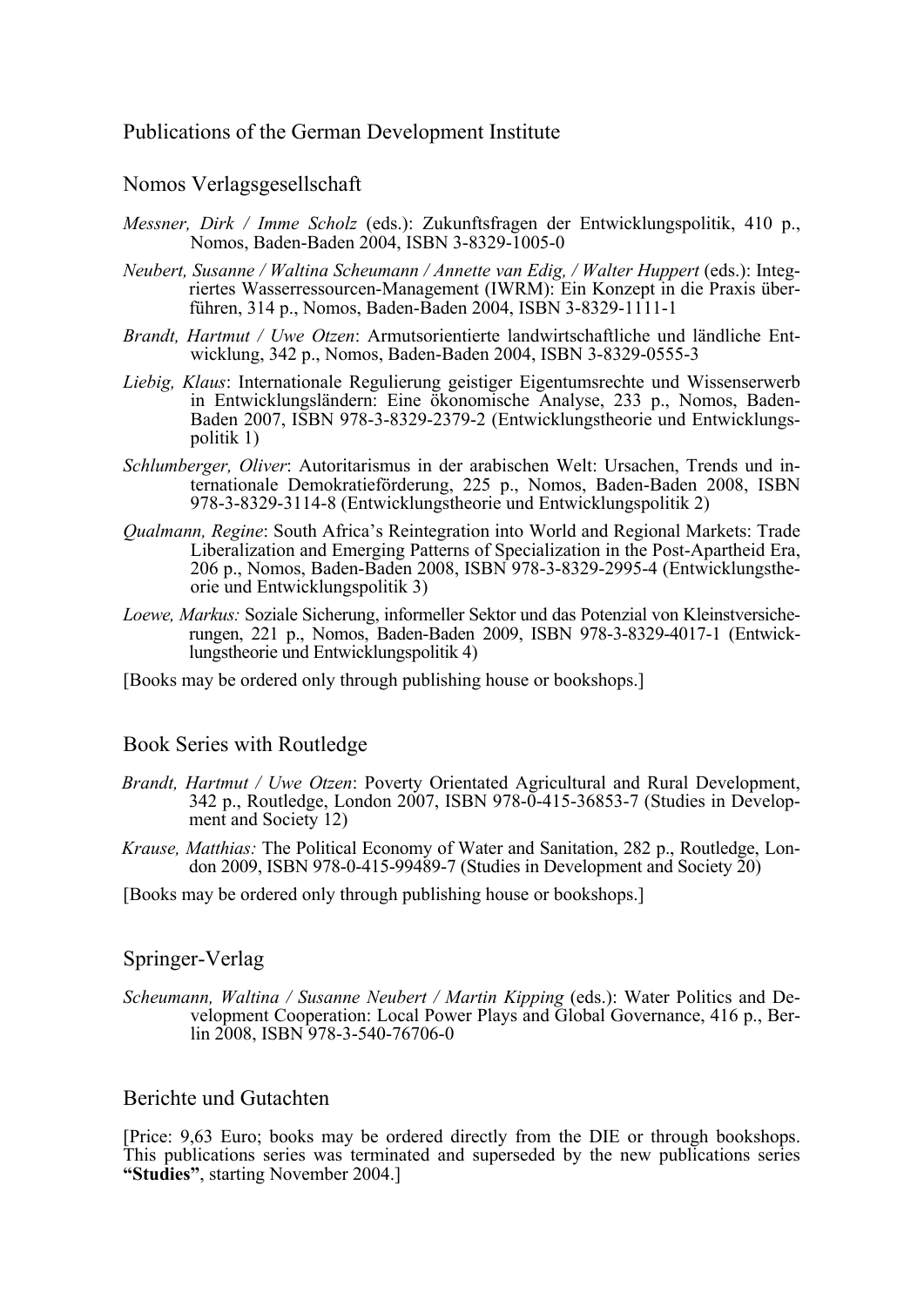#### Studies

- 53 *Krause, Matthias et al.:* Formalisation and Business Development in Mozambique: How important are regulations? 131 p., Bonn 2010, ISBN 978-3-88985-490-2
- 52 *Voionmaa, Petra / Michael Brüntrup:* German Aid for Trade: Past experience, lessons learnt, and the way forward, 150 p., Bonn 2009, ISBN 978-3-88985-488-9
- 51 *Wiemann, Jürgen et al.:* Laos on its Way to WTO Membership: Challenges and opportunities for developing high-value agricultural exports, 186 p., Bonn 2009, ISBN 978-3-88985-487-2
- 50 *Makhan, Davina:* Linking EU Trade and Development Policies: Lessons form the ACP-EU trade negotiations on Economic Partnership Agreements, 184 p., Bonn 2009, ISBN 978-3-88985-486-5
- 49 *Rhys Jenkins / Enrique Dussel Peters:* China and Latin America: Economic relations in the twenty-first century, 397 p., Bonn 2009, ISBN 978-3-88985-485-8
- 48 *Zimmermann, Roukayatou:* Agricultaral Policies in Sub-Saharan Africa: Unterstandig CAADP and APRM policy processes, 178 p., Bonn 2009, ISBN 978-3- 88985-484-1
- 47 *Gänzle, Stefan:* Coping with the 'Security-Development Nexus': The European Community's Instrument for Stability: rationale and potential, 86 p., Bonn 2009, ISBN 978-3-88985-483-4

[Price: 10,00 Euro; books may be ordered directly from the DIE or through bookshops.]

#### Discussion Paper

- 3/2010 *Herrfahrdt-Pähle, Elke:* Introducing Catchment Management : The case of South Africa, 28 p., Bonn 2010, ISBN 978-3-88985-479-7
- 2/2010 *Altenburg, Tilmann:* Industrial Policy in Ethiopia, 34 p., Bonn 2010, ISBN 978-3- 88985-477-3
- 1/2010 *Berensmann, Kathrin:* How to Prevent and Resolve Debt Crisis in LIC? 53 p., Bonn 2010, ISBN 978-3-88985-476-6
- 25/2009 *Meyer-Ohlendorf, Lutz:* Climate Change, Vulnerability, and Adaptation in Sub-Saharan Africa Cities: New challenges for development policy, 59 p., Bonn 2009, ISBN 978-88985-475-9
- 24/2009 *Rodenberg, Birte:* Climate Change Adaptation from a Gender Perspective: A crosscutting analysis of development-policy instruments, 51 p., Bonn 2009, ISBN 978- 3-88985-474-2
- 23/2009 *Pegels, Anna:* Prospects for Renewable Energy in South Africa: Mobilizing the private sector, 33 p., Bonn 2009, ISBN 978-3-88985-473-5
- 22/2009 *Krause, Philipp:* A Leaner, Meaner Guardian? A qualitative comparative analysis of executive control over public spendig, 28 p., Bonn 2009, ISBN 978-3-88985-472-8
- 21/2009 *Rodenberg, Birte:* Anpassung an den Klimawandel aus Geschlechterperspektive: Eine Querschnittsanalyse entwicklungs- und klimapolitischer Instrumente, 58 p., Bonn 2009, ISBN 978-3-88985-471-1
- 20/2009 *Stamm, Andreas et al.:* Sustainability-oriented Innovation Systems: Towards decoupling economic growth from environmental pressures? 42 p., Bonn 2009, ISBN 978-3-88985-470-4

[Price: 6,00 Euro; books may be ordered directly from the DIE or through bookshops.]

A complete list of publications available from DIE can be found at: **http://www.die-gdi.de**